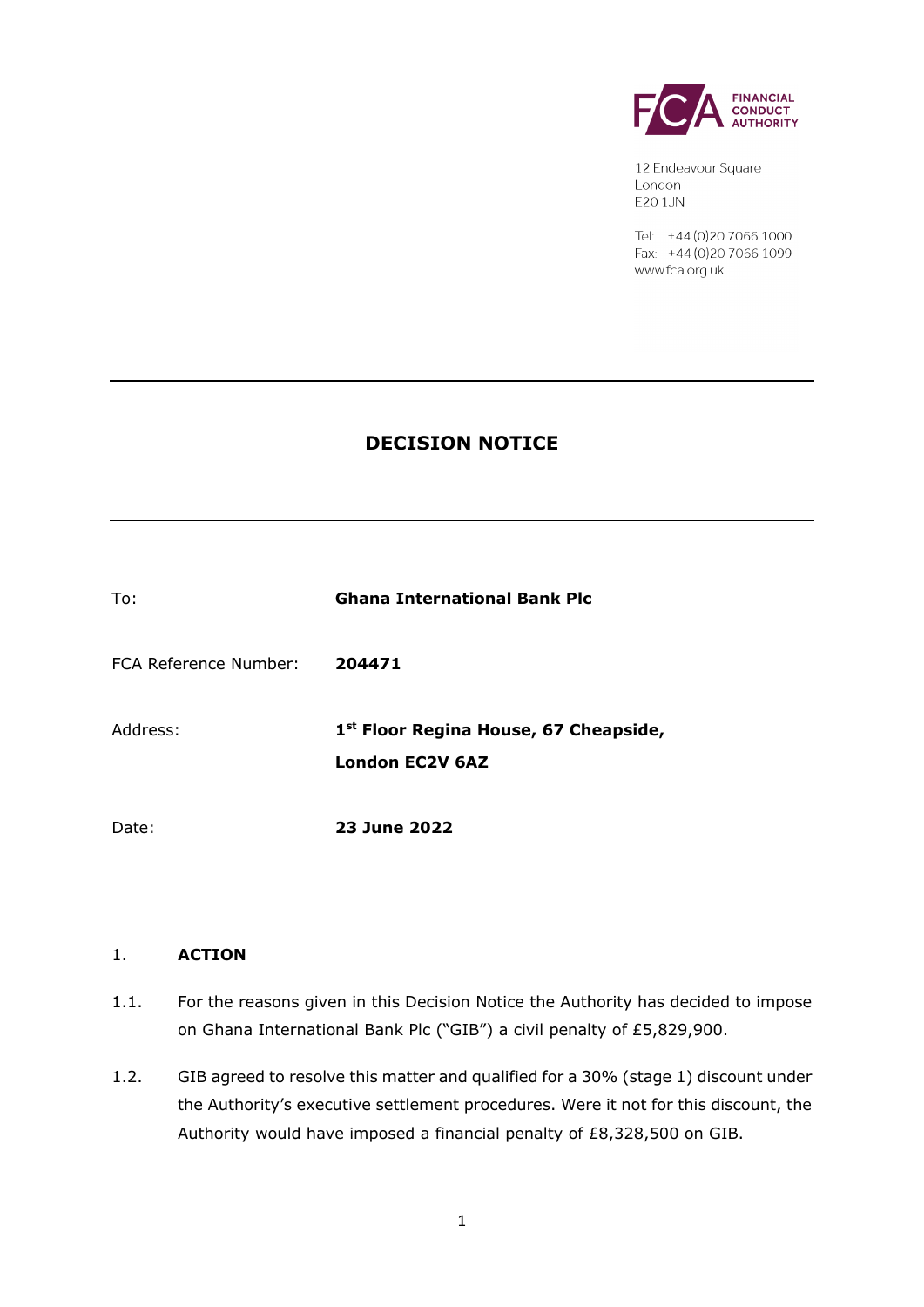### 2. **SUMMARY OF REASONS**

- 2.1. On the basis of the facts and matters described below, GIB breached Regulations 14(1), 14(3) and 20(1) of the Money Laundering Regulations 2007 (the "ML Regulations") by failing to:
	- (1) establish and maintain appropriate and risk-sensitive policies and procedures;
	- (2) conduct adequate enhanced due diligence ("EDD") when establishing new business relationships; and
	- (3) conduct adequate enhanced ongoing monitoring.
- 2.2. The breaches concerned GIB's anti-money laundering and counter-terrorist financing controls over its correspondent banking activities in the period between 1 January 2012 and 31 December 2016 (the "Relevant Period"). During the Relevant Period, the monetary value of funds flowing between GIB and its respondent banking customers, net of transfers between customers' own accounts and fixed deposits, totalled £9.5 billion.
- 2.3. When banks fail to implement and adhere to their legal and regulatory anti-money laundering obligations, the risk that they will be used to facilitate money laundering or terrorist financing is increased. The consequences of poor financial crime controls in a high-risk sector such as correspondent banking are significant. It can lead to criminals abusing the financial system to launder the proceeds of crime, supporting further criminal activity and damaging the integrity and stability of the UK financial system.
- 2.4. In correspondent banking transactions, correspondents often have no direct relationship with the underlying parties to a transaction and limited information regarding the nature and purpose of the underlying transaction. Correspondent banking is therefore in the main non face-to-face business and must be regarded as high risk from a money laundering and/or terrorist financing perspective. Firms undertaking such business are required by the ML Regulations to apply on a risksensitive basis enhanced customer due diligence measures and enhanced ongoing monitoring. For those correspondents proposing to have correspondent banking relationships with respondents from non-EEA states, the ML Regulations also require the correspondent to undertake a number of specific actions. These are listed in ML Regulation 14(3). In addition, the person subject to the ML Regulations must establish and maintain appropriate and risk-sensitive AML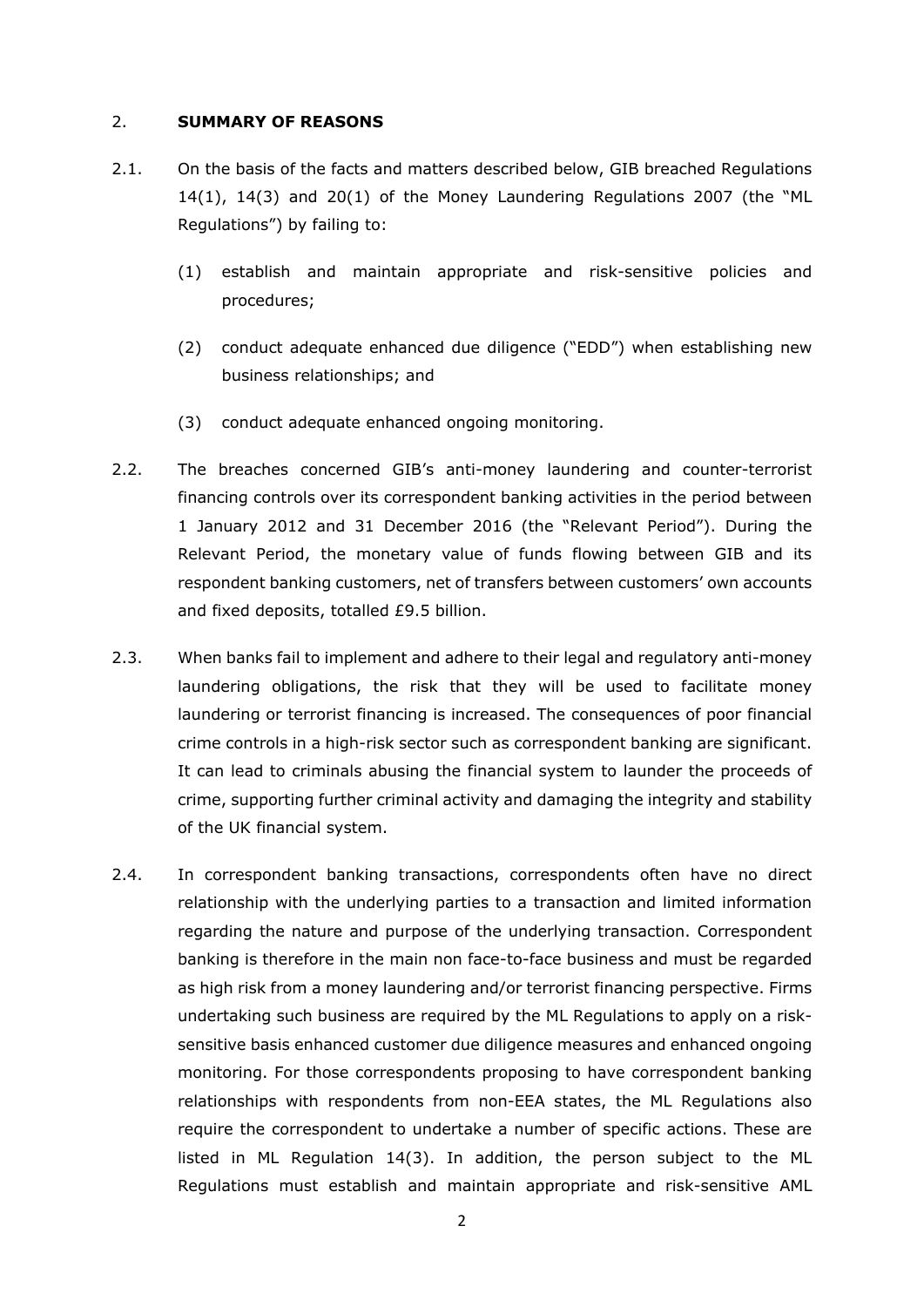policies and procedures relating, among other things, to customer due diligence, ongoing monitoring and also relating to the internal communication of and management of compliance with such policies and procedures.

- 2.5. Throughout the Relevant Period, GIB did not recognise its correspondent banking business as a separate business line or product area but instead included revenue from this business within its other business lines. GIB did not appropriately include correspondent banking business in any of its departmental-specific policies or procedures throughout the Relevant Period. Staff seeking practical instruction on how to onboard and monitor respondents needed to review several fragmented, confusing and overlapping policies, manuals, frameworks and forms, where correspondent banking was either insufficiently considered, or not at all.
- 2.6. Where GIB's policies or procedures provided for treatment of the AML risks associated with correspondent banking, references were vague and lacked sufficient detail so that staff undertaking EDD and ongoing monitoring could not adequately fulfil their critical roles in assisting GIB in preventing money laundering and financial crime. GIB failed to establish appropriate procedures which clearly explained to staff how to conduct EDD on respondents during their onboarding process, and subsequent ongoing monitoring. GIB's failure to establish, maintain and communicate appropriate and risk-sensitive policies and procedures in relation to correspondent banking contributed to its EDD and enhanced ongoing monitoring failures.
- 2.7. Examples of the practical effect of GIB failing to direct staff how to undertake EDD in respect of the 14 respondents it onboarded during the Relevant Period, include GIB's failure to:
	- (1) obtain sufficient information about the purpose and intended nature of business from all 14 respondents;
	- (2) perform adverse media checks in relation to 11 of the 14 respondents;
	- (3) determine the quality of supervision in respect of 8 out of the 9 respondents onboarded in 2014;
	- (4) evidence that it had received or assessed the AML controls for 12 of the 14 respondents;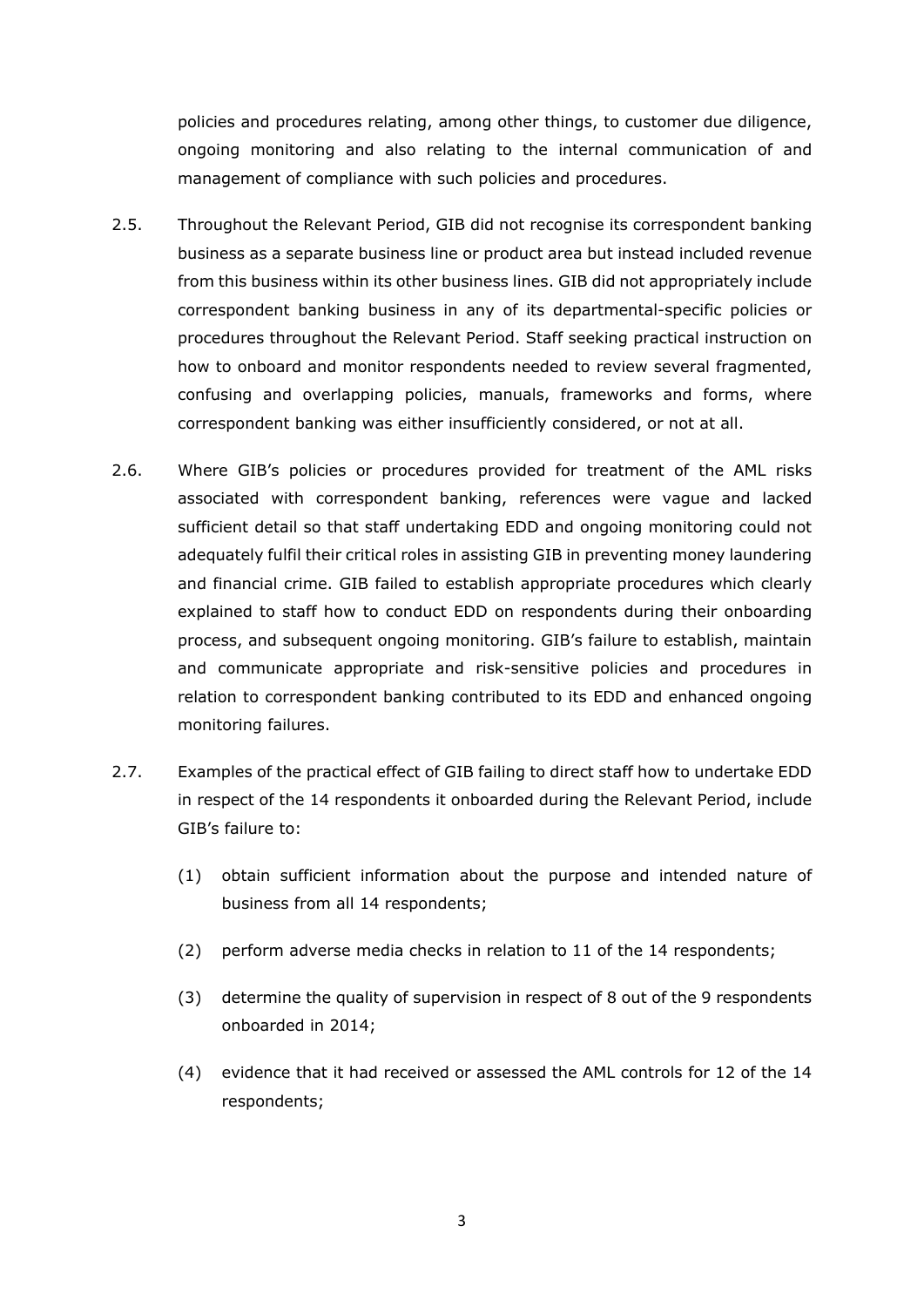- (5) obtain senior management approval for 3 of the 14 respondents. A further 6 approvals were illegible and 1 was approved the day after GIB onboarded the respondent;
- (6) document the respective responsibilities in the case of at least 12 of the 14 respondents.
- 2.8. GIB failed to ensure its staff undertook full periodic reviews of the information it held in relation to respondents on an annual basis and in accordance with its own requirements.
- 2.9. In response to certain trigger events, such as Ghana being subject to a FATF "Public Statement", FCA publications, and feedback from external experts, while GIB carried out exercises to seek to fill gaps in its EDD, it was slow to contact respondents, and then to follow up with those who failed to reply, routinely permitting many months to pass before repeating its requests. In the period between its initial contact and follow up contact, GIB did not place restrictions on the respondents' accounts. Ultimately, GIB failed to obtain important items concerning the respondents' anticipated transaction volumes and values, AML controls and client reputation. Without this information, GIB's ability to identify and adequately to assess the risks posed by each respondent was limited as it would have been unable to use such information to establish a base for monitoring customer activity and transactions.
- 2.10. GIB routinely failed to obtain the evidence it needed to scrutinise transactions appropriately using a risk-based approach to ensure that transactions were in keeping with GIB's knowledge of the respondent, including their activities and risk profile.
- 2.11. In one instance, GIB failed to undertake any ongoing monitoring of a respondent from the start of the Relevant Period until March 2015 when it identified the respondent had ceased to trade some 5 years earlier. More typically, several years passed between periodic reviews.
- 2.12. GIB failed to provide guidance to its staff as to how it expected them to perform transaction monitoring, such as explaining methods of monitoring, identifying who was responsible, the risk thresholds, or practical guidance regards linked transactions.
- 2.13. From December 2014 until the end of the Relevant Period, GIB engaged with several independent experts who provided advice regarding steps GIB needed to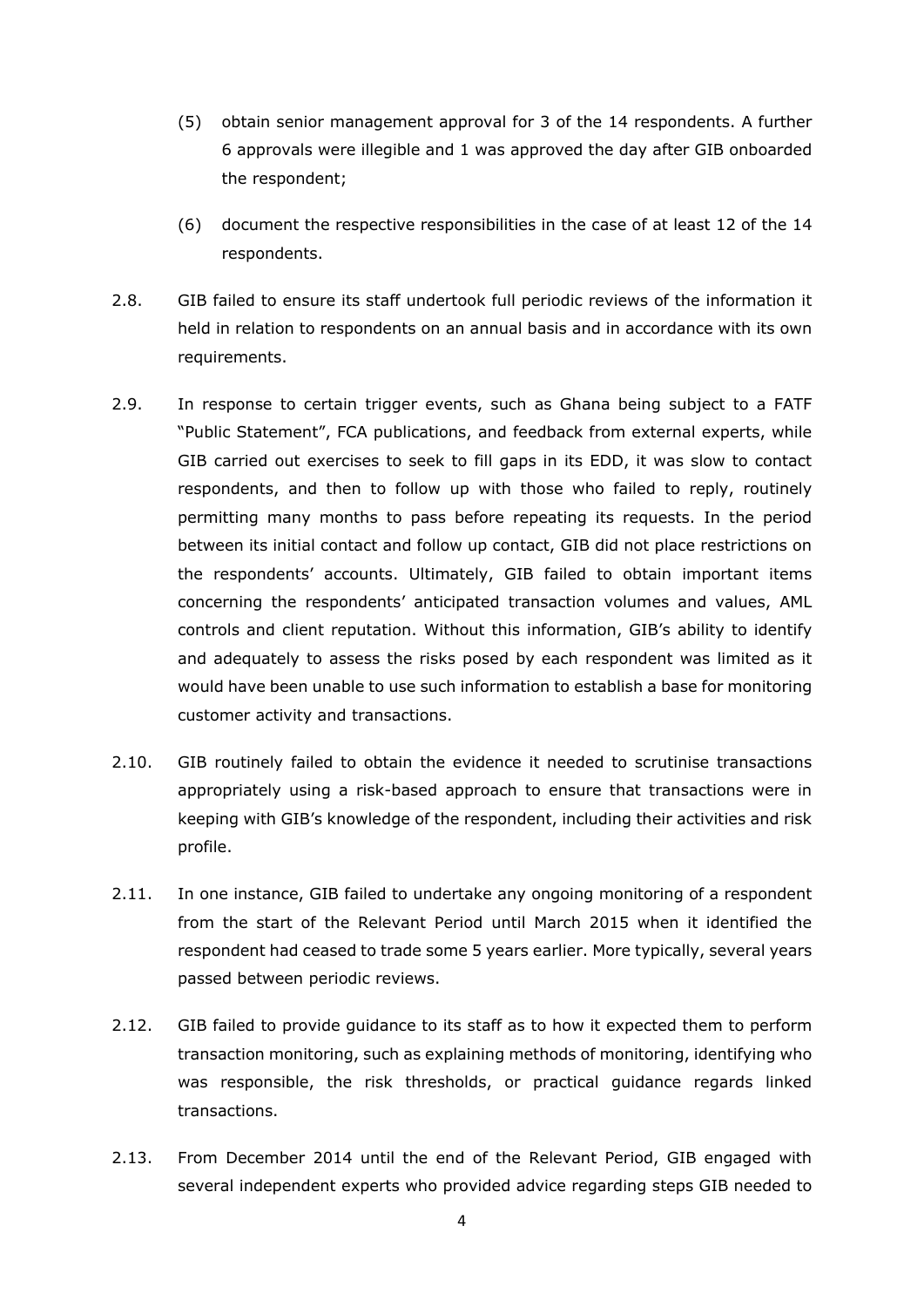take to fulfil its AML obligations. In light of this advice, GIB failed to make sufficient amendments to its policies and procedures to ensure that they were appropriate and risk-sensitive before the end of the Relevant Period.

- 2.14. The Authority considers that GIB's failures are particularly serious as prior to and throughout the Relevant Period, the Authority issued a number of publications and disciplinary notices which highlighted the high-risk nature of correspondent banking. Further, other international and domestic governmental organisations issued communications regarding jurisdictions with a high risk of money laundering and financial crime, including a period during which Ghana, GIB's dominant respondent market, was subject to a FATF "Public Statement". Despite this, GIB still failed to address the deficiencies in its policies and procedures, due diligence and ongoing monitoring to ensure that they were sufficiently appropriate and risk-sensitive to counter the risks posed by correspondent banking. These failures meant that there was a significant risk that GIB would be unable to identify and adequately assess the risks posed by each respondent at onboarding and thereafter, and that GIB would fail to properly scrutinise the £9.5 billion respondent banking customer transactions it processed during the Relevant Period.
- 2.15. In December 2016, the Authority visited GIB to review its financial crime control framework. As a result of concerns identified during this visit, GIB agreed to a voluntary business restriction, preventing GIB from onboarding any new customers. The restriction remains in place. A skilled person was also appointed under section 166 of the Financial Services and Markets Act 2000. GIB continues to work with the Authority and the skilled person to improve its financial crime controls and to remediate its correspondent banking files.
- 2.16. In light of the above failings, the Authority has decided to impose a financial penalty on GIB in the amount of  $£5,829,900$  after 30% (stage 1) discount (£8,328,500 before discount) pursuant to Regulation 42 of the ML Regulations.
- 2.17. The Authority recognises that:
	- (1) GIB and its senior management have worked in an open and co-operative manner with the Authority, including by agreeing to a voluntary business restriction while seeking to remediate its AML breaches and in notifying the Authority of AML shortcomings; and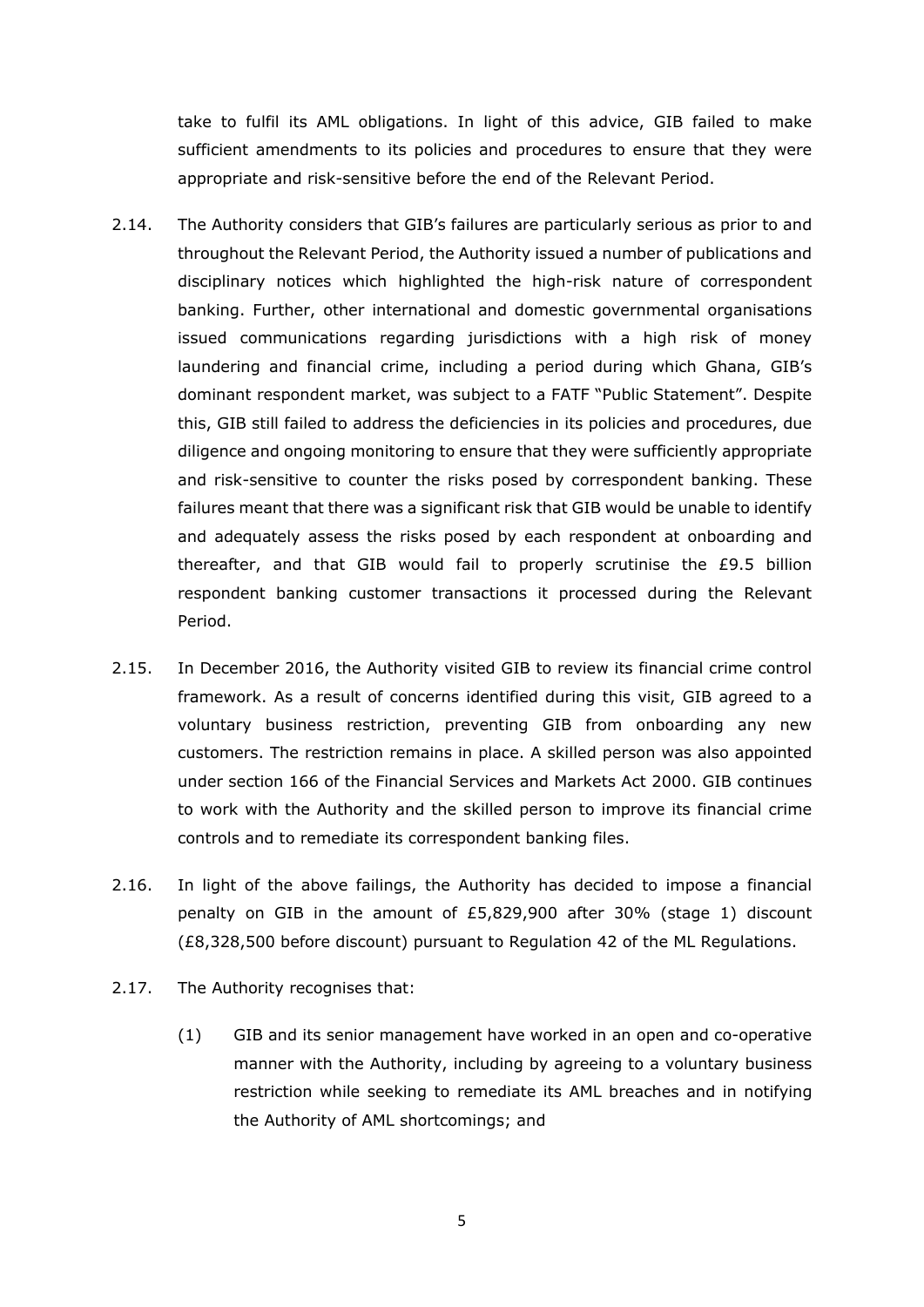(2) GIB has taken significant steps in improving its AML systems and controls including instituting a number of measures since the end of the Relevant Period seeking to address the issues in this Notice.

### 3. **DEFINITIONS**

3.1. The definitions below are used in this Notice:

"AML" means anti-money laundering;

"the Authority" means the body corporate previously known as the Financial Services Authority and renamed on 1 April 2013 as the Financial Conduct Authority;

"correspondent" – see definition of correspondent banking;

"correspondent banking" means the term as used in Regulation 14 of the ML Regulations and which is described in JMLSG Guidance, Part II, paragraph 16.1 as being the provision of banking-related service by one bank (the "correspondent") to an overseas bank (the "respondent") to enable the respondent to provide its own customers with cross-border products and services that it cannot provide them with itself, typically due to a lack of an international network;

"CTF" means counter terrorist financing;

"customer due diligence" and "CDD" mean customer due diligence measures as defined by Regulation 5 of the ML Regulations;

"DEPP" means the Authority's Decision Procedures and Penalties Guide;

"due diligence" means together customer due diligence and enhanced due diligence obligations;

"Enhanced due diligence" and "EDD" mean enhanced customer due diligence measures. The circumstances where enhanced due diligence should be applied are set out in Regulation 14 of the ML Regulations;

"FATF" means the Financial Action Task Force which is an inter-governmental body whose purpose is the development and promotion of policies, both at national and international levels, to combat money laundering and terrorist financing. FATF has established a set of recommendations that set out the basic framework for anti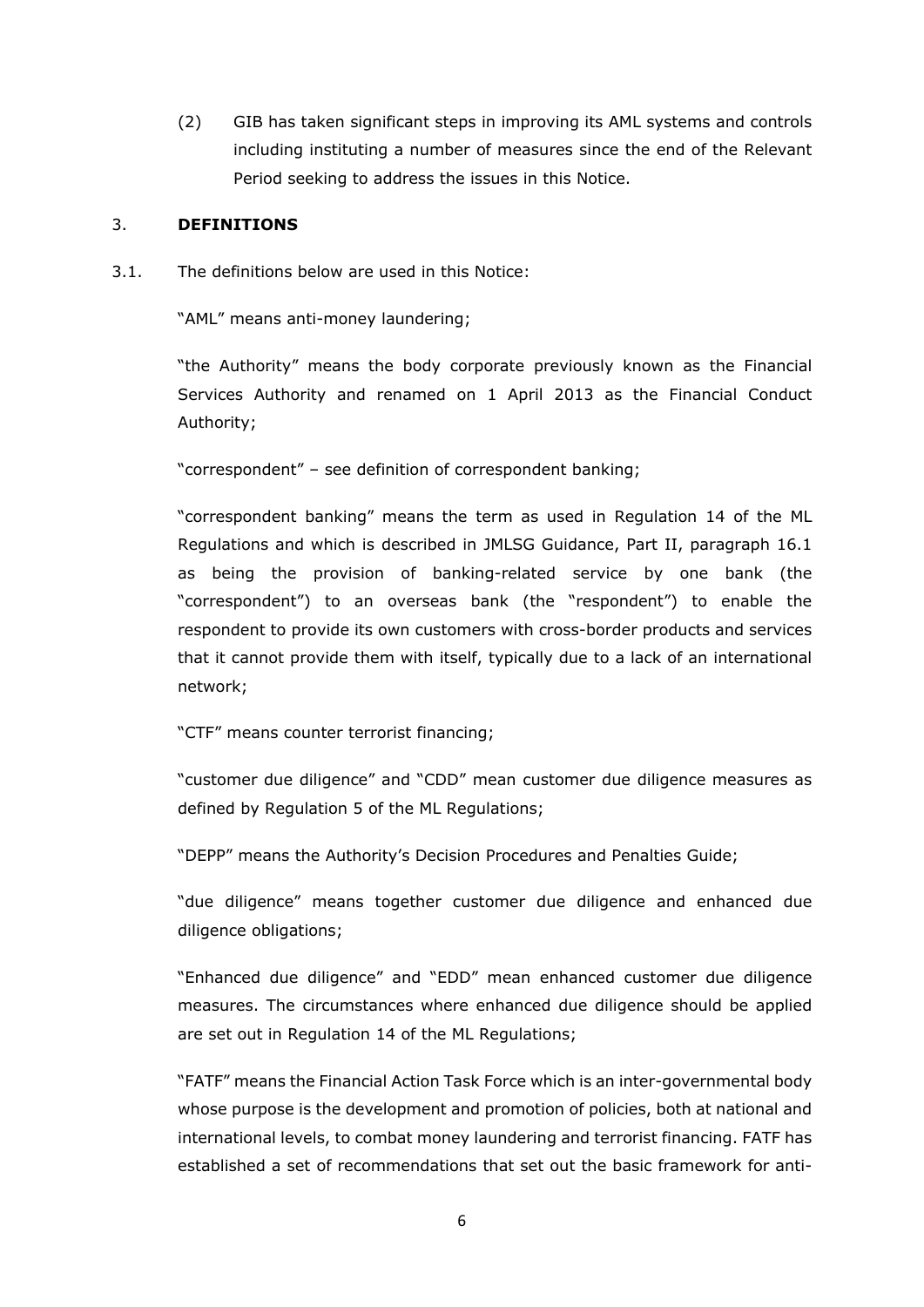money laundering efforts and are intended to be of universal application. The mutual evaluation programme is the primary instrument by which the FATF monitors progress made by member governments in implementing the FATF recommendations;

"GIABA" means the Inter-Governmental Action Group Against Money Laundering in West Africa which is responsible for facilitating the adoption and implementation of AML and CTF in West Africa. GIABA is also a FATF-styled regional body working with its member states to ensure compliance with international AML/CTF standards;

"Internal Auditor" means a third-party firm contracted to act as GIB's internal auditor during the Relevant Period;

"JMLSG" means the Joint Money Laundering Steering Group;

"JMLSG Guidance" means the guidance issued by the JMLSG on compliance with the legal requirements in the ML Regulations, regulatory requirements in the Authority Handbook and evolving practice within the financial services industry from time to time;

"KYC" means know your customer;

"the ML Regulations" means the Money Laundering Regulations 2007, which were in force in respect of conduct from 15 December 2007 until 25 June 2017 inclusive and implement the third money laundering directive. The ML Regulations impose requirements on relevant persons (including credit institutions) to establish, maintain and apply appropriate AML controls over their customers;

"PEP" means politically exposed person as defined in Regulation 14(5) of the ML Regulations;

"Public Statement" means FATF's 16 February 2012 list of jurisdictions with strategic AML/CTF deficiencies that have not made sufficient progress in addressing the deficiencies or have not committed to an action plan developed with the FATF to address the deficiencies, that included Ghana;

"the Relevant Period" means the period from 1 January 2012 to 31 December 2016;

"respondent" – see definition of correspondent banking;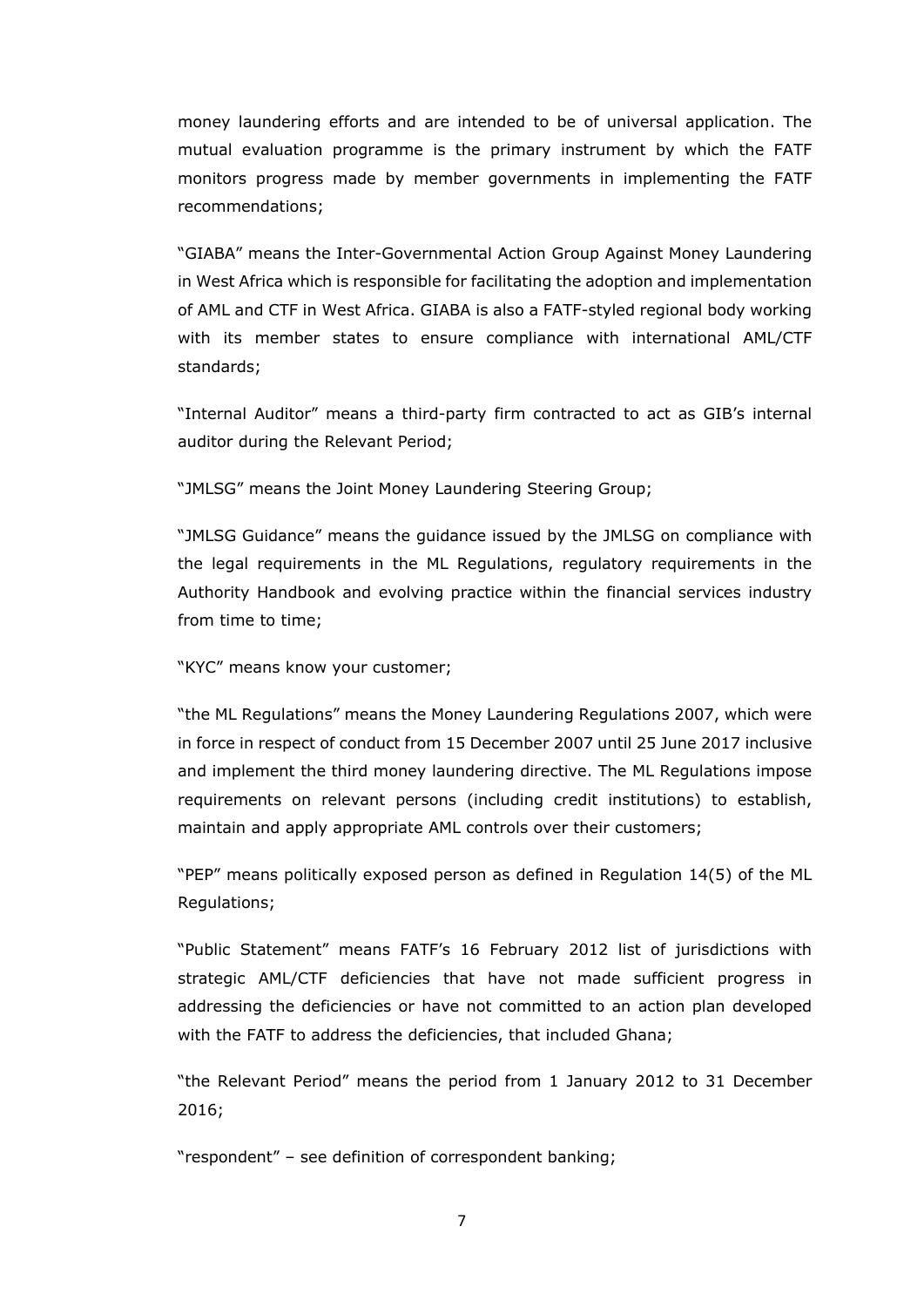"the Tribunal" means the Upper Tribunal (Tax and Chancery Chamber); and

"Wolfsberg Questionnaire" means the anti-money laundering questionnaire produced and updated from time to time by the Wolfsberg Group, an association of 13 global banks which aims to develop frameworks and guidance for the management of financial crime risks, particularly with respect to Know Your Customer, Anti-Money Laundering and Counter Terrorist Financing policies. The questionnaire was available on the Wolfsberg Group's website and could be downloaded and used by financial institutions.

## 4. **FACTS AND MATTERS**

### **Background**

4.1. GIB is a Ghanaian owned bank based in London with an office in Accra, Ghana. Throughout the Relevant Period, GIB did not recognise its correspondent banking business as a separate business line or product area but instead revenue generated from correspondent banks was included within GIB's relevant business lines: retail banking, global transfer services, international trade finance and treasury business lines, depending upon the specific transaction/product area. The number of GIB's correspondent banking relationships varied from time to time during the Relevant Period, but at its peak consisted of 51 financial institutions in non-EEA jurisdictions, 28 of which were in Ghana with most of the rest in West Africa. During the Relevant Period, GIB onboarded 14 respondents.

### **Overview of AML legal and regulatory obligations**

- 4.2. The ML Regulations require UK firms to establish and maintain appropriate and risk sensitive policies and procedures to prevent activities related to money laundering and terrorist financing. This includes conducting due diligence and ongoing monitoring for all customers on a risk-sensitive basis. Where a firm offers products and services which could present a higher risk of financial crime, such as in relation to correspondent banking relationships with respondents from non-EEA countries, it must conduct EDD and enhanced ongoing monitoring on its respondents. This requirement is set out in Regulations 14 (1) and (3) of the ML Regulations.
- 4.3. The ML Regulations also require UK firms to establish and maintain appropriate and risk sensitive policies and procedures relating to the monitoring and management of compliance with, and internal communication of, those policies and procedures.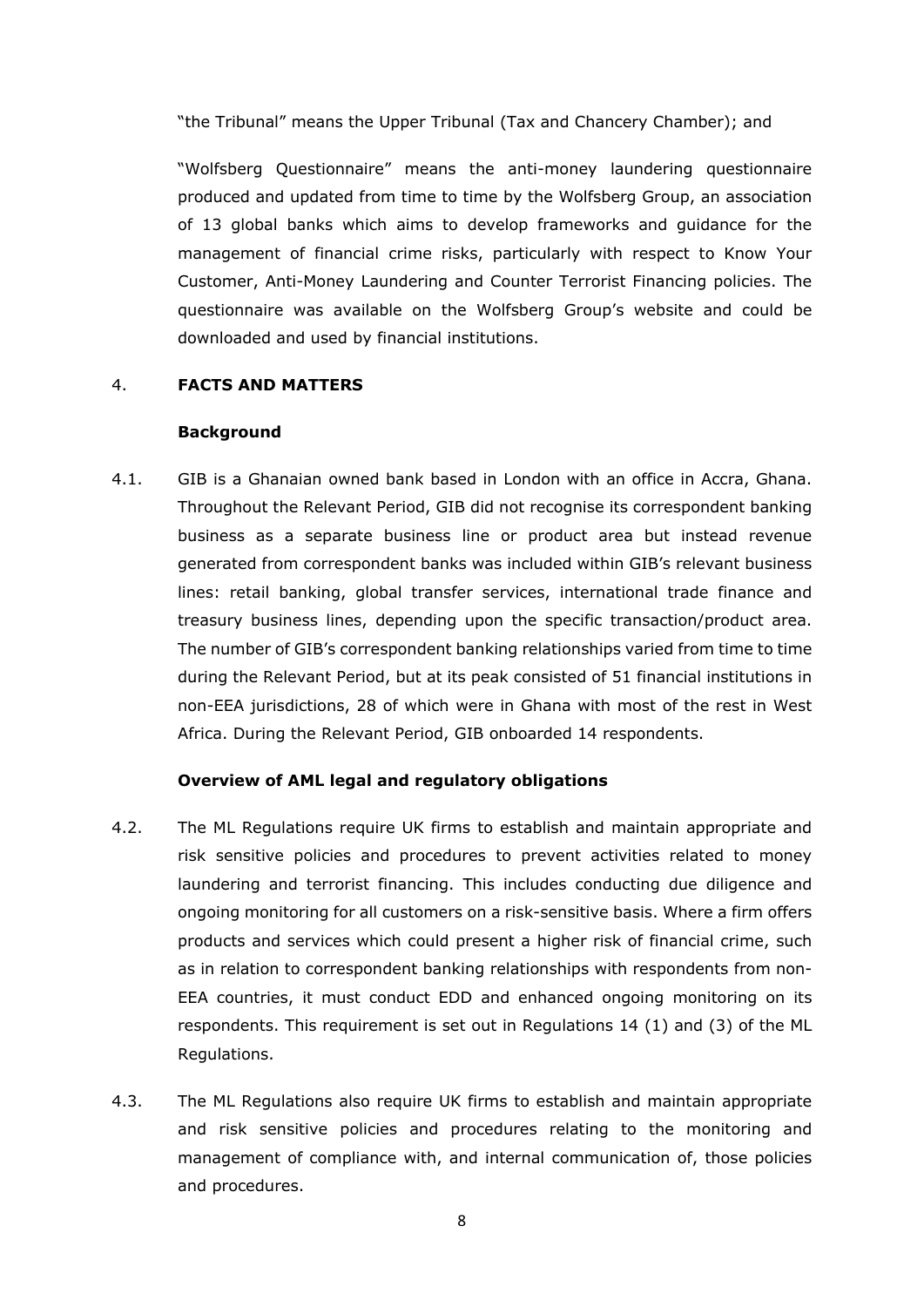- 4.4. As all the respondents with whom GIB had a correspondent banking relationship during the Relevant Period were based in non-EEA jurisdictions, Regulation 14 of the ML Regulations required GIB to apply EDD and enhanced ongoing monitoring. Consequently, throughout the Relevant Period, GIB assigned correspondent banking its highest risk rating, acknowledging these relationships are "*the most risky in terms of Compliance risks*".
- 4.5. The ML Regulations provide that, when considering whether a failure to comply with the ML Regulations has occurred, the Authority will have regard to whether a firm has followed guidance including that (1) approved by HM Treasury, such as the JMLSG Guidance, and (2) issued by the Authority.
- 4.6. Relevant extracts from the ML Regulations and JMLSG Guidance are set out in Annex A to this Notice.

## *Due diligence and ongoing monitoring arrangements*

- 4.7. The ML Requirements set out:
	- (1) When firms must apply CDD measures. These include when establishing business relationships and when carrying out occasional transactions.
	- (2) When carrying out CDD, firms must determine the extent of CDD measures on a risk-sensitive basis depending on the type of customer, business relationship, product or transaction.
	- (3) A definition of CDD measures as identifying and verifying a customer or beneficial owner, and obtaining information on the purpose and intended nature of the business relationship.
- 4.8. If a firm is unable to apply CDD measures, it must not carry out a transaction with or for that customer through a bank account, must not establish a business relationship or carry out an occasional transaction with the customer, and must terminate any existing business relationship with the customer.
- 4.9. EDD and enhanced ongoing monitoring measures are designed to take account of the greater potential for money laundering in higher risk business relationships and reduce the risk that a firm will be used by those seeking to launder the proceeds of crime, finance terrorism or evade financial sanctions. Where a firm has assessed that the business relationship with the customer presents a higher risk of money laundering or terrorist financing, it must conduct EDD.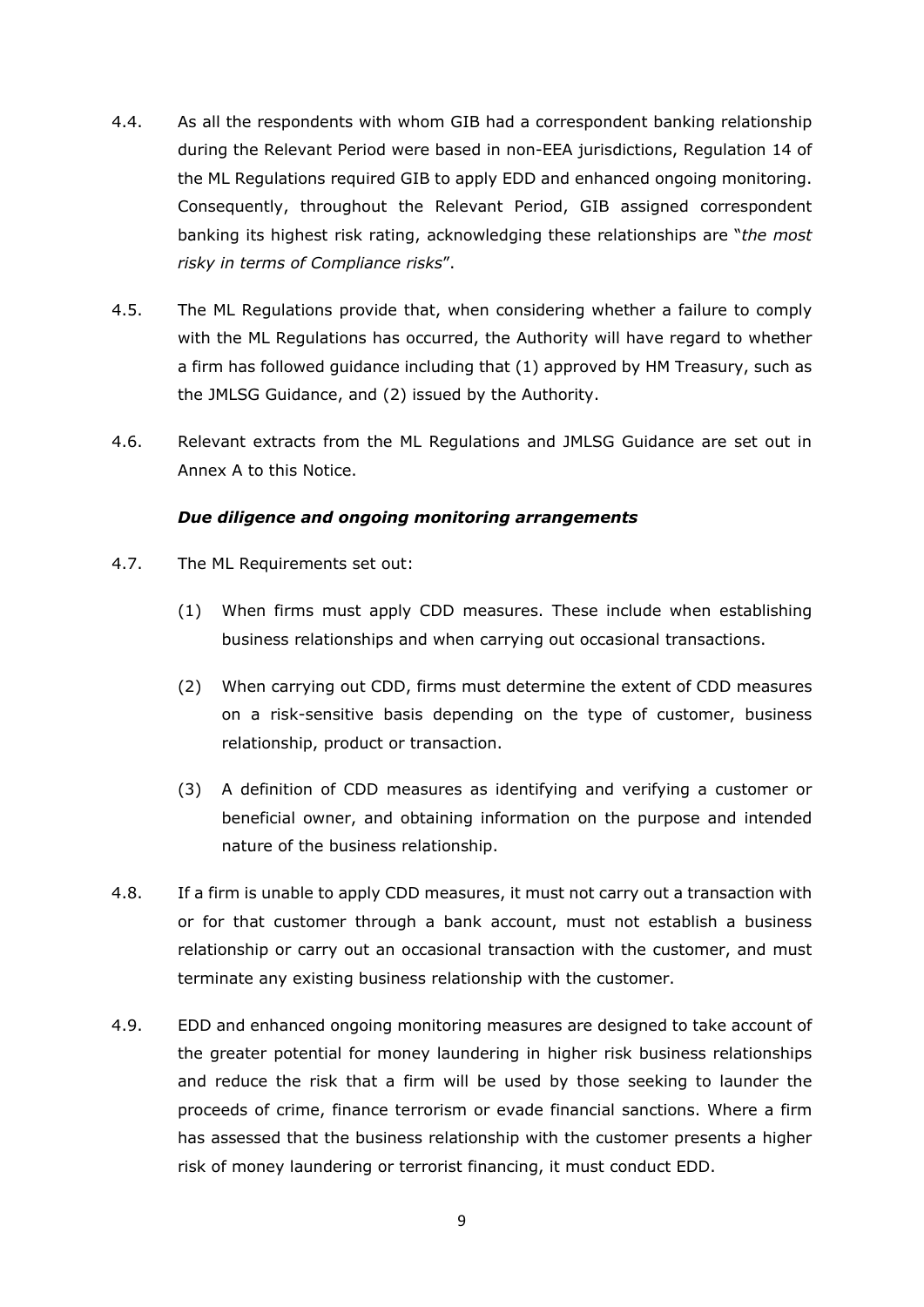- 4.10. A firm must also conduct ongoing monitoring of all business relationships, tailored in accordance with the firm's risk assessment of that customer. Ongoing monitoring includes:
	- (1) keeping customer information up to date through periodic review or reviews of the due diligence in response to trigger events; and
	- (2) scrutinising customer transactions to ensure that they are consistent with the firm's knowledge of the customer (including where necessary, the source of funds), its business and risk profile.
- 4.11. Where the business relationship is considered to be higher risk, the ongoing monitoring must be enhanced, meaning more frequent or intensive monitoring.

## *Correspondent banking requirements*

- 4.12. Correspondent banking is the provision of banking-related services by one bank (the correspondent) to an overseas bank (the respondent) to enable the respondent to provide its own customers with cross-border products and services that it cannot provide itself, typically because of a lack of international network.
- 4.13. As the correspondent often has no direct relationship with the underlying parties to a transaction, it is reliant on the respondent's AML controls to prevent the underlying parties from gaining access to the UK financial system for the purposes of money laundering or terrorist financing. The ML Regulations and JMLSG Guidance acknowledge that correspondent banking relationships with respondents from non-EEA states presents a particularly high risk of money laundering.
- 4.14. The ML Regulations at Regulation 14 therefore require, specific to the respondent relationship, correspondents to carry out EDD and enhanced ongoing monitoring on non-EEA respondents. Actions the correspondent must take include:
	- (1) gathering sufficient information about the respondent to fully understand the nature of its business;
	- (2) determining the respondent's reputation and the quality of its supervision from publicly available information;
	- (3) assessing the respondent's AML controls;
	- (4) obtaining senior management approval before establishing a new correspondent banking relationship; and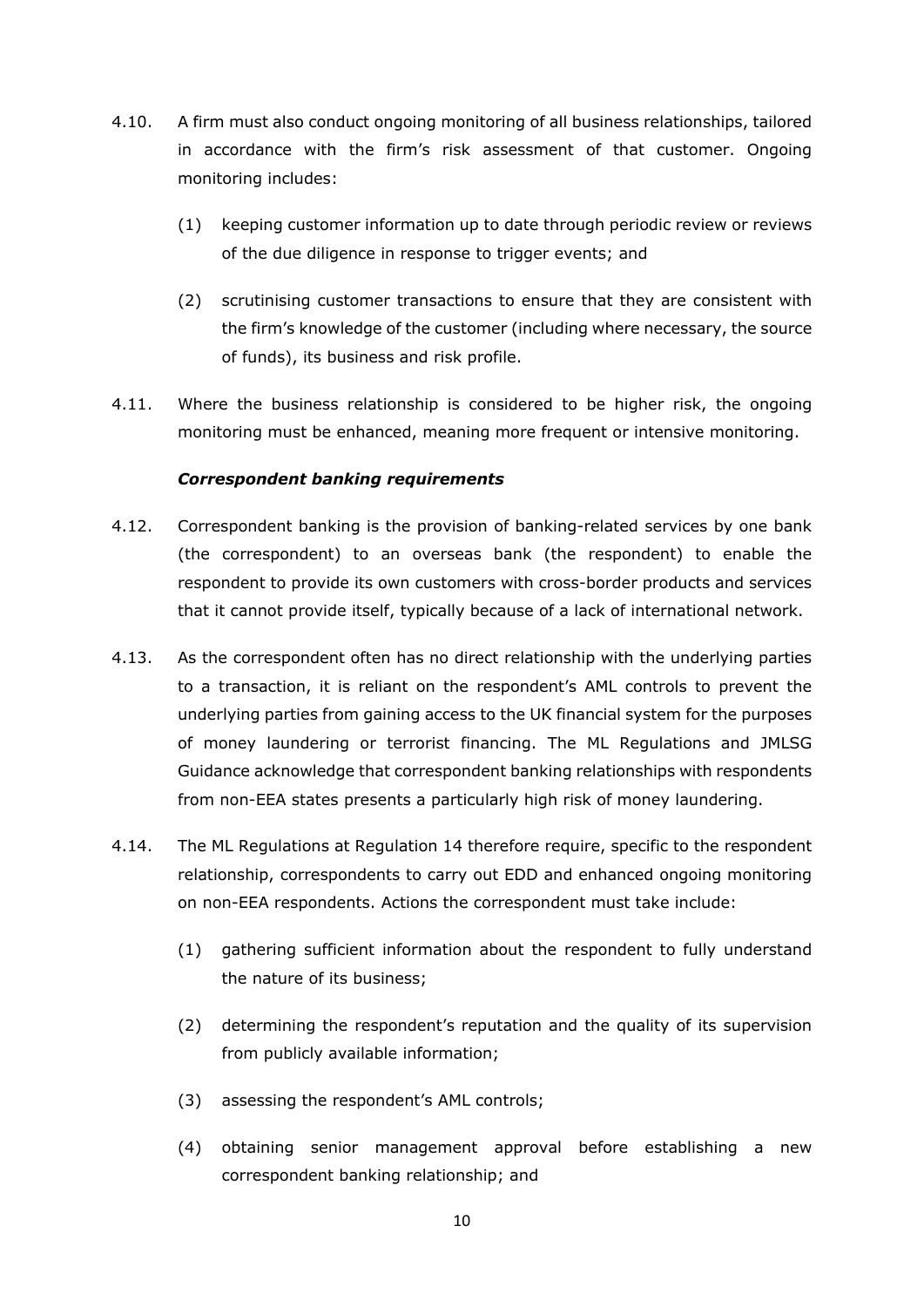- (5) documenting the respective responsibilities of the respondent and correspondent.
- 4.15. The ML Regulations stipulate that these requirements must be applied on a risksensitive basis.

## **Deficiencies in GIB's AML controls**

- 4.16. The Authority found deficiencies in GIB's AML controls regarding its correspondent banking relationships. These included failings in its:
	- (1) policies and procedures;
	- (2) EDD; and
	- (3) enhanced ongoing monitoring.

## *Deficiencies in policies and procedures*

- 4.17. In response to its legal and regulatory obligations under the ML Regulations, as applicable to its correspondent banking business, GIB established versions of various policies and procedures during the Relevant Period, including the following non-exhaustive list. Each was in force throughout the Relevant Period unless otherwise stated:
	- (1) Fraud and Money Laundering Policy;
	- (2) Money Laundering Reporting Manual;
	- (3) Retail Banking Manual;
	- (4) KYC Procedures Know Your Customer Policy Manual (KYC Policy Manual) – effective from November 2016;
	- (5) Risk Management Policy effective from November 2014;
	- (6) Risk Management Framework effective from February 2016;
	- (7) Operational Risk Management Framework effective from February 2016;
	- (8) Risk Assessment Form effective from September 2012; and
	- (9) Anti-Financial Crime Policy effective from October 2016.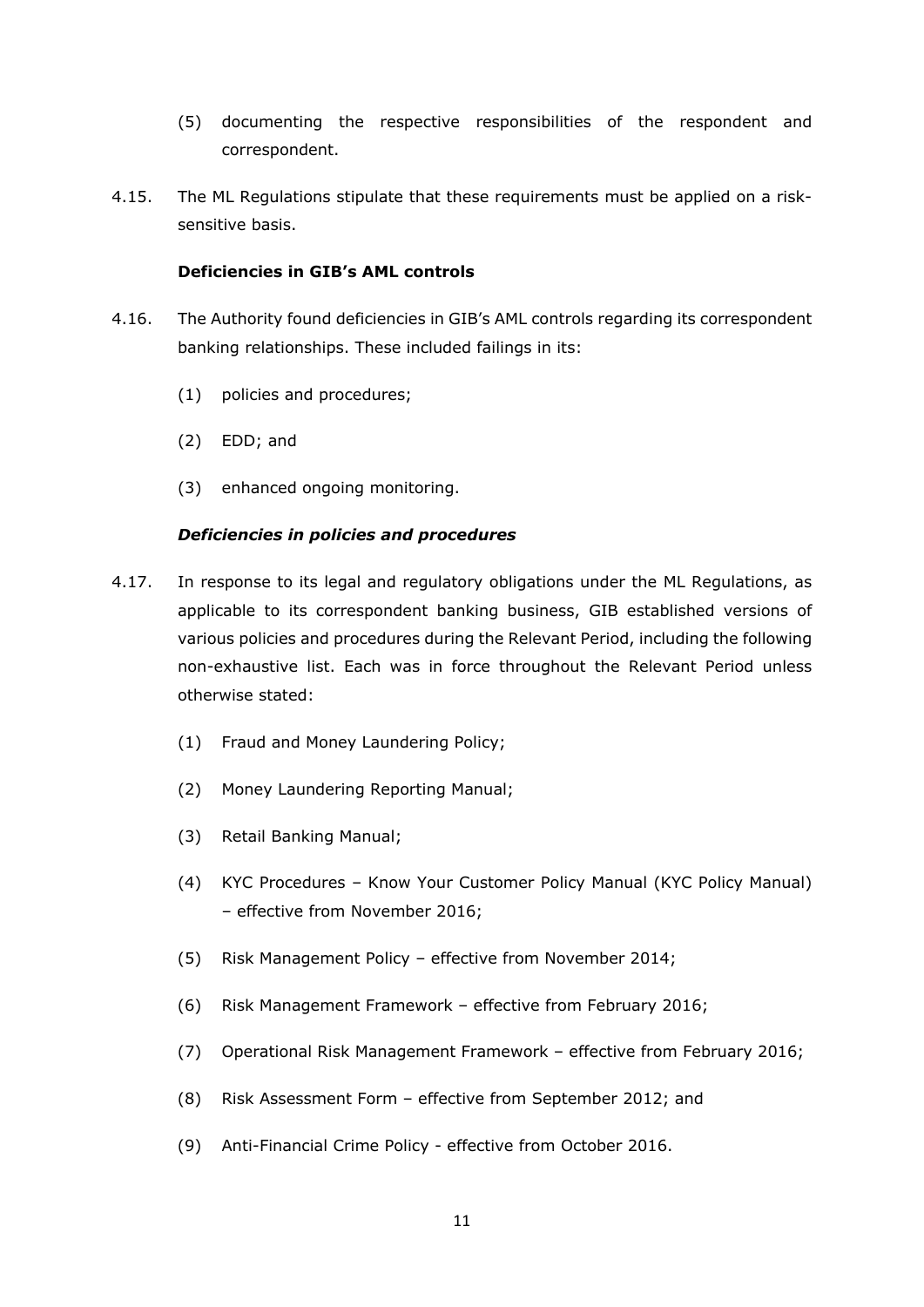4.18. Throughout the Relevant Period, staff employed to onboard and monitor respondents in accordance with GIB's policies and procedures, needed to rely on fragmented, confusing and overlapping policies, manuals, frameworks and forms including those listed at paragraph 4.17 above. As detailed in paragraphs 4.19 to 4.78 below, when taken individually, or as a body of corporate documentation, these policies and procedures were not appropriate or sufficiently risk-sensitive to address the money laundering risks posed by GIB's correspondent banking business.

## *Fraud and Money Laundering Policy*

4.19. Throughout the Relevant Period, while GIB had a Fraud and Money Laundering Policy in place, the policy was vague and lacked sufficient detail, as set out below, for staff to understand their responsibilities, carry out their role in a consistent manner and in accordance with the rules, regulations and guidance to which GIB was required to adhere.

## Lack of detailed explanation of risk

- 4.20. The Fraud and Money Laundering Policy referred to the need to conduct due diligence to identify all new customers satisfactorily. However, it did not include detail on the different classifications of risk nor the circumstances in which EDD needed to be performed.
- 4.21. When, from April 2013, a section was added to the policy referring to higher risk customer types, this was limited to requiring "*Enhanced due diligence to be undertaken on customers assessed to be high risk*". While the policy specified the broad types of customer that staff should consider high-risk, including correspondent banking customers, this addition failed to provide any further detail or context such as what GIB meant by "*Enhanced due diligence*" specific to its systems and processes, nor how staff should practically apply the policy. This aspect of the policy was in place for the remainder of the Relevant Period.

### Absence of guidance on periodic review

4.22. Aside from requiring an annual sanctions check, the Fraud and Money Laundering Policy did not reflect the need to undertake periodic reviews for the purposes of keeping due diligence up to date for all of GIB's customers nor the frequency of those reviews. From April 2015, the policy was amended to require that customer files should be subject to "*update*", with frequency ranging from every 1 to 3 years depending on their risk categorisation. With no further practical detail provided,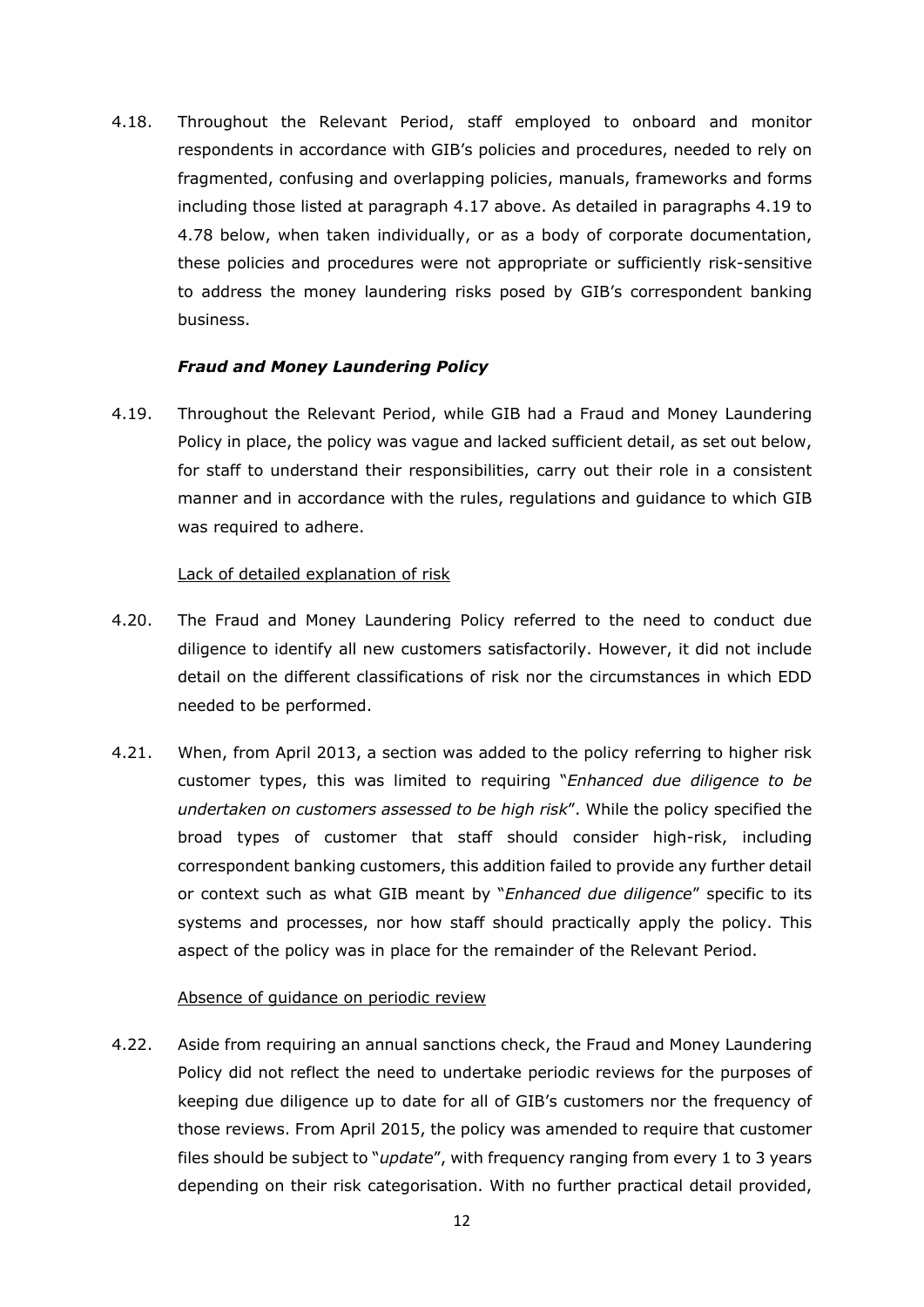GIB failed to establish an appropriate policy. GIB's Fraud and Money Laundering Policy therefore left the process for individual staff members to interpret themselves without communicating it effectively internally.

4.23. The failure to produce a sufficiently detailed policy meant there was a significant risk that staff would not understand what activities could constitute money laundering or the due diligence and ongoing monitoring they needed to undertake in an effort to prevent money laundering from taking place.

## *Anti-Financial Crime Policy*

- 4.24. While GIB's Fraud and Money Laundering Policy was effective until at least the end of the Relevant Period, on 19 October 2016, GIB's Board approved a separate Anti-Financial Crime Policy. Despite the clear potential for overlap between these two policies, the Anti-Financial Crime Policy made no reference to the Fraud and Money Laundering Policy leaving it unclear which policy staff should follow.
- 4.25. The Anti-Financial Crime Policy included reference to GIB's "*comprehensive set of measures to identify, manage and control its AML risk*" that includes a list of "*risk analysis*", "*controls*", "*programs*", "*safeguards*", "*training*", "*processes*", and a separate "*Anti-Bribery and Corruption (ABC) Policy*", but failed to specify which of GIB's various policies and procedures were applicable in which circumstances. The cumulative effect was that GIB's failure to communicate its policies clearly internally meant it could not rely on staff to interpret them in a consistently appropriate and risk-sensitive way.
- 4.26. GIB's Anti-Financial Crime Policy included some additional sections beyond those included in its Fraud and Money Laundering Policy but was similarly framed as a high-level overview and did not provide further sufficient practical detail.
- 4.27. Improvements on the April 2015 Fraud and Money Laundering Policy contained within the Anti-Financial Crime Policy included a list of 7 "*safeguards*" for its correspondent banking business. These were high-level, for example "*obtaining sufficient information on the correspondent to fully understand the nature of its business, its reputation, management and ownership structure and maturity of the bank's regulation and supervision in the respondent's country*". GIB provided no guidance as to how staff should interpret "*sufficient*" or "*fully understand*" in this context.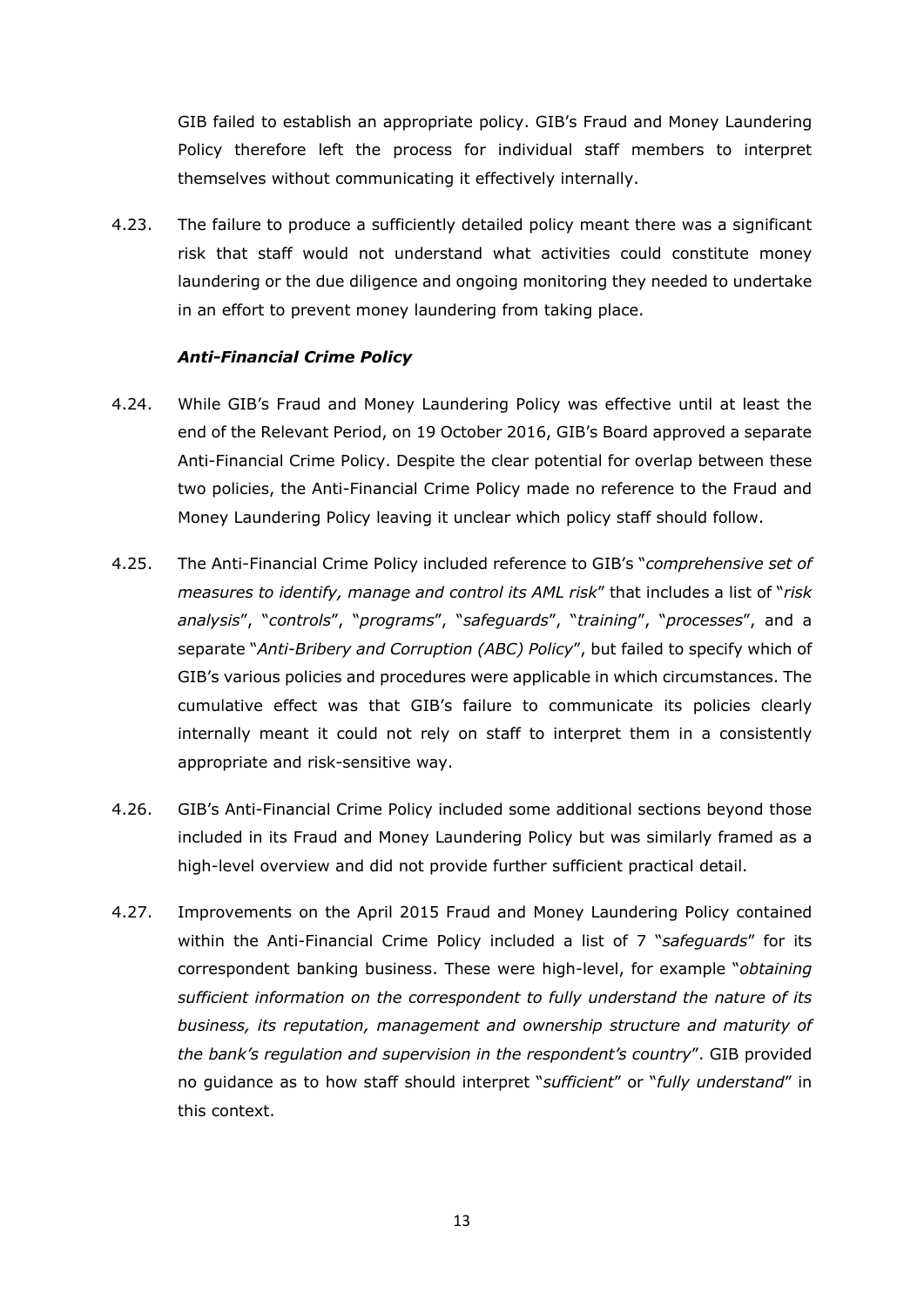### *Procedures*

- 4.28. During the Relevant Period, GIB's Fraud and Money Laundering Policy was supplemented by several manuals, including the Money Laundering Reporting Manual and the Retail Banking Manual. At the end of the Relevant Period, GIB further implemented a KYC Policy Manual.
	- (1) The purpose of the Money Laundering Reporting Manual was to assist staff to understand GIB's Money Laundering Policy, the legal requirements and penalties for non-compliance, and the procedures that GIB had in place.
	- (2) The purpose of the Retail Banking Manual was to assist staff with the opening of new customer accounts as well as the practicalities of providing over the counter services to customers on a day-to-day basis.
- 4.29. GIB's Money Laundering Reporting and Retail Banking manuals failed to establish appropriate procedures which would have assisted staff to perform EDD on proposed respondents and ongoing monitoring and transaction monitoring over all of its respondents. (The failings in this regard are detailed in paragraphs 4.31 to 4.34 and 4.42 to 4.43 below).

*Failure to establish an appropriate procedure for conducting due diligence on proposed respondents*

4.30. GIB failed to establish appropriate procedures which explained how to conduct due diligence on proposed respondents.

### Money Laundering Reporting Manual

- 4.31. GIB's Money Laundering Reporting Manual included a section on customer due diligence with separate sections which set out how personal customers, corporate customers, clubs, societies and charities, and correspondent banks should be vetted.
- 4.32. At the start of the Relevant Period, the correspondent banking section of the Money Laundering Reporting Manual included a short 6-point list of the due diligence to be performed before establishing a correspondent banking relationship. This included instruction for staff to:
	- (1) Collect "*the necessary information*" about the ownership, management, major business activities, location, the quality of AML prevention and detection efforts of the respondent; and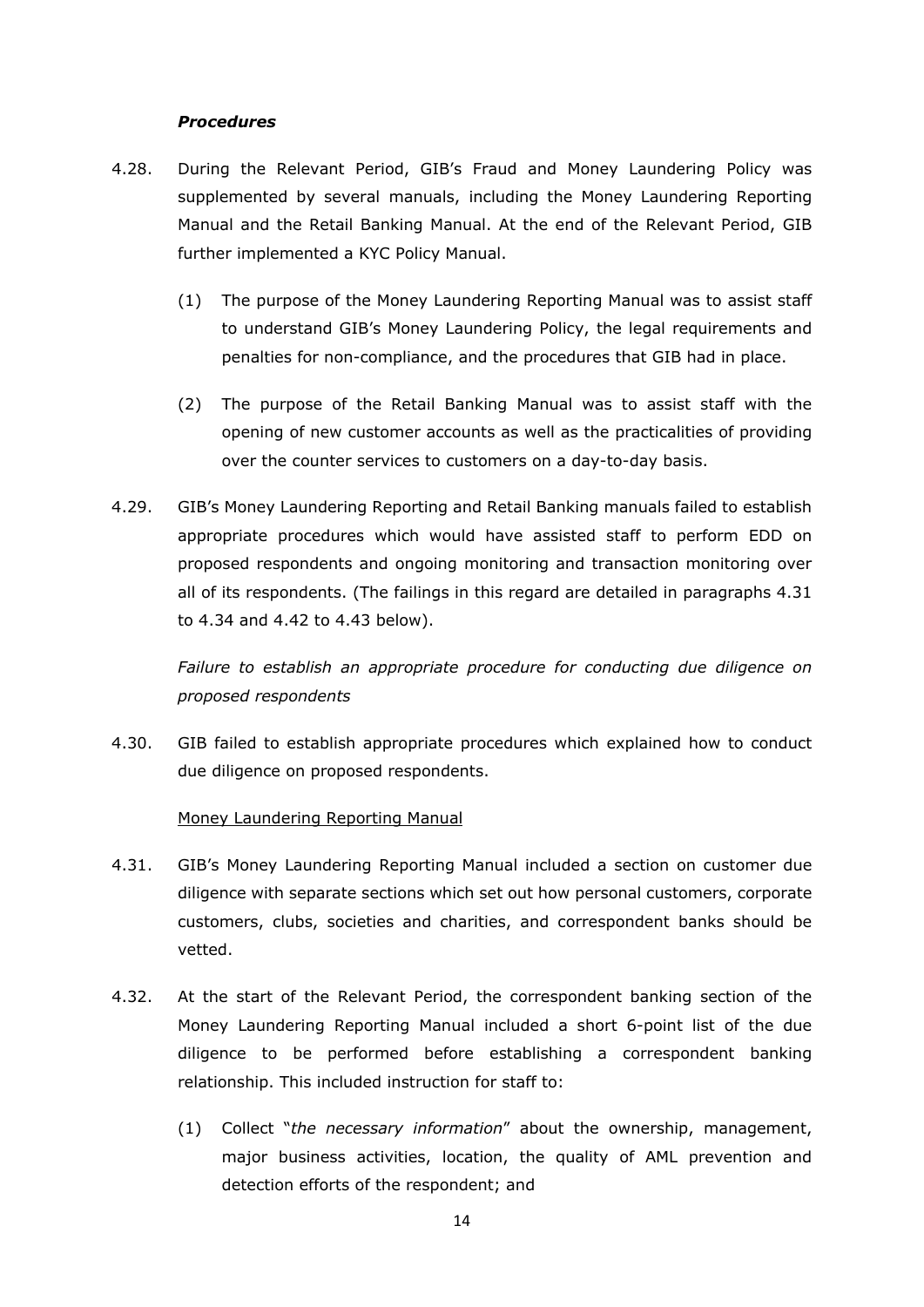- (2) "*review publicly available information to determine whether the institution/Bank with which it has correspondent/inter banking relationship has* (sic) *been subject to breach* (sic) *of money laundering regulations*".
- 4.33. In limiting its instruction to collecting "*the necessary information*", GIB took insufficient steps to prevent a "paper gathering" exercise with staff undertaking no or only limited assessment of the information collected. The Money Laundering Reporting Manual did not set out the practical instructions staff would require to collect or assess the respondent's AML controls in an appropriate or risk-sensitive way, to determine the respondent's reputation and the quality of its supervision or to document the respective responsibilities of the respondent and GIB, as correspondent.
- 4.34. In September 2012, GIB amended its Money Laundering Reporting Manual. Whilst the requirements of Regulation 14(3) of the ML Regulations were broadly listed in the correspondent banking section, the Money Laundering Reporting Manual still did not explain how EDD checks relevant to GIB's business should be performed in practice. This provided insufficient guidance to enable consistent staff interpretation and this remained the case when GIB further updated its Money Laundering Reporting Manual in May 2013 and June 2014. In a report dated 19 December 2014, the Internal Auditor provided detailed recommendations on steps GIB needed to take to improve the design and operation of its AML controls. 18 months later, in an internal report dated June 2016, GIB acknowledged that its Money Laundering Reporting Manual still required updating. Despite this, GIB did not update its Money Laundering Reporting Manual again before the end of the Relevant Period and it consequently was not fit for purpose throughout the Relevant Period.

### **Checklists**

4.35. Throughout the Relevant Period, each version of GIB's Money Laundering Reporting Manual had as an appendix a specimen checklist which staff were to use when opening new customer accounts. While sections of the Money Laundering Reporting Manual pertaining to personal customers, general corporate customers, and clubs, societies and charities included direct instruction for staff to complete the relevant checklist, there was no such reference to checklists within the correspondent banking section of the Money Laundering Reporting Manual. In any event, the checklists appended were not specific to respondents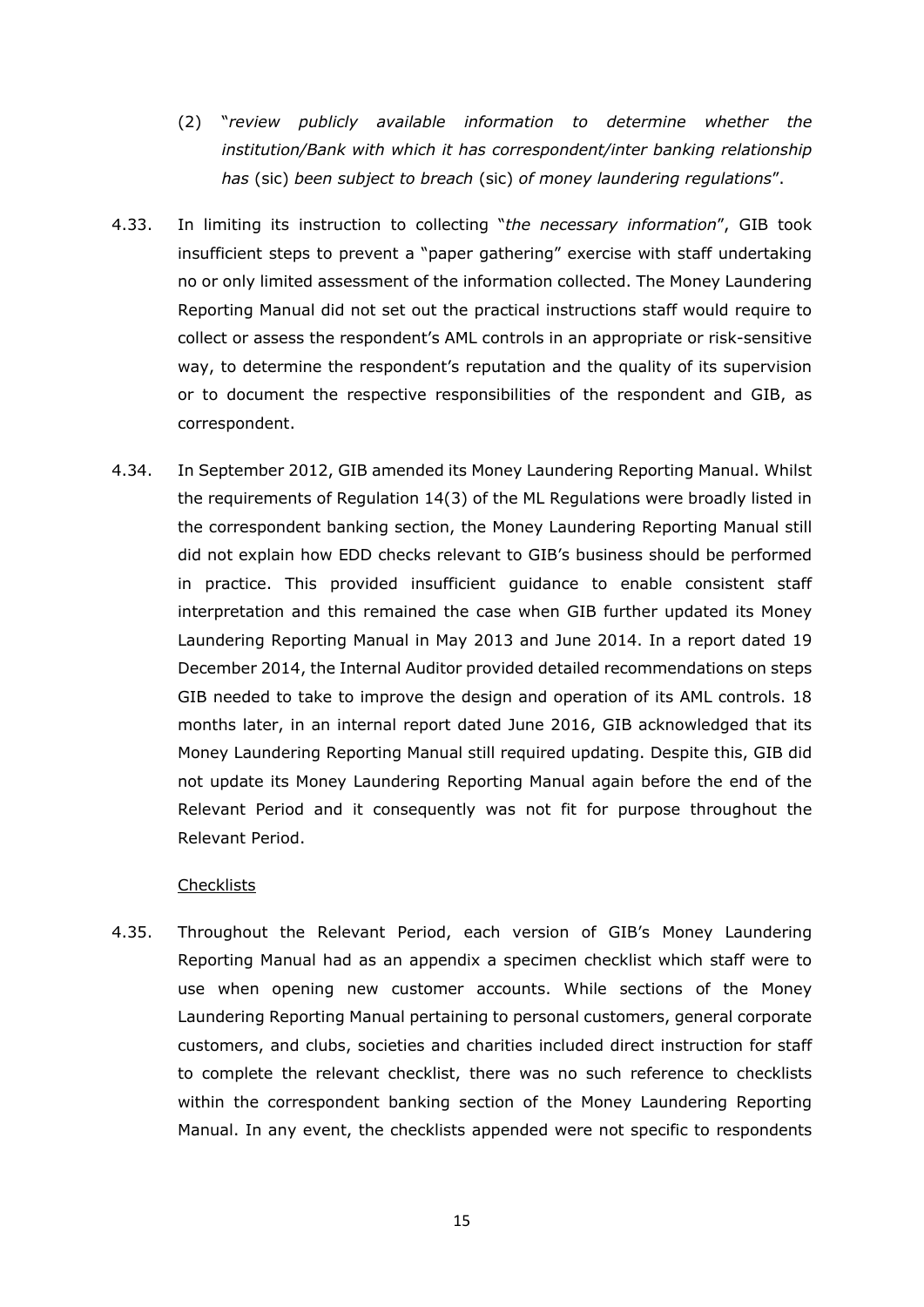and did not refer to any of the EDD requirements in Regulation 14(3) of the ML Regulations as detailed in paragraph 4.34 above.

- 4.36. In April 2015, GIB introduced a "*Requirements for correspondent banking*" checklist. However, this still did not list all the information that staff needed to obtain nor the checks and searches that they needed to perform when onboarding a respondent. For example, the checklist did not remind staff to obtain information about the nature of the respondent's business, expected account activity including anticipated transaction volumes and values, or include details of the checks and searches staff should perform when determining the reputation of the respondent and the quality of its supervision.
- 4.37. In a report dated 9 November 2015, the Internal Auditor noted that "*A standard checklist outlining all required checks to be performed and evidence to be obtained is not currently in use. This has resulted in gaps in the evidence within the correspondent banking client files*."
- 4.38. Although an updated version of the "*Requirements for correspondent banking*" checklist was introduced in August 2016, it still did not direct staff to obtain information about expected account activity or list the checks that staff needed to perform to determine reputation and quality of supervision.
- 4.39. In a report dated 6 September 2016, the Internal Auditor commented that "*Onboarding checklists are inconsistently used."* The following month, in October 2016, GIB implemented an "*Account Opening Requirement List*" and a "*Financial Institutions Account Opening Checklist*". Whilst the later checklist included more detail about the information to be obtained and the checks to be performed when onboarding a respondent, GIB did not address the inadequacies set out in paragraph 4.38 above in the requirement list. This version of the checklist remained in use until the end of the Relevant Period.

### KYC Policy Manual

4.40. In November 2016, GIB implemented a "*KYC Procedures – Know Your Customer Policy Manual*" with the purpose of "*implementing the KYC norms*". This was a high-level document which set out GIB's customer acceptance policy, risk categories, customer identification and transaction monitoring procedures. The annex contained indicative guidelines which set out the customer identification requirements for all GIB's customer types, including respondents. Staff were advised to "*gather sufficient information to understand fully the nature of the*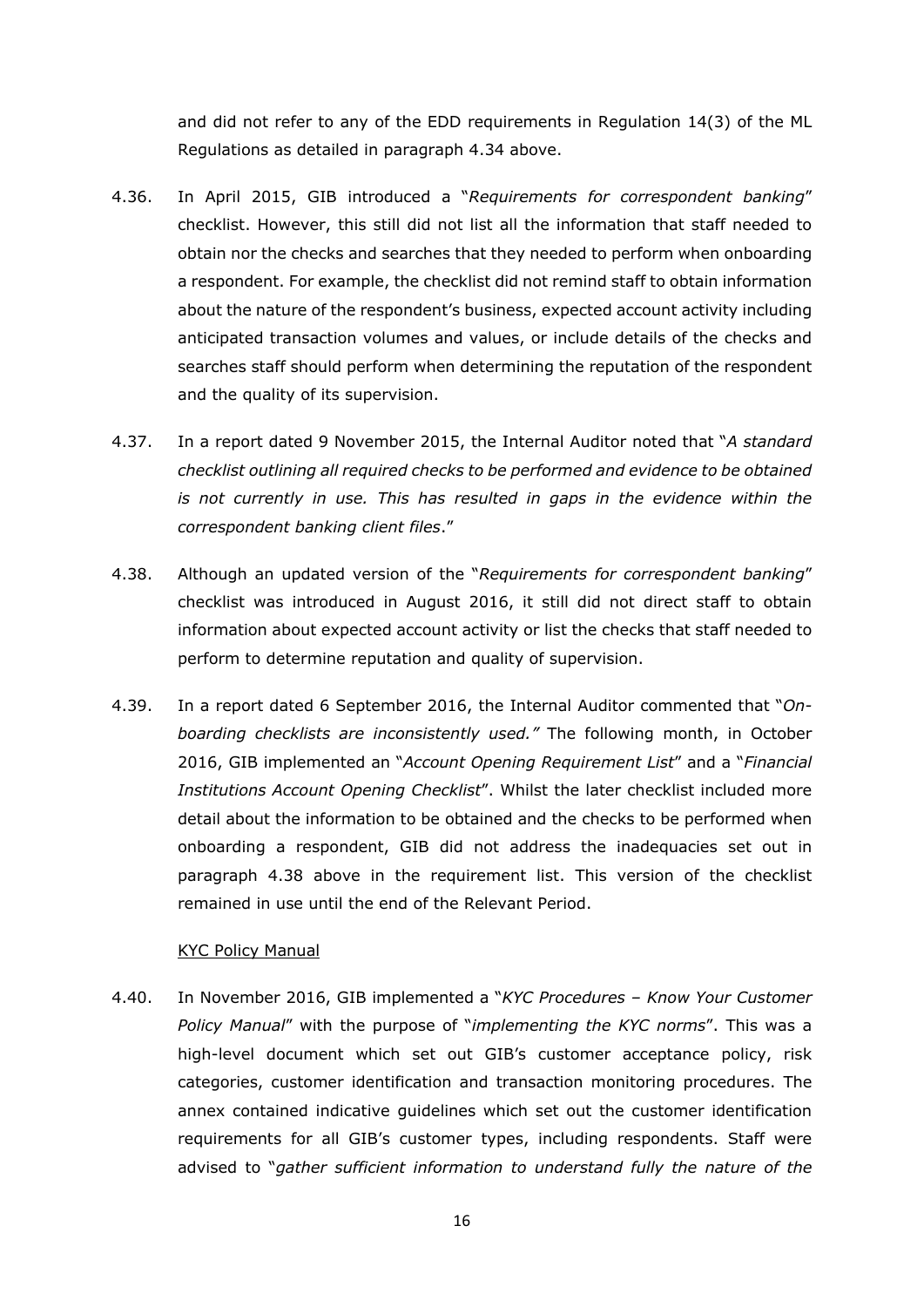*business of the correspondent/respondent bank*" to include "*information on the other bank's management, major business activities, level of AML/CTF compliance, purpose of opening the account, identity of any third-party entities that will use the correspondent banking services, and regulatory/supervisory framework in the correspondent's/respondent's country*." Staff were also required to ascertain from publicly available information whether the respondent had been subject to any money laundering or terrorist financing investigations or regulatory action.

4.41. The KYC Policy Manual and annex did not explain how staff should meet GIB's customer identification requirements in practice or specify the level of detail required. Consequently, it was not clear to staff who they should approach to obtain the information needed or if any particular searches or analysis needed to be performed.

## Retail Banking Manual

- 4.42. The Retail Banking Manual in use during the Relevant Period did not contain information about the EDD that needed to be performed when onboarding a respondent. It included cross-references to the Money Laundering Reporting Manual and instructed staff to complete a checklist that was appended to that manual as part of the account opening process. As stated in paragraphs 4.35 to 4.39 above, the checklist was not specific to respondents in correspondent banking relationships so did not set out all of the EDD that needed to be performed.
- 4.43. In the absence of communicating an appropriate procedure which explained how to conduct EDD on a proposed respondent, there was a risk that GIB's staff would not understand what information and documentation they needed to obtain and what related checks they needed to perform. Any gaps in the EDD performed would directly affect GIB's ability to determine the risks posed by each respondent and thus its decision as to whether a business relationship should be established.

*Failure to establish an appropriate procedure for determining the reputation of a respondent*

- 4.44. Regulation 14(3)(b) required correspondents to determine from publicly available information the reputation of a respondent.
- 4.45. At the start of the Relevant Period and as noted above in paragraphs 4.32 and 4.33, GIB's Money Laundering Reporting Manual included a requirement for staff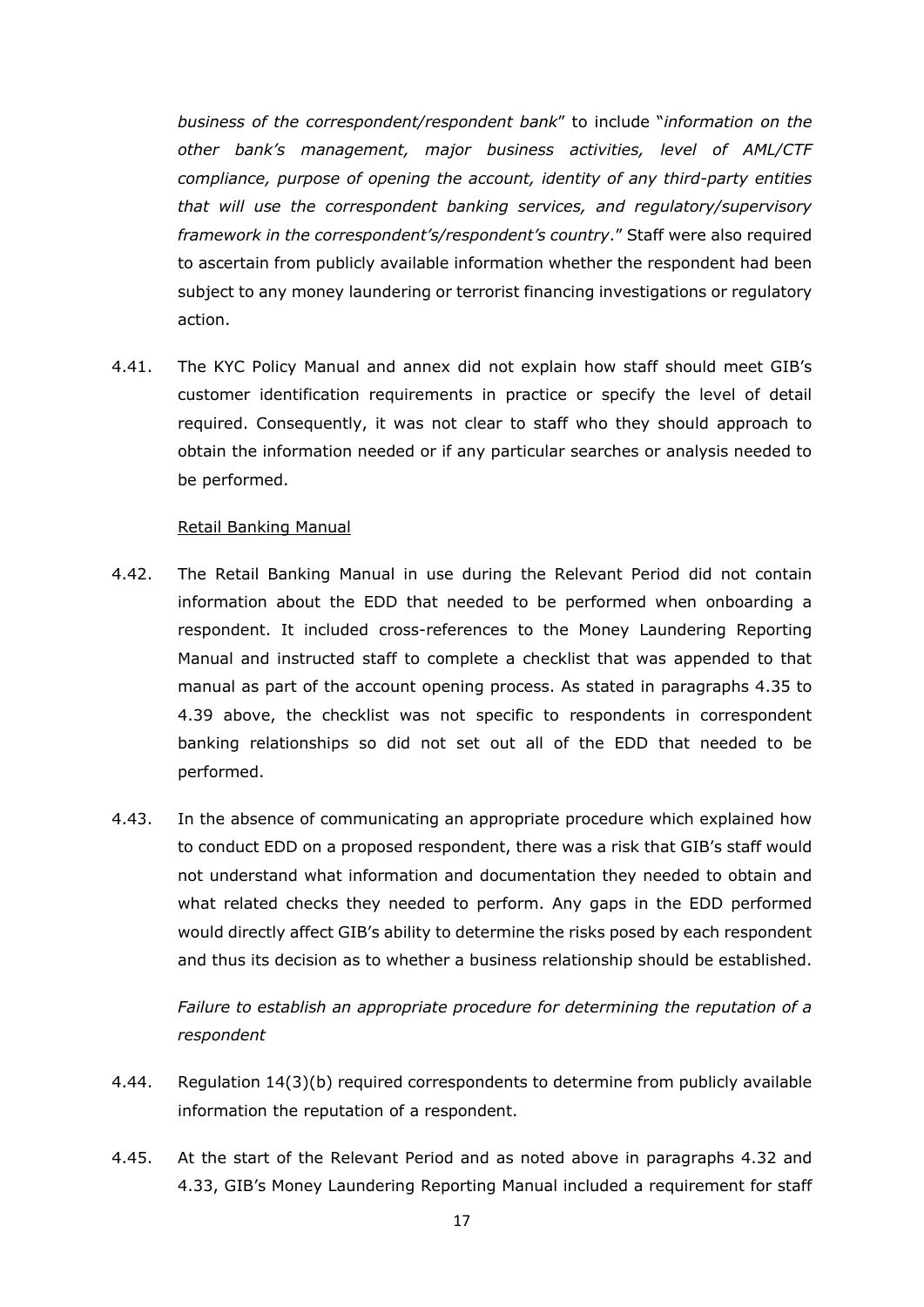to ascertain "*necessary information*", and to review publicly available information to determine whether a respondent had been subject to breach of the ML Regulations. The requirement for staff to collect necessary information about the reputation of its respondents' owners, managers and business was added to the manual in September 2012. This version of the Money Laundering Reporting Manual went further by also requiring that staff:

- (1) consider material ownership changes within the prior 5 years;
- (2) consider "*a more detailed understanding of the experience*" of all respondents' executive management, including "*recent material changes*" in respondents' executive management structure within the prior 2 years; and
- (3) "*understand fully*" the nature of the respondents' business.
- 4.46. Following GIB's amendment in September 2012, this aspect of the Money Laundering Reporting Manual then remained unchanged until the end of the Relevant Period. None of GIB's other policies and procedures contained further instruction regarding determination of respondents' reputation.
- 4.47. Aside from the above, GIB's Money Laundering Reporting Manual provided no further guidance as to how staff should undertake reputational checks. Relying on the Money Laundering Reporting Manual would not have provided sufficient clarity to staff as to when and in which circumstances checks should be carried out nor how to assess and deal with any adverse public information found. Therefore, while the Authority recognises that GIB did establish a procedure for determining the reputation of a respondent, which from September 2012 included a requirement to determine the reputation of the respondent's owners, managers and business, that procedure was not appropriate or risk sensitive because it was not of sufficient rigour to identify potential activities related to money laundering and terrorist financing.

*Failure to establish an appropriate procedure for the ongoing monitoring and transaction monitoring of respondent accounts*

- 4.48. Transaction monitoring of respondent accounts can help mitigate the money laundering risks arising from correspondent banking activities. GIB was required by the ML Regulations to maintain appropriate and risk-sensitive ongoing monitoring policies and procedures.
- 4.49. This included requirements for GIB to: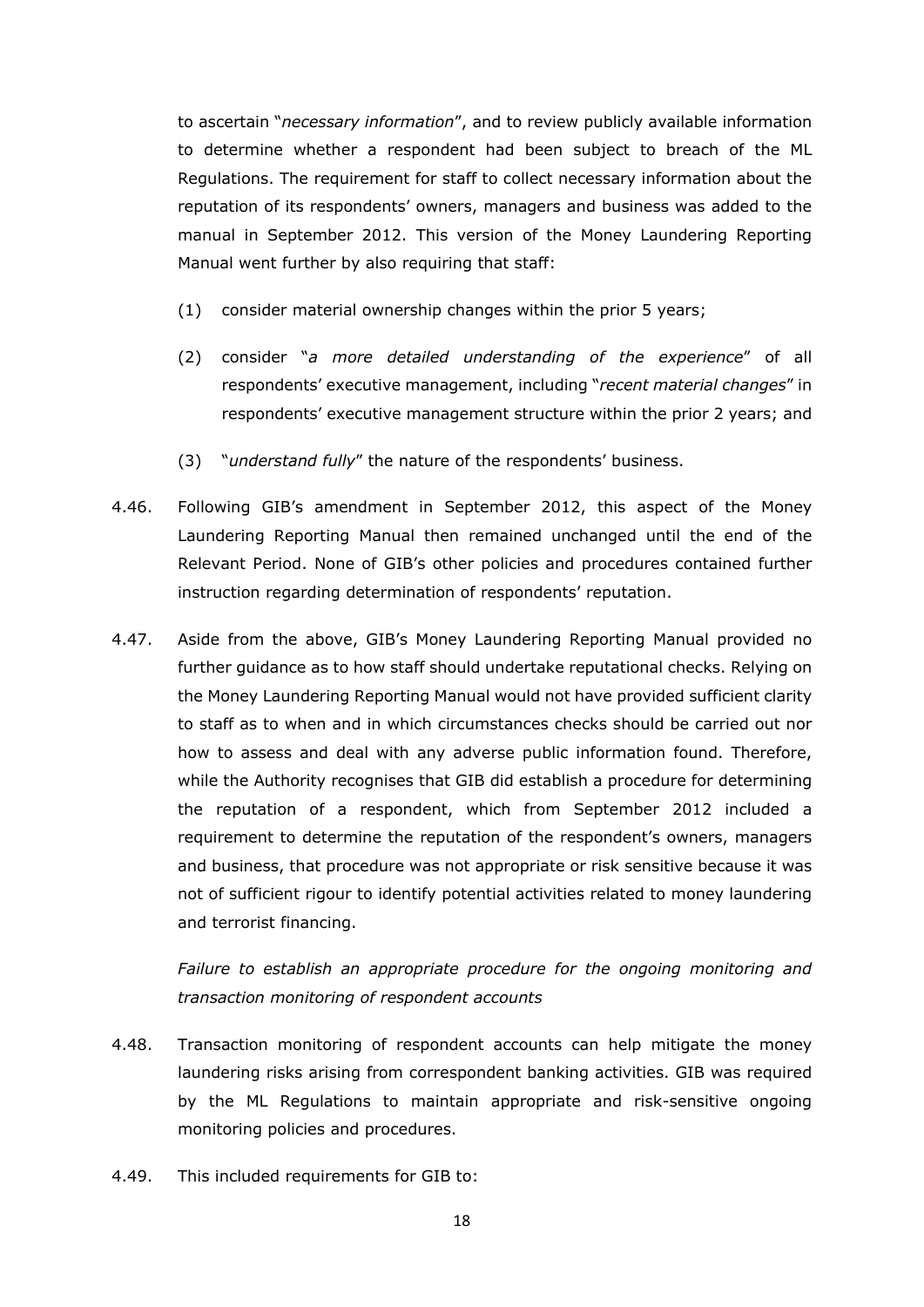- (1) Identify and scrutinise specified types of high-risk transactions undertaken by its respondent banking customers, such as:
	- a) unusually large transactions;
	- b) transactions with no apparent purpose; and
	- c) transactions regarded by the nature of the respondent's business, to be related to money laundering.
- (2) Scrutinise its respondent banking customers' transactions, including the source of funds, to ensure that the transactions were consistent with GIB's knowledge of the customer, its business and its risk profile; and
- (3) Keep the documents, data or information obtained from its respondent banking customers for the purpose of applying customer due diligence measures up-to-date.
- 4.50. GIB failed to establish an appropriate procedure which explained to staff how, in relation to respondent banks, they should (1) undertake ongoing monitoring to identify and scrutinise transactions, whether specified types of high-risk transaction or otherwise, and (2) ensure that information was up-to-date.

## Money Laundering Reporting Manual

4.51. The Money Laundering Reporting Manual in place at the start of the Relevant Period included a requirement for staff to "*to revisit and update customer information […] whenever a customer is formally interviewed or opens a new account or new information is received*". It further stated that updated information, "*will assist in deciding whether a transaction is out of the ordinary or not and therefore whether it should be reported as suspicious*". However, while this requirement was included in relation to several customer types, including personal and corporate customers, the section of the Money Laundering Reporting Manual dedicated to correspondent banking, including a subsection specific to "*due diligence procedures*" contained no such requirement. More generally, it failed to state or explain that reviews should take place in accordance with the risk rating assigned to each customer or provide any indication of the risk-related frequency with which GIB required the reviews to be undertaken, (for example, annually), despite this being a recognised industry standard at the time.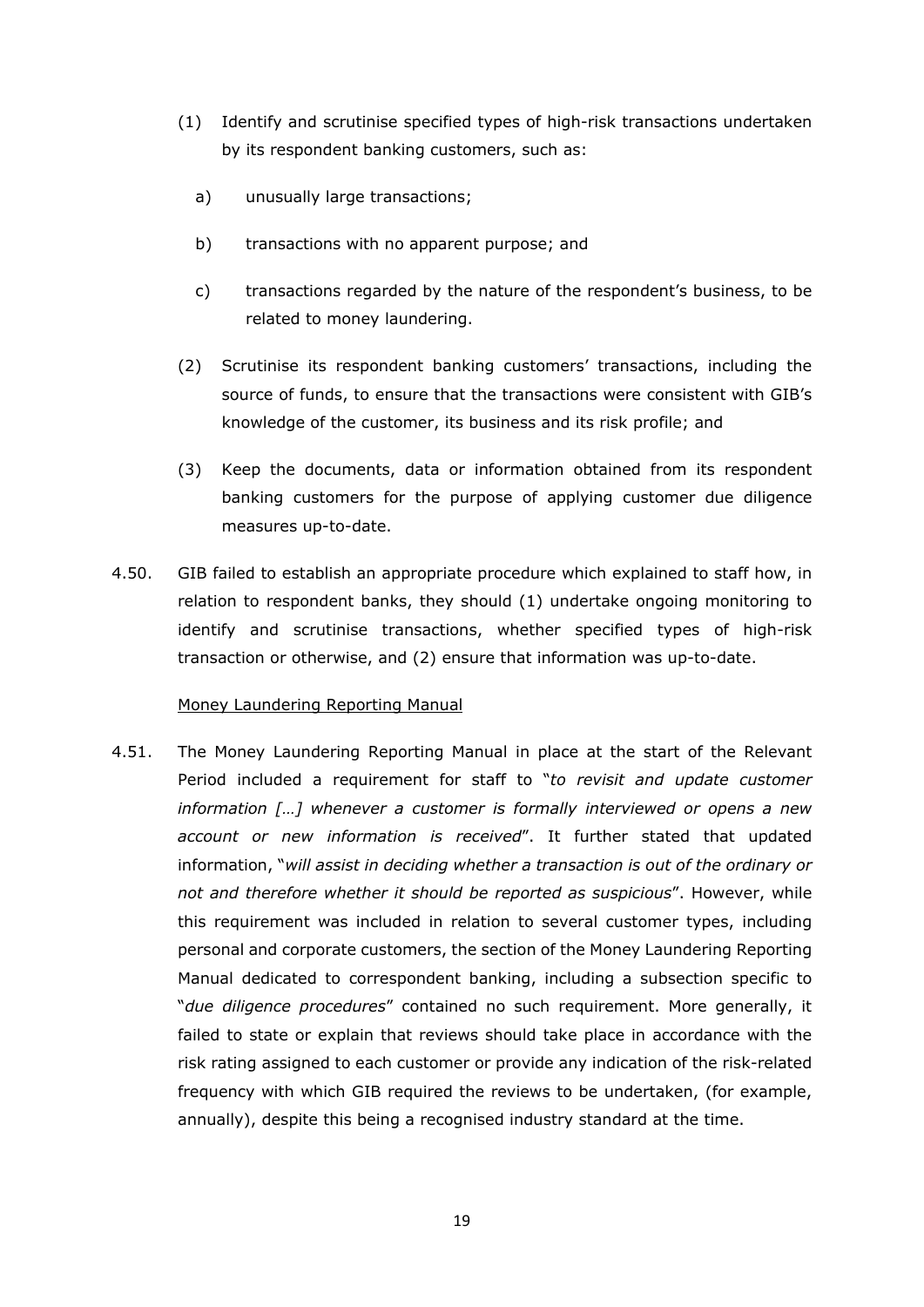- 4.52. The correspondent banking section of this version of the Money Laundering Reporting Manual referred to the need to perform "*periodical*" reviews. However, this was in the context of performing reviews to identify higher risk counterparties and not in the context of keeping the documents, data or information obtained for the purpose of initial due diligence measures up-to-date, of which this section made no mention.
- 4.53. Whilst the Money Laundering Reporting Manual referred to the general need, irrespective of the customer type, for staff to report suspicious transactions, it failed to state that transaction monitoring would need to be performed as part of GIB's ongoing monitoring obligations. Consequently, the Money Laundering Reporting Manual did not contain any information about:
	- (1) who was responsible for performing the transaction monitoring of respondents' accounts;
	- (2) how transaction monitoring reports were to be produced;
	- (3) what thresholds were in place; or
	- (4) the factors that would need to be taken into consideration as part of the monitoring process e.g. nature of business, volume and value of transactions, thresholds or linked transactions.
- 4.54. In September 2012, GIB amended the correspondent banking section of the Money Laundering Reporting Manual to state that information collected during the customer acceptance and due diligence processes had to be reviewed and updated:
	- (1) on a periodic (annual) basis for its respondents, as high-risk customers;
	- (2) on an ad hoc basis as a result of changes to the customer information identified during normal business practices; and
	- (3) when external factors resulted in a material change in the risk profile of the customer.
- 4.55. The Money Laundering Reporting Manual still failed to include any practical information regarding how the periodic reviews should be performed, managed or tracked.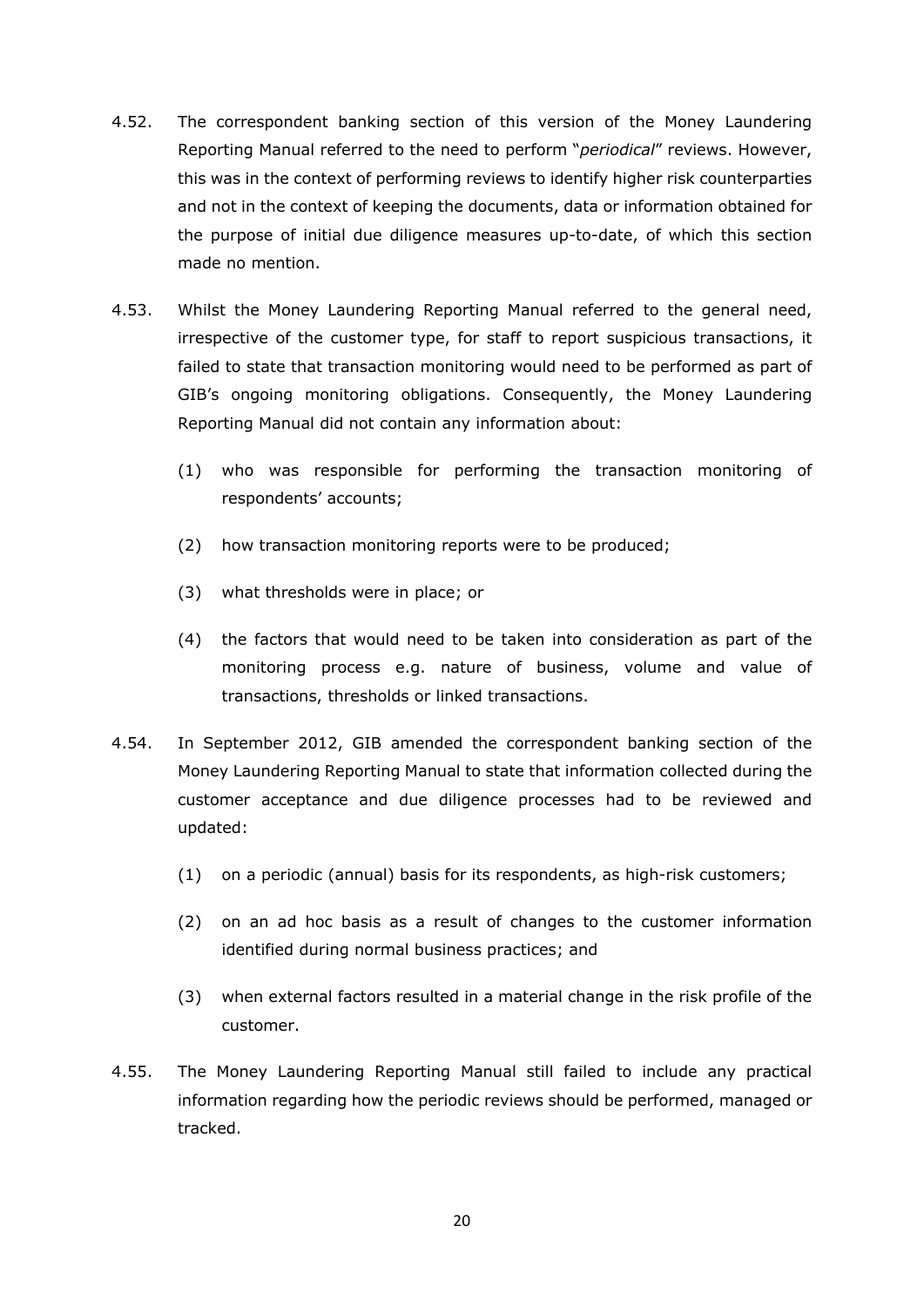- 4.56. This section of the Money Laundering Reporting Manual was also amended in September 2012 to require ongoing monitoring to include scrutiny of transactions and that the level of account/transaction monitoring activity undertaken should be commensurate with the risks posed by the respondent. No information was added, however, to explain how the transaction monitoring should be performed in practice. This meant that it remained silent on who was to perform the monitoring, how the transaction monitoring reports were to be produced and the factors that needed to be taken into consideration as part of the monitoring process. This remained the case when the Money Laundering Reporting Manual was updated in May 2013 and June 2014. It was not subsequently updated again before the end of the Relevant Period.
- 4.57. In a report dated 19 December 2014, the Internal Auditor noted that "*There is no process to perform a periodic file review of KYC documentation to ensure it remains up-to-date. This is a requirement of the JMLSG guidance*." In a further report dated 6 September 2016, the Internal Auditor again commented that "… *the client annual KYC review process has not been formalised*." Throughout the Relevant Period, GIB failed to put in place appropriate policies or procedures that explained to staff how to periodically review and update the information it held relating to respondents.

#### KYC Policy Manual

- 4.58. GIB's KYC Policy Manual, effective from November 2016, did not include requirements for staff to obtain documents, data or information for the purpose of keeping customer due diligence measures up to date.
- 4.59. Although the introduction of GIB's KYC Policy Manual stated generically that the policy is "*to be read in conjunction with related operational guidelines*" and from September 2012, the requirement to keep documents, data or information up to date was included within GIB's Money Laundering Reporting Manual, this piecemeal approach necessitated staff referencing multiple policies and manuals in order to obtain organisational guidance. Further, whilst the KYC Policy Manual referred to the need to undertake transaction monitoring, it did not set out how this should be performed in practice.
- 4.60. In the absence of communicating an appropriate procedure which explained how to perform ongoing monitoring and transaction monitoring, there was a risk that staff would not understand how to perform reviews either of the due diligence held for each respondent or of the transactions that were going through each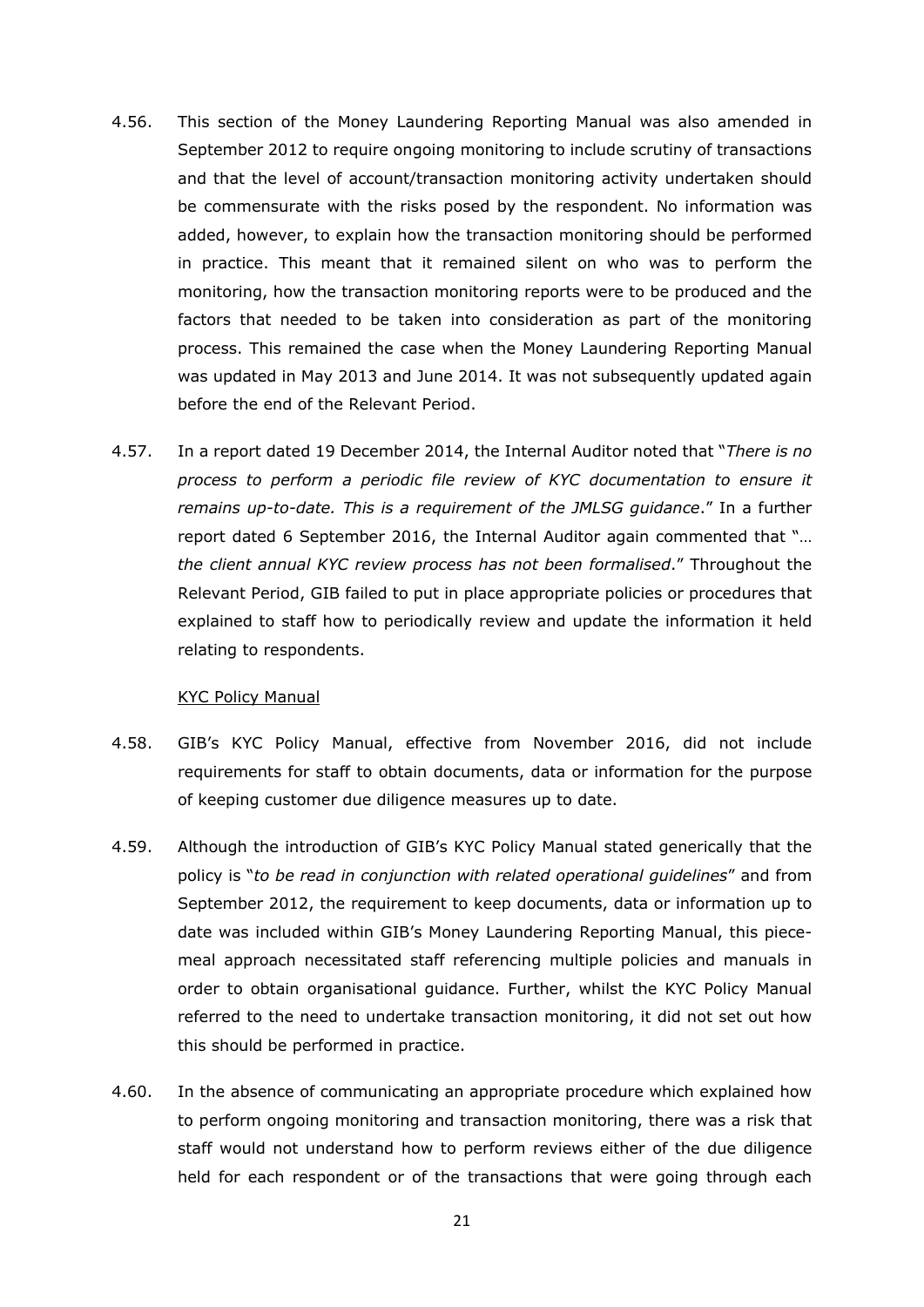respondent's account. This in turn meant that the procedures were not appropriate to prevent money laundering.

*Failure to establish an appropriate sanctions screening procedure to follow when onboarding*

- 4.61. Throughout the Relevant Period, GIB's Money Laundering Reporting Manual included a restriction which stated that GIB did not do business with any person or entity on the Consolidated List, a public record of asset freeze targets designated by the United Nations, European Union and United Kingdom. In order to ascertain if a person or entity was on the Consolidated List, sanctions screening needed to be performed.
- 4.62. At the start of the Relevant Period, sanctions screening when onboarding new customers was performed manually. The process that staff were to follow when performing the sanctions screening was not documented.
- 4.63. In May 2012, GIB implemented sanctions screening software and introduced a sanctions screening manual to assist with using it. The sanctions screening manual was subsequently amended in December 2012 and November 2015. Whilst all versions of the sanctions screening manual included a direction to use the software's "*lookup*" facility to screen all new customers and the directors and beneficial owners of corporate customers, it did not explain what this facility was until November 2015. Further, whilst all versions of the sanctions screening manual stated that potential matches flagged by the software would be investigated, it did not specify the investigative steps to be followed in order to ascertain if the match was false or positive.
- 4.64. In July 2016, GIB's Board approved a formal sanctions policy. This was high-level in nature and did not set out the practical steps staff were expected to take when performing sanctions screening or investigating potential matches to the Consolidated List.
- 4.65. The failure to establish an appropriate sanctions screening procedure to follow when onboarding respondents meant there was a risk that screening would not be performed properly and that potential matches would not be identified, escalated or resolved leading to the risk of money laundering going undetected.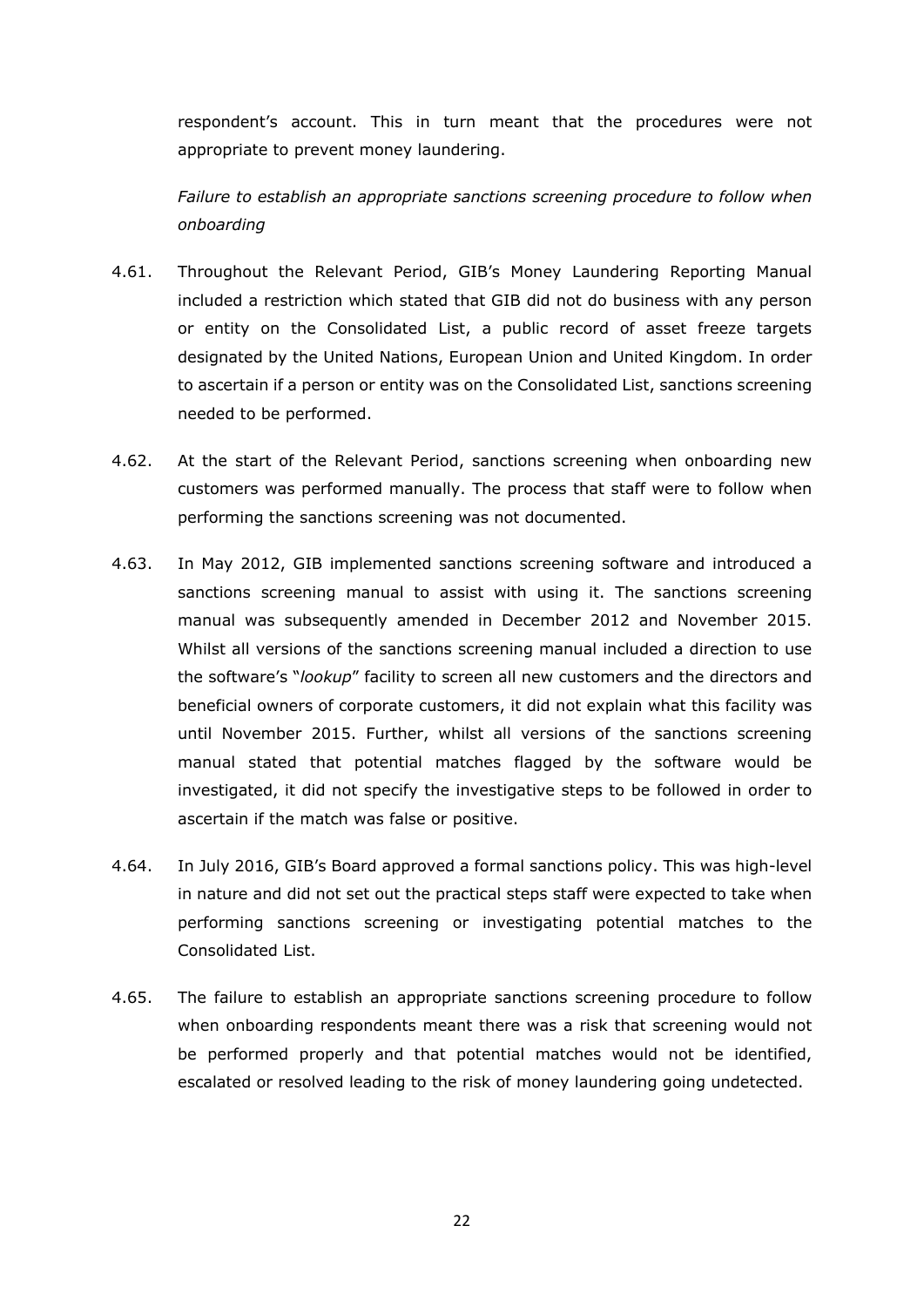### *Failure to establish a correspondent banking risk appetite statement*

- 4.66. Regulation 20(1)(e) required firms to establish and maintain appropriate and risksensitive policies and procedures relating to risk assessment and management in order to prevent activities related to money laundering and terrorist financing.
- 4.67. During the Relevant Period, there was no clear articulation of GIB's assessment of the risks associated with correspondent banking, its appetite to such risks or any tolerance towards them. Although GIB introduced a Risk Management Policy in November 2014, its risk management framework and operational risk management framework were not approved until February 2016. Neither the policy nor the frameworks included an assessment of the risks associated with correspondent banking.
- 4.68. The failure to articulate its assessment of the risks associated with correspondent banking clearly meant that GIB's attitude to risk would not necessarily be taken into consideration when decisions to establish business relationships with respondents were made and thus that decisions might be made which allowed money laundering to take place.

### *Failure to establish an appropriate risk assessment procedure*

- 4.69. The Authority expects firms to use a risk-based approach to target activities that present the greatest risks, including correspondent banking. This approach enables firms to:
	- (1) Identify as early as possible suspicious activity and / or high-risk customers;
	- (2) Prioritise high-risk customers and transactions for review and investigation;
	- (3) Ensure that resources are focused on higher risk relationships and transactions; and
	- (4) Ensure AML work on correspondent banking is consistent and high quality on a global basis.
- 4.70. One key area for firms to consider is the location of the respondent and / or where its parent is based. Some jurisdictions may have more robust regulatory environments and be correspondingly lower risk. Conversely, other jurisdictions are recognised internationally as having inadequate anti-money laundering standards, insufficient regulatory supervision and/or presenting greater risk of financial crime.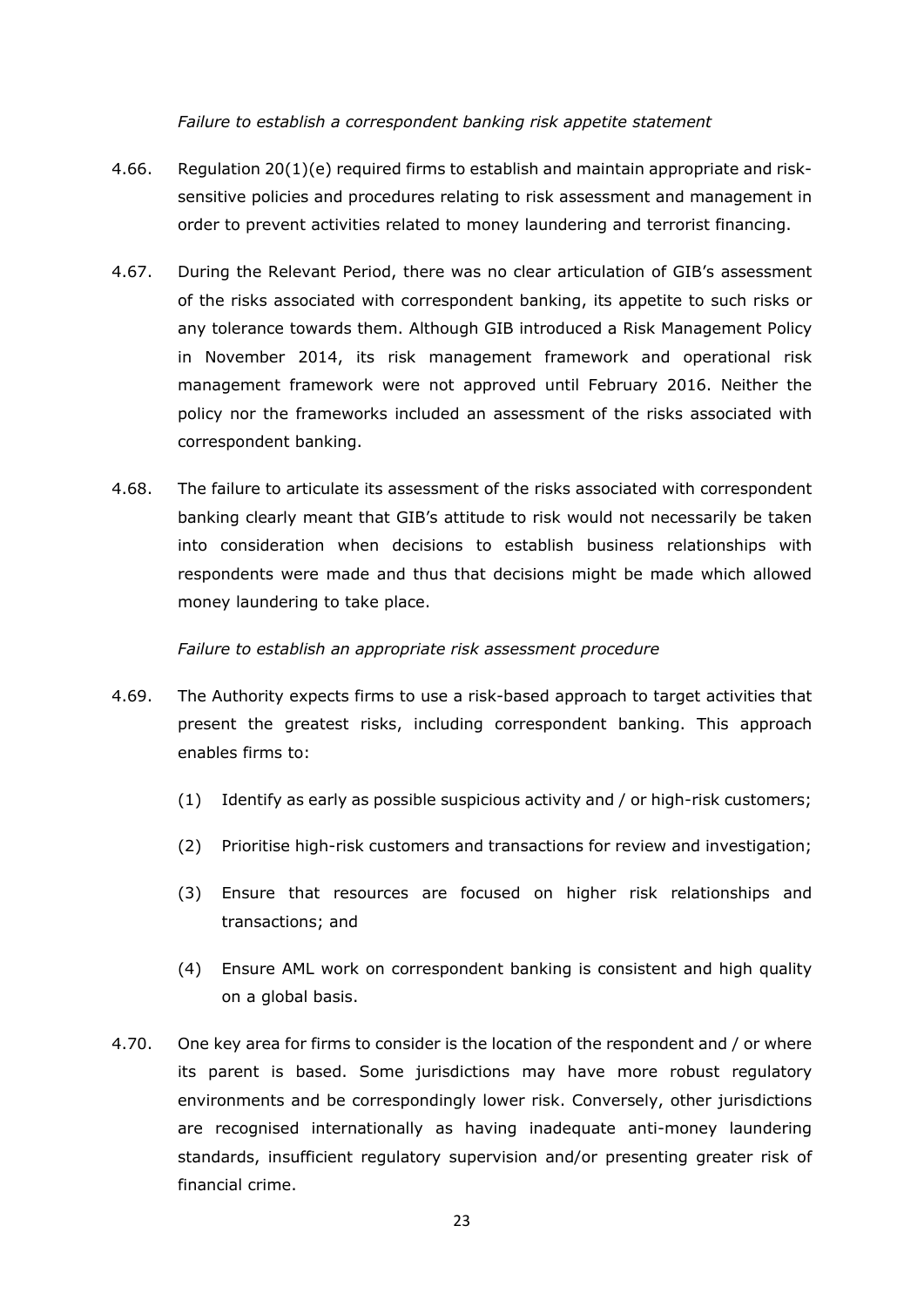- 4.71. Following the Authority's publication of the Turkish Bank (UK) Ltd Decision Notice in July 2012, GIB introduced a risk assessment form which was to be completed in respect of a proposed respondent at onboarding and thereafter as part of annual periodic reviews. This was inconsistently completed by GIB's staff or the respondents themselves. GIB failed to accompany the risk assessment form with guidance on how it should be completed, or a methodology for determining the resulting risk classification. It was therefore not clear:
	- (1) what level of detail was required when completing the form;
	- (2) where guidance could be found which would assist staff to complete the form (for example, in relation to drug source or transit countries);
	- (3) how much weight should be placed on the information the questions on the form elicited;
	- (4) when and in which circumstances to escalate to senior management and/or compliance for review;
	- (5) how much risk GIB was willing to accept; and
	- (6) how the information obtained would be used when GIB was determining whether to establish a business relationship with the proposed respondent.
- 4.72. In 2014, GIB started to use Wolfsberg Questionnaires in place of the risk assessment forms. The Wolfsberg Group produced the Wolfsberg Questionnaire to provide an overview of a financial institution's anti-money laundering policies and practices. It consists of a series of questions with "*Yes*" / "*No*" responses across categories including "*general AML policies, practices and procedures*", "*risk assessment*", "*know your customer, due diligence and enhanced due diligence*", "*reportable transactions and prevention and detection of transactions with illegally obtained funds*", "*transaction monitoring*", and "*AML training*". In June 2011, the Authority had published guidance titled, "*Banks' management of high moneylaundering risk situations How banks deal with high-risk customers (including politically exposed persons), correspondent banking relationships and wire transfers*" (the "Authority's June 2011 Report") which specifically criticised an "*over-reliance on [Wolfsberg Questionnaires] which gives only simple "yes" or "no" answers to basic AML questions*" without using it in conjunction with other forms of assessment. The Authority's Report dated June 2011 marked this activity as poor practice for not seeking "*more substantive, narrative information about respondents' AML controls*". This Report further stated that this made it "*difficult*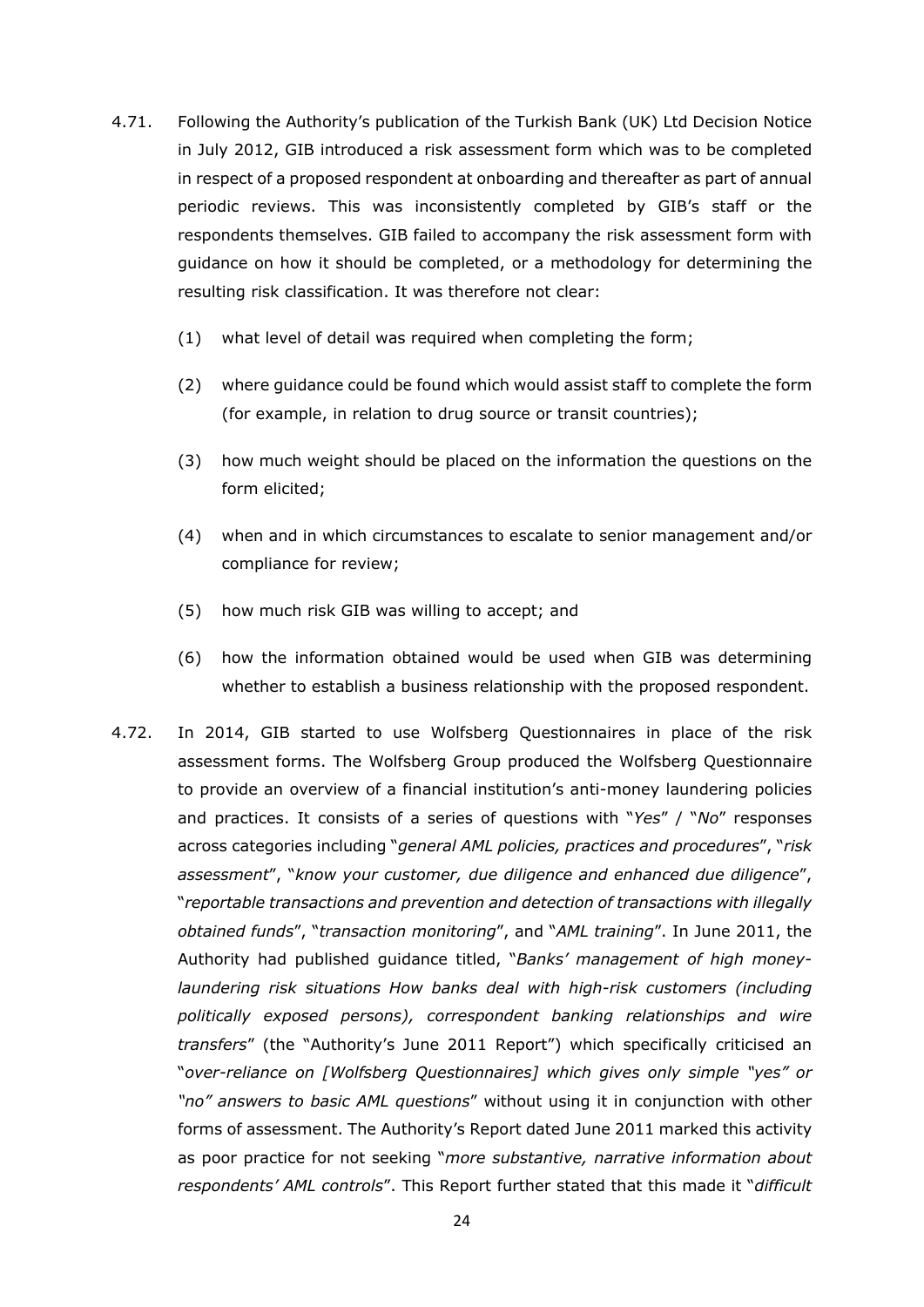*for […] banks to make any qualitative assessment of their respondents' AML frameworks*".

- 4.73. In practice, GIB took a blanket approach and classified risk by "*customer type*". Subsequently, irrespective of respondent-specific risks, GIB categorised its correspondent banking business and therefore all respondents as high risk. GIB did not differentiate between respondents within this category despite some potentially posing more of a risk than others due, for example, to the involvement of PEPs in their business, or their own correspondent banking relationships or by virtue of their geographical location. The failure to differentiate suggests GIB's approach was not sufficiently risk-sensitive.
- 4.74. By applying a "*one size fits all*" approach to due diligence with no assessment of the risks of doing business with respondents located in higher risk countries and thereby taking a blanket approach to categorising risk, GIB failed to incorporate good practice within its business, such as undertaking:
	- (1) Regular assessments of correspondent banking risks taking into account various money laundering risk factors such as respondents' countries and their AML regimes; ownership / management structure including the possible impact / influence that ultimate beneficial owners with political connections may have; products / operations; transaction volumes; market segments; the quality of the respondent's AML systems and controls and any adverse information known about the respondent;
	- (2) More robust monitoring of respondents identified as presenting a higher risk;
	- (3) Risk scores that drive the frequency of relationship reviews; and
	- (4) Taking into consideration publicly available information from national government bodies and non-governmental organisations and other credible sources.
- 4.75. Although GIB categorised all its respondents as high risk, it did not consistently record the risk rating on the respondent's customer file or in its internal banking systems. During the Relevant Period, GIB established correspondent banking relationships with 14 respondents. The risk rating of 11 of the 14 respondents (who were onboarded between 2012 and 2014) was not recorded on their customer file or on GIB's systems until May 2015.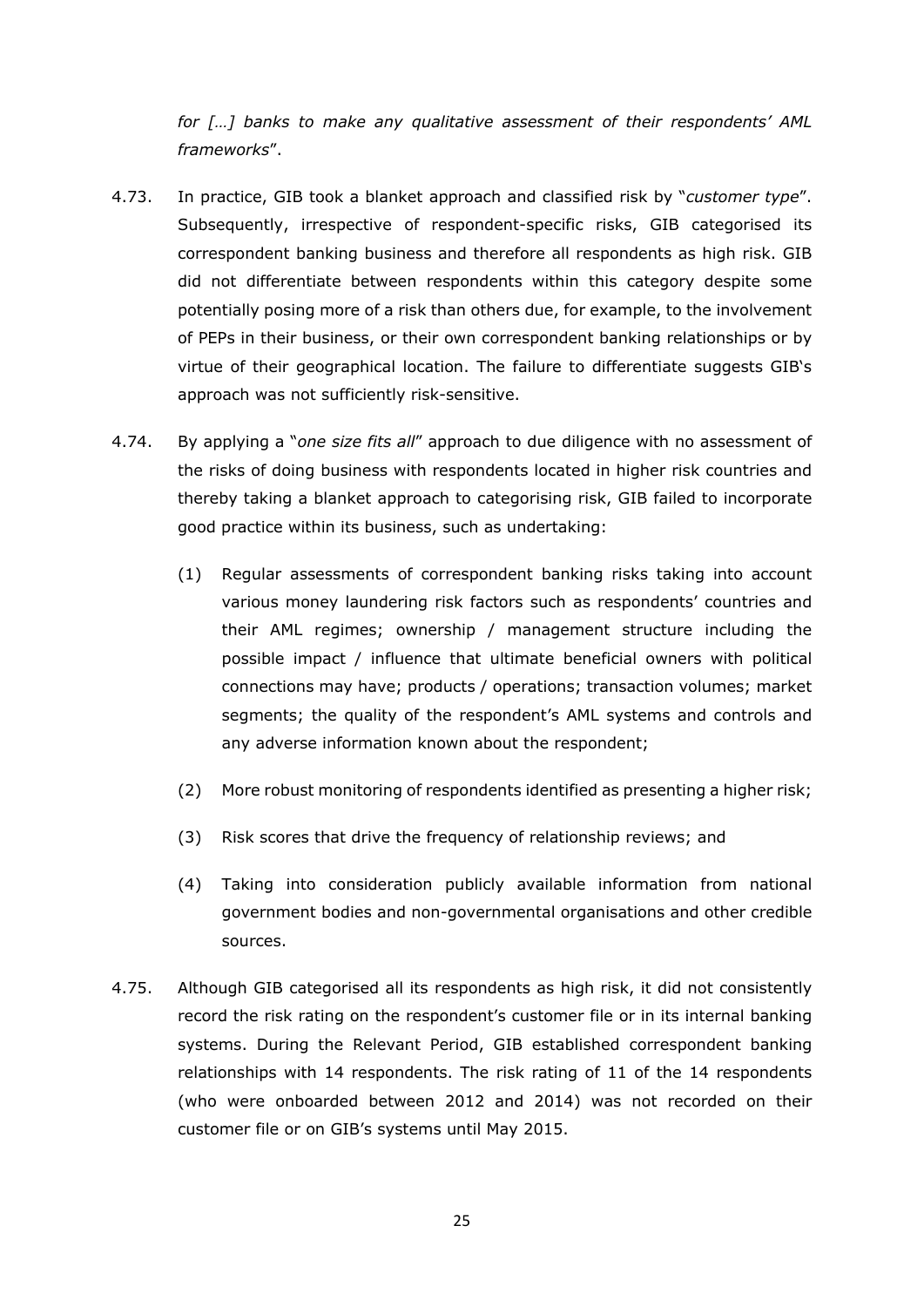4.76. GIB's failure to record respondents' risk rating meant there was a risk that staff would not perform due diligence and ongoing monitoring on these respondents in accordance with GIB's assessment of their risk, leading to the risk of money laundering going undetected.

### *Fragmented nature of GIB's policies and procedures*

- 4.77. Throughout the Relevant Period, to gather all the information they needed to perform their job, GIB's staff were required to successfully navigate a voluminous and interwoven set of policies and procedures, the complexity of which meant they were not effectively communicated internally. These policies and procedures were insufficiently cross referenced and sign-posted to alert staff that information in any single policy or procedures might be incomplete. For example:
	- (1) Whilst the Fraud and Money Laundering Policy was effective until at least the end of the Relevant Period, GIB's Board approved a separate Anti-Financial Crime Policy in October 2016. The Anti-Financial Crime Policy did not reference the Fraud and Money Laundering Policy thus creating a risk that staff would be confused when trying to determine which policy to follow. The Fraud and Money Laundering Policy refers to the need for staff to conduct EDD for high-risk customers including respondents but does not specify what this means in practice. Within the same policy there is a discrete section specific to "*Ghanaian Banks*", detailing that relationship managers in Ghana, will meet respondents at least annually and confirm that they have a money laundering policy in place, that it is being implemented, they will carry out a risk assessment of the correspondent banking relationship and that the respondent itself audits compliance. This contrasts with the Anti-Financial Crime Policy that includes a KYC programme section which lists GIB's "*safeguards and monitoring processes*" specific to its correspondent banking business. While detailing seven highlevel safeguards, it includes no differentiation between Ghanaian banks and other non-EEA banks, does not reference the relationship managers in Ghana or the checks performed over the Ghanaian banks on an annual basis. GIB failed to ensure that staff working from either document would be aware of the necessity to also refer to the other.
	- (2) Each version of the Fraud and Money Laundering Policy in use during the Relevant Period included a requirement for each department to maintain an "*operations manual*". There was, however, no list of the departments, their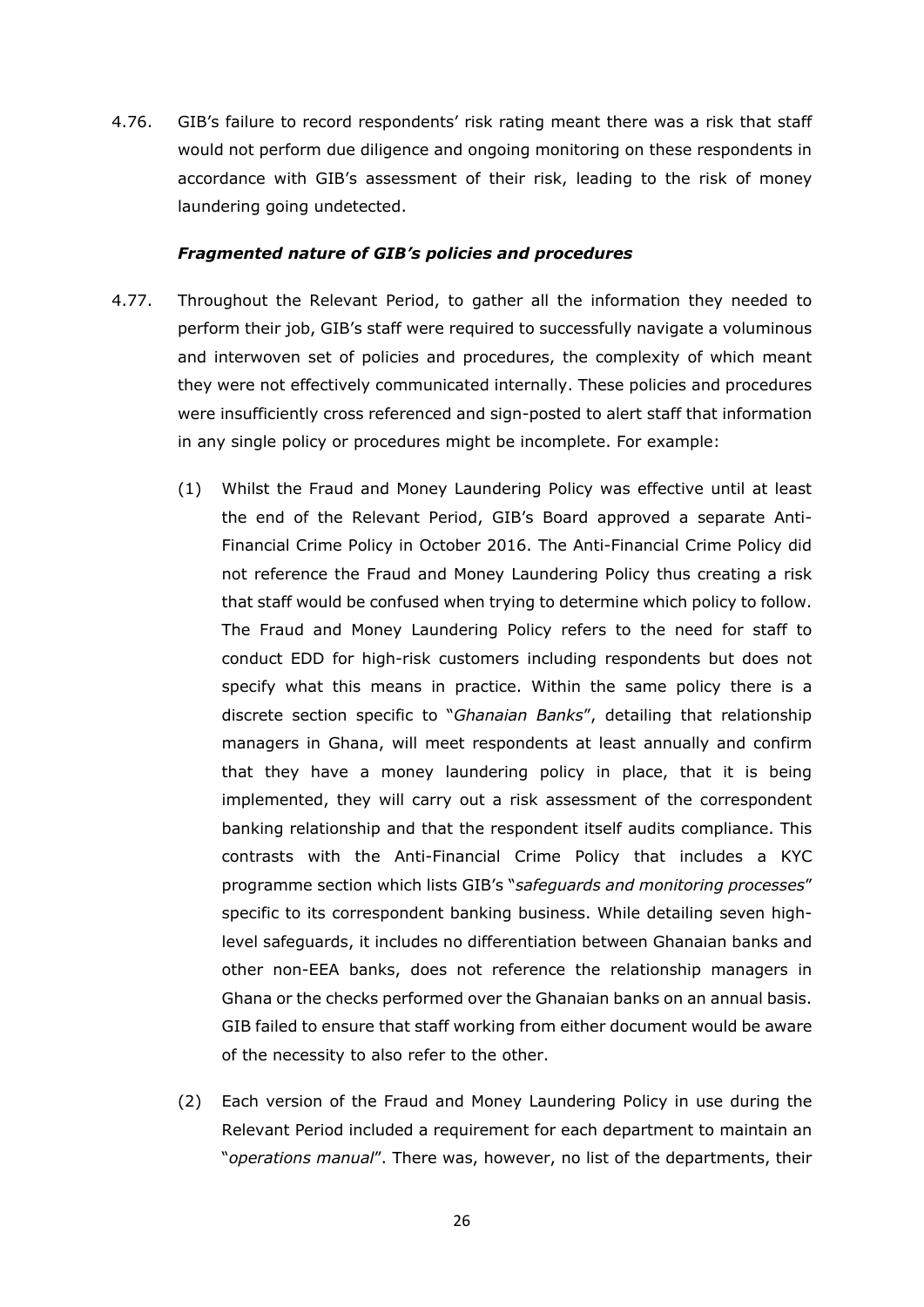respective manuals, nor the role of each department in the onboarding and ongoing monitoring of respondents.

- (3) GIB's Retail Banking team onboarded all new customers, including respondents, and had its own operations manual: the Retail Banking Manual. One of the purposes of the Retail Banking Manual was to assist staff with the opening of new customer accounts. Aside from alerting staff to the need to complete a checklist appended to the Money Laundering Reporting Manual, the Retail Banking Manual did not set out the EDD that needed to be undertaken when onboarding a respondent. As detailed in paragraphs 4.31 to 4.34 above, the EDD requirements were instead set out to varying degrees in versions of the Money Laundering Reporting Manual in use during the Relevant Period. The Retail Banking Manual however, did not reference that EDD requirements could be found in the Money Laundering Report Manual, and the Money Laundering Reporting Manual did not cross-refer to the Retail Banking Manual either. Both manuals remained effective concurrently until at least the end of the Relevant Period.
- (4) In November 2016, GIB introduced a KYC Procedures Know Your Customer Manual (KYC Policy Manual). The KYC Policy Manual did not reference the Retail Banking Manual or the Money Laundering Reporting Manual and therefore it would not have been clear to staff if it was to be used instead of or in addition to those manuals already in use.
- 4.78. The fragmented nature of GIB's policies and procedures and the fact that they were not appropriately communicated internally increased the risk that staff, when carrying out their roles, would not have the information available that they needed to onboard and carry out on-going monitoring of respondents in alignment with the rules, regulations and guidance to which GIB was required to adhere. The fact that these policies and procedures were not appropriate or sufficiently risk-sensitive meant that there was a risk they would not detect money laundering activity.

## *Training*

4.79. GIB failed to establish and maintain an appropriate and risk-sensitive training process relating to the internal communication of its policies and procedures to staff.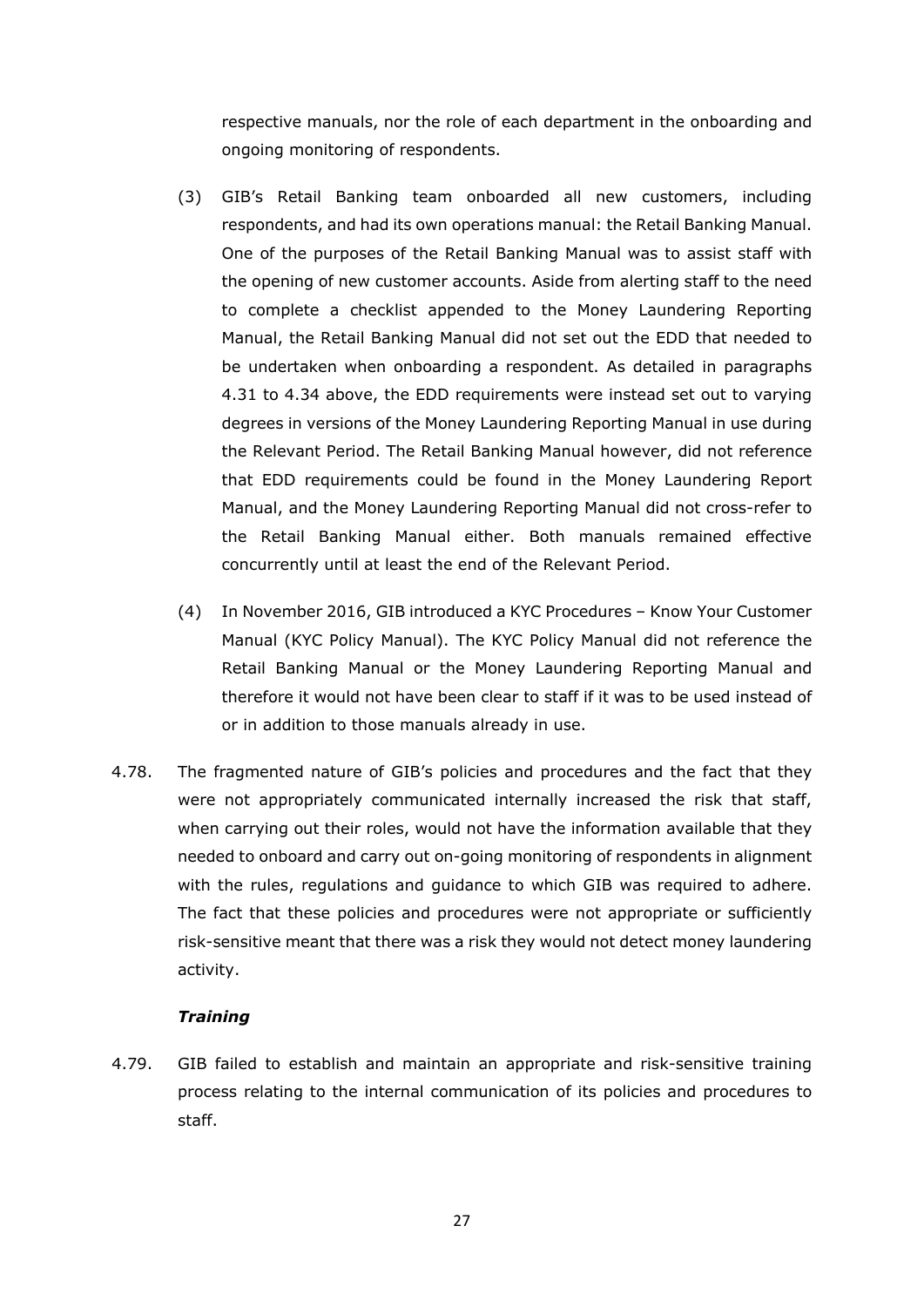## **E-learning**

- 4.80. GIB offered various AML e-learning training courses via external providers, either to all staff or limited to certain employees throughout the Relevant Period, except during 2014 when no e-learning took place. When made available to all staff, the training was generally limited to off-the-shelf e-learning modules that were not specific to GIB, its business, systems or processes. Modifications GIB made to the e-learning were limited to inserting aspects of its policies and procedures. For the reasons stated in paragraphs 4.17 to 4.78, GIB's policies and procedures were not appropriate and sufficiently risk sensitive meaning that GIB amending generic e-learning in this way would not have addressed the AML risks specific to its business:
	- (1) In 2012, the AML e-learning offered by GIB to all staff was limited to generic courses concerning bribery and corruption and combating money laundering and terrorist financing.
	- (2) GIB offered the same generic e-learning to all staff in 2013, but limited availability to a single day in May. Later the same year and into early 2014, training titled, "*Ghana Bank Anti-money Laundering Training*" was offered to all staff. The content of this course is not known.
	- (3) In 2014, GIB did not offer AML e-learning to staff.
	- (4) GIB resumed its e-learning provision in 2015, offering a broad fraud prevention course to all staff. However, while it also provided a number of AML training courses such as anti-bribery, economic sanctions, financial crime prevention and money laundering prevention, none were particular to the specific needs of GIB's correspondent banking business and access was limited to a subgroup of only nine individuals. Two further AML courses were offered in the year to senior management and staff in specific business areas.
	- (5) The same e-learning courses were offered in 2016 to all staff. However, despite being assigned for completion by GIB, 20% of staff did not undertake relevant modules.

### **Other training**

4.81. In addition to the e-learning offered as set out above, throughout the Relevant Period, certain members of GIB's compliance team and/or senior management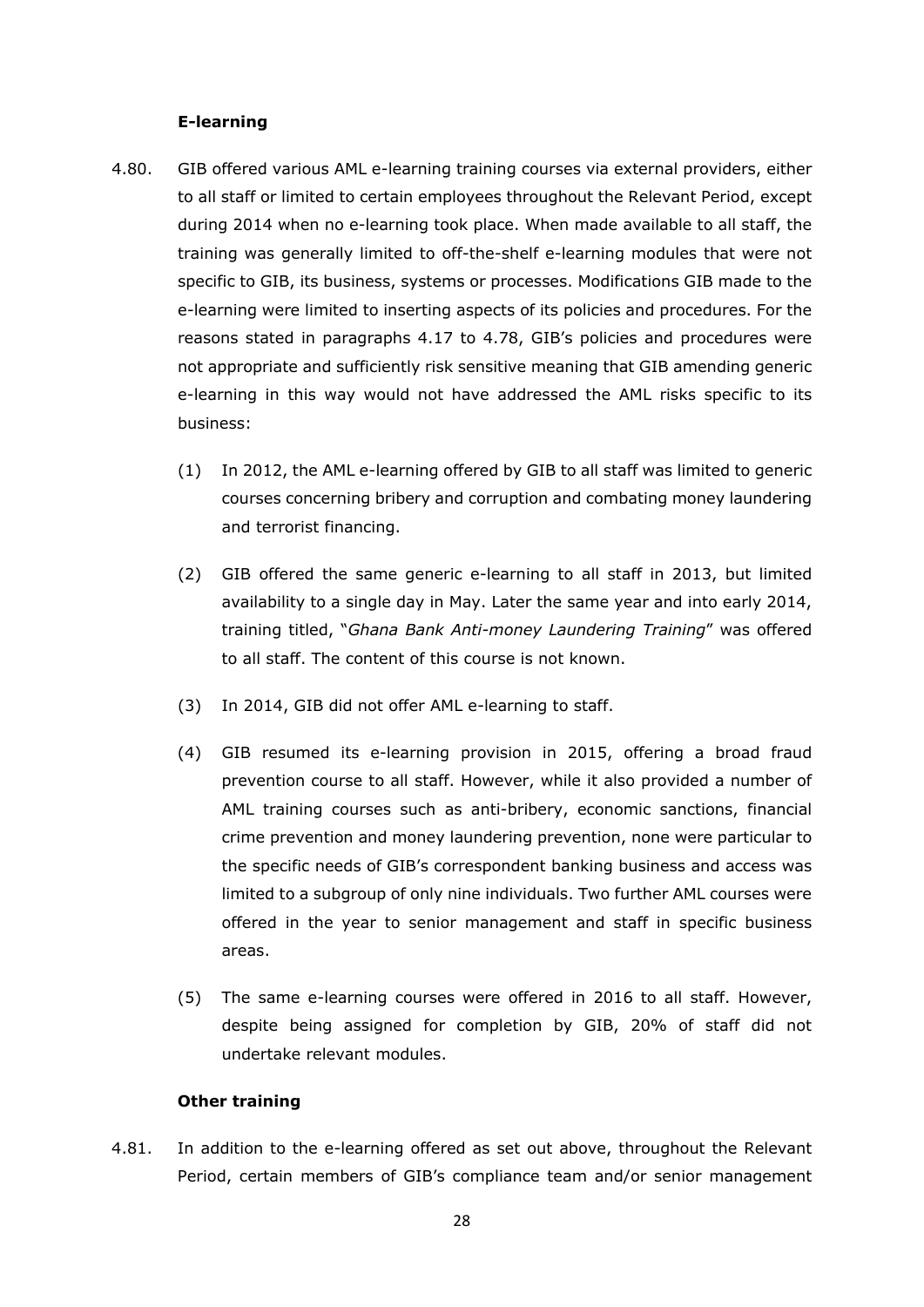received larger amounts of AML training. GIB thereby failed to provide training that was both directed to the AML requirements of GIB's correspondent banking business *and* available to all the staff GIB relied on to prevent and mitigate its correspondent banking AML risks from occurring.

- 4.82. GIB's process for offering broader staff training beyond e-learning was reliant on a small group of employees. While their employment responsibilities included identifying, planning and managing certain training, GIB's ad-hoc and reactive approach was dependent on the employees, specialists in their (non-training) area, attending external training before themselves then sharing it with other employees as they deemed necessary. They also developed and offered training in response to triggers such as FCA publications. While this system was in place from the commencement of the Relevant Period, only in 2015 and 2016 did this include GIB specific AML training to whole departments or all staff.
- 4.83. Examples of the training the individuals offered to whole departments and all staff included:
	- (1) May 2015: AML and CTF awareness training to three departments;
	- (2) June 2015: AML & CDD workshops to two departments and AML training to all staff; and
	- (3) August 2016: Sanctions refresher training to all staff.
- 4.84. GIB's training process failed to communicate to staff how to navigate its fragmented, confusing and overlapping policies and procedures. Further, the training that GIB had in place for much of the Relevant Period, was either (1) not particular to the AML risks specific to its business, (2) a one-off training event (in late 2013), or, (3) from 2015, available to only a small number of employees. At no point during the Relevant Period did GIB provide training that was both directed to the AML requirements of GIB's correspondent banking business *and* available to all the staff GIB relied on to prevent and mitigate its correspondent banking AML risks from occurring. GIB's failures in this regard, when accompanied by a lack of practical guidance relevant to its correspondent banking business (see paragraphs 4.17 to 4.78), increased the likelihood that staff would not understand what they needed to do to onboard a respondent correctly, or how to perform monitoring on an on-going basis. This further increased the risk of GIB not satisfying its AML obligations.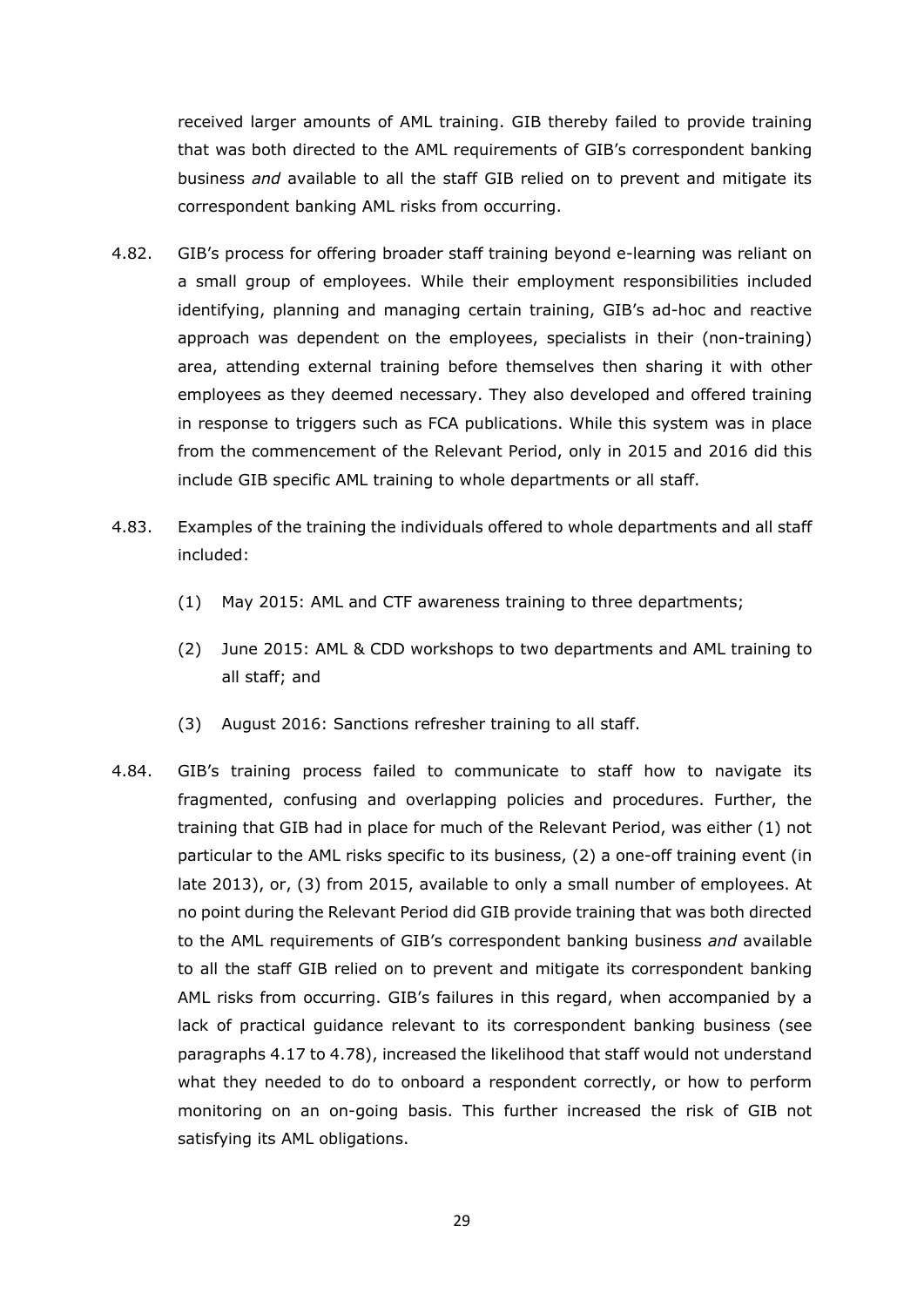### *Deficiencies in due diligence*

4.85. During the Relevant Period, GIB commenced correspondent banking relationships with 14 new respondents, all of which were based in non-EEA countries. As a result of GIB's failure to establish an appropriate procedure which explained to staff how they should conduct due diligence on proposed respondents, there were deficiencies in the due diligence GIB obtained in respect of all 14 respondents.

#### *Purpose and intended nature of business*

- 4.86. To identify transactions or activity that may be suspicious, a correspondent is required to understand fully the nature of its respondents' business. This includes ensuring it is aware of its respondents' expected account activity, including anticipated transaction volumes and values.
- 4.87. GIB failed to ensure that it collected sufficient information regarding the purpose and nature of the respondents' businesses. For example, GIB did not always obtain information regarding the type of business a respondent was engaged in or the type of market and customers the respondent served. Further, GIB did not always obtain information regarding the respondent's anticipated transaction volumes. In the absence of this information, GIB was unable to adequately assess the risks associated with each business relationship and its ability to identify unusual transactions would have been frustrated. This failing impeded GIB's ability to manage its money laundering and terrorist financing risks effectively, and to establish a basis for monitoring customer activity and transactions.

*Determining from publicly available information the reputation of the respondent and the quality of its supervision* 

- 4.88. As stated in paragraph 4.14(2) above, correspondents are under an obligation to determine from publicly available information the reputation of a respondent. One of the ways in which a correspondent can do this is by performing an adverse media check against the respondent, its directors and beneficial owners.
- 4.89. ln respect of the 14 respondents with whom it established a correspondent banking relationship during the Relevant Period, GIB failed to perform adverse media checks in relation to 11 of them.
- 4.90. In one example, the Authority noted that GIB established a new business relationship with a respondent in 2014. Allegations of bribery had been made against the respondent's directors/beneficial owners in 2013. As GIB did not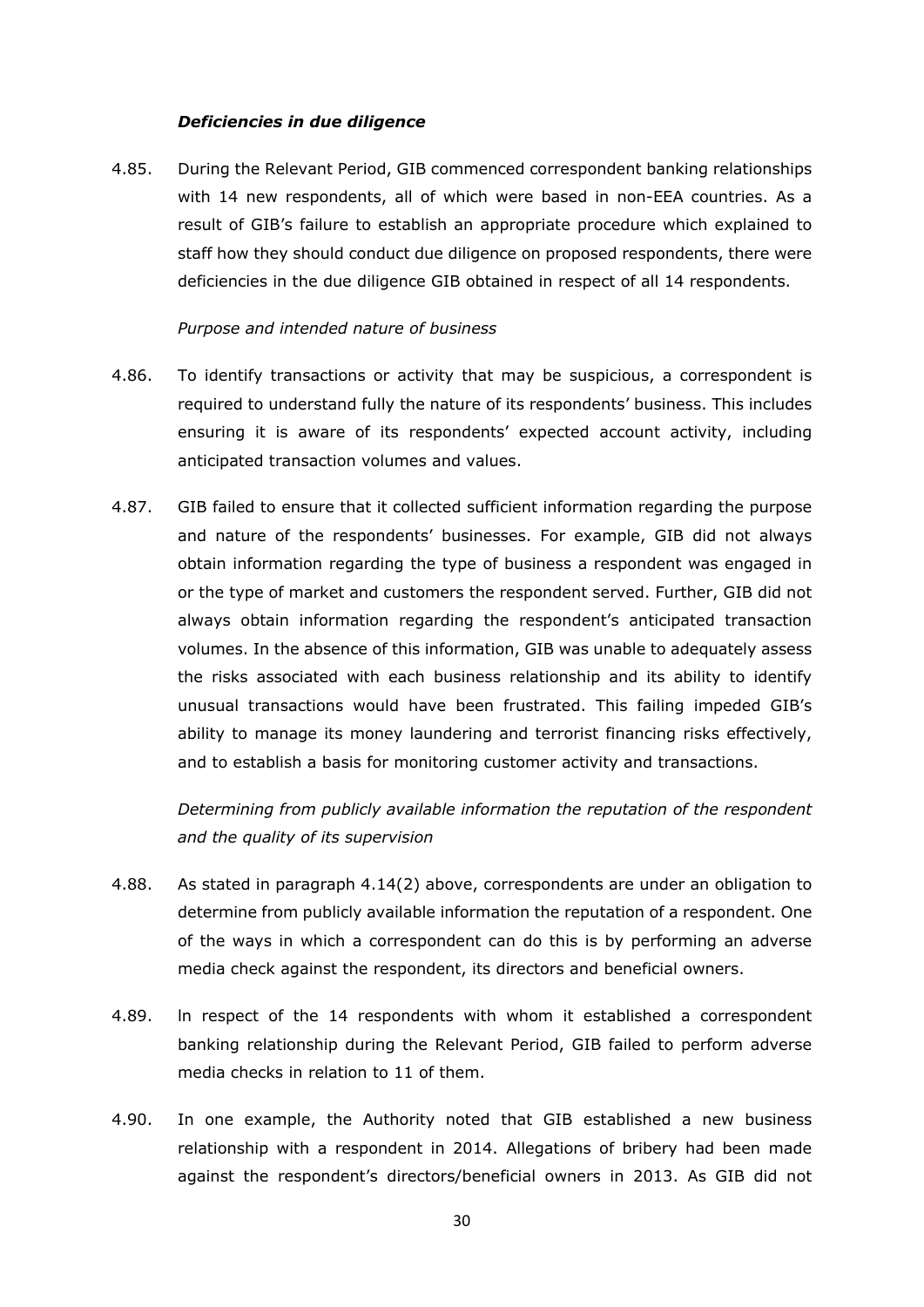perform any adverse media checks on the respondent, its directors or beneficial owners, it was unaware of the allegations, and proceeded with the onboarding process unaware of a readily identifiable risk.

- 4.91. In respect of the remaining 3 respondents, GIB performed adverse media checks either several months before or after the business relationship was established. By performing adverse media checks several months before onboarding, GIB risked relying upon out-of-date information. By failing to perform adverse media checks, or by performing such checks after a respondent had already been onboarded, GIB failed to take steps to determine the reputation of the respondents concerned at the beginning of the relationship, or throughout.
- 4.92. Correspondents must also determine the quality of a respondent's supervision. Correspondents can do this by, for example, consulting FATF's Mutual Evaluation Reports and, relevant to GIB's activities in West Africa, GIABA's public statements. FATF's reports focus on the supervision provided by the regulator in a respondent's jurisdiction and GIABA's public statements often comment upon the AML/CTF weaknesses in a respondent's jurisdiction. Inherently, some jurisdictions, such as many members of FATF, have more robust regulatory environments and should be lower risk. Conversely, other jurisdictions are recognised internationally as having inadequate anti-money laundering standards, insufficient regulatory supervision and/or presenting greater risk of financial crime.
- 4.93. In a section titled, "*Assessing overseas AML regimes*", in the Authority's June 2011 Report, the guidance explains that banks should consider the primary regulatory body responsible for overseeing or supervising the respondent and the quality of its supervision. This important part of the due diligence process may alert firms to previous criminal or regulatory action against respondents. The guidance then describes examples of good practice that includes firms:
	- (1) Undertaking detailed discussions with the local regulator about the AML framework.
	- (2) Meeting the local regulator and taking additional steps in order to make a better assessment of a country's AML regime, such as considering the AML regime; fines; censures of particular banks; level of AML compliance of banks; the main money laundering risks that are faced and how banks are controlling those risks; audit; and training on AML compliance.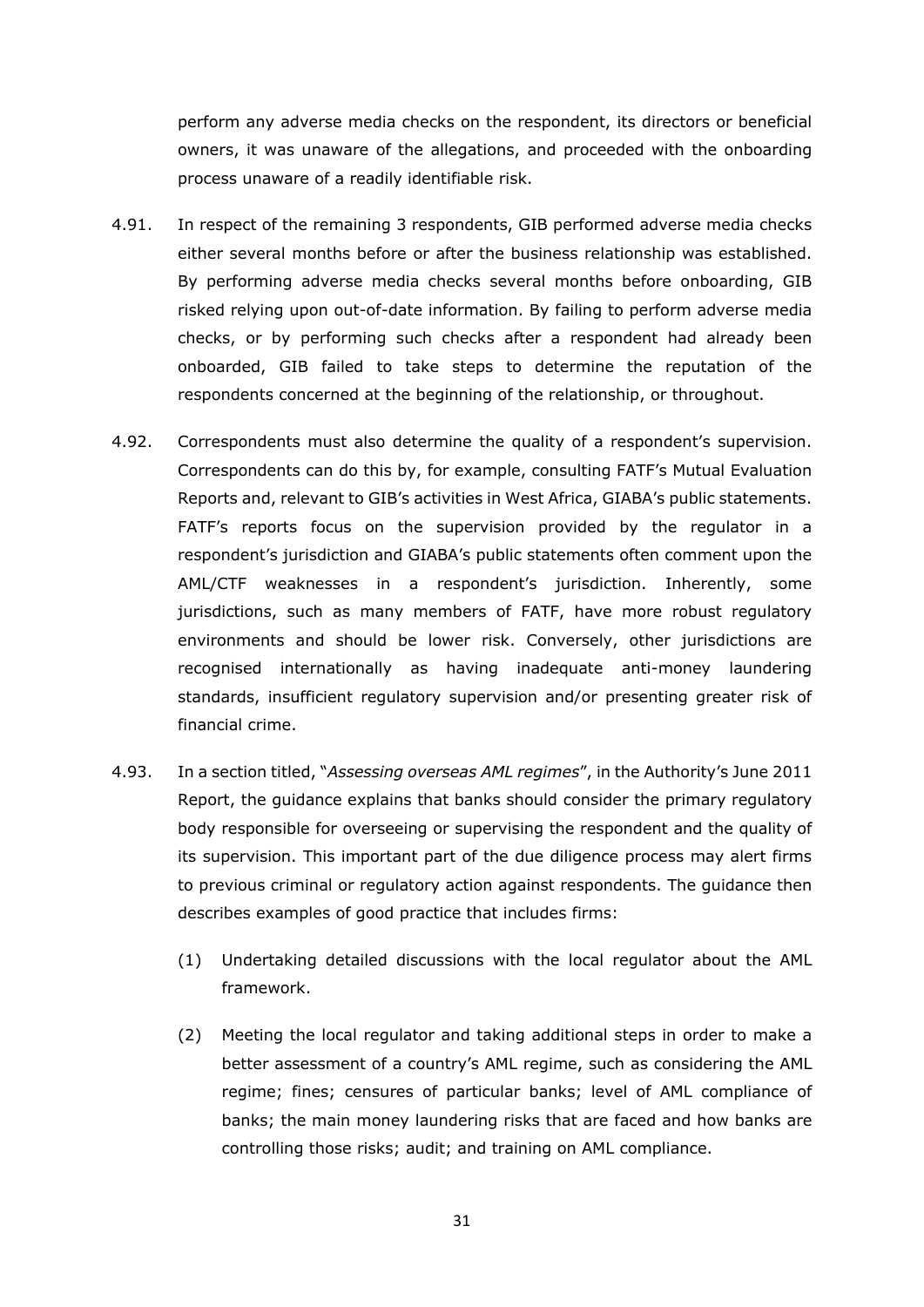- (3) Making a proper assessment of information obtained and following up where issues have been identified.
- 4.94. In February 2015, a third-party contractor to GIB issued a draft report to the bank's management that assessed GIB's process for the 9 respondent banks it onboarded during 2014.
- 4.95. For 8 of the 9 respondents, GIB gathered no information about the quality of supervision of its respondents. In the case of 1 respondent, GIB considered its banking licence, an approval letter from the respondent's central bank and a fine that had been issued for a breach of cash reserve. In none of its onboarding processes did GIB consider the FATF or GIABA assessments for the respective respondents' country.
- 4.96. GIB did not therefore take appropriate steps to determine the quality of the supervision of any of the 9 respondent banks it onboarded during 2014. GIB's failure to determine the quality of supervision meant it exposed itself to unknowingly onboarding respondents based in countries where there was no AML regime/regulatory supervision or where the AML regime/regulatory supervision was so poor as to have had little effect. In such circumstances, the risk that money laundering could occur would increase and would potentially have been insufficiently considered and mitigated.

### *Assessment of the respondent's AML controls*

- 4.97. Due to the nature of the correspondent banking relationship, the correspondent is reliant on the quality of the respondent's AML controls. A correspondent is therefore required to carry out an assessment of the quality of those controls, to include establishing whether the controls meet internationally recognised standards. If the respondent is not adequately regulated for AML purposes or required to verify the identity of its customers, the JMLSG Guidance states that the correspondent is required to undertake EDD to obtain, and most importantly assess the effectiveness of, the respondent's AML controls.
- 4.98. GIB failed to evidence that it received or assessed the AML controls of 12 of the 14 respondents that it onboarded during the Relevant Period, prior to onboarding them.
- 4.99. Where GIB evidenced its assessment of its respondents' AML controls, it exhibited an inadequate, "*tick-box*" approach, lacking any narrative, commentary, feedback points such as sections that needed more detail, identification of weakness or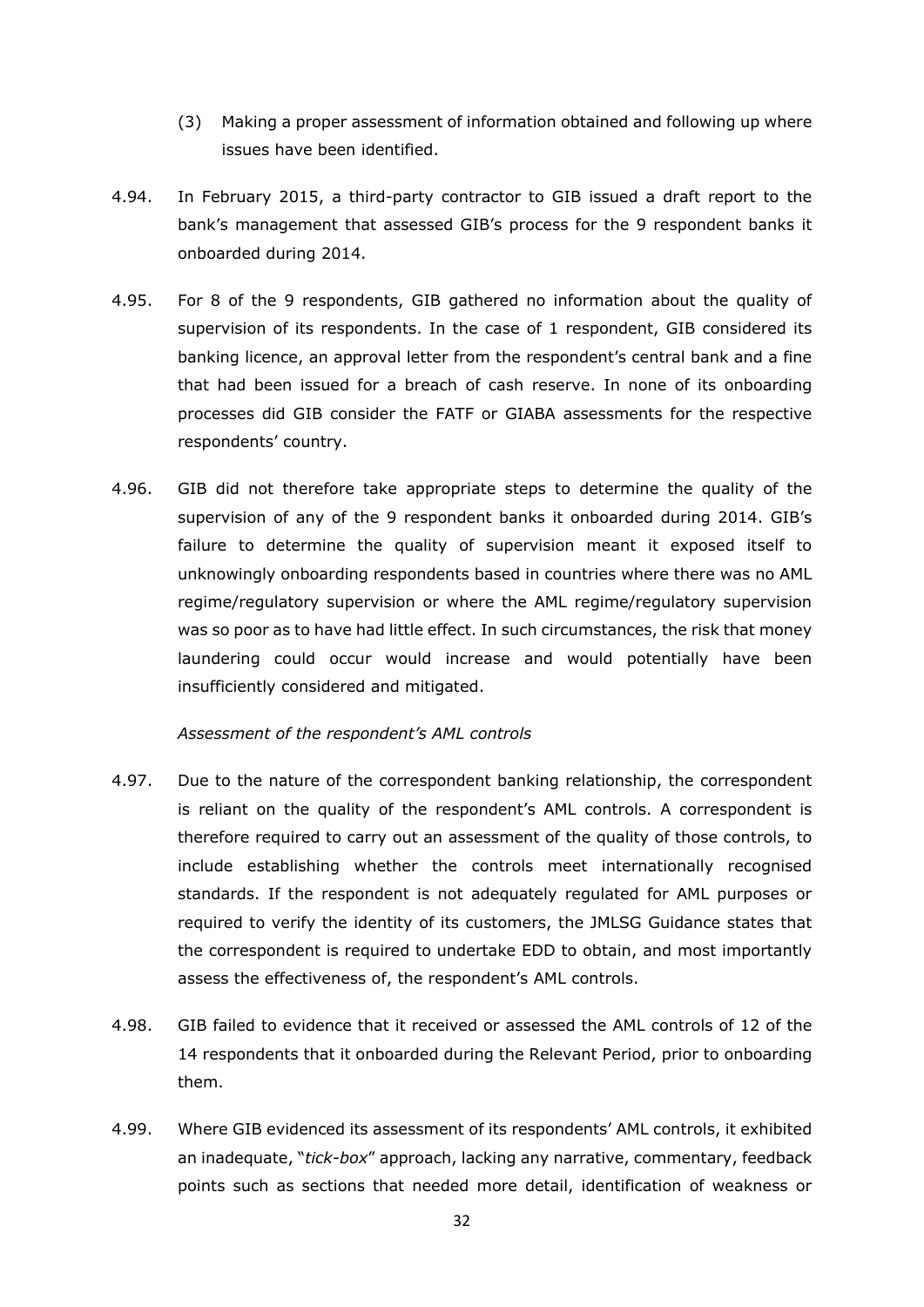other indication it had sufficiently considered these important documents. By not receiving and considering narrative information about respondents' AML controls, GIB could not make any qualitative assessment of its respondents' AML frameworks.

4.100. By failing to undertake an assessment of the quality of the respondents' AML controls, GIB could not determine and understand the risks each respondent posed.

## *Senior management approval*

- 4.101. To mitigate the possibility of taking on respondent relationships that present an unacceptable level of risk, correspondents must obtain senior management approval before establishing new business relationships.
- 4.102. GIB consistently failed to obtain senior management approval before establishing a new business relationship, with 3 of the 14 respondents receiving no management sign off at all. GIB was also unable to identify the individual senior manager who had purportedly provided approval for the onboarding of a further 6 respondents as the signature on the paperwork was either illegible or unidentifiable. In those cases, therefore, it was not possible to determine whether a member of GIB's senior management team had in fact provided the required approval.
- 4.103. In 1 further instance, while approval was obtained, this was on the day following GIB's completion of the respondent's onboarding. In another instance, approval was conditional on a reference being obtained that was not subsequently recorded on the onboarding file. The respondent was nevertheless onboarded.

*Document the responsibilities of the correspondent and respondent*

- 4.104. The ML Regulations at Regulation 14(3)(e) requires a correspondent to "*document the respective responsibilities of the respondent and correspondent*".
- 4.105. Until GIB considered its practices following the Authority's publication of the Turkish Bank (UK) Ltd Decision Notice in July 2012 and produced a report which noted its failure to document the respective responsibilities of the correspondent and respondent in a correspondent banking relationship, GIB did not have a requirement in place for staff to undertake this action as part of its onboarding process.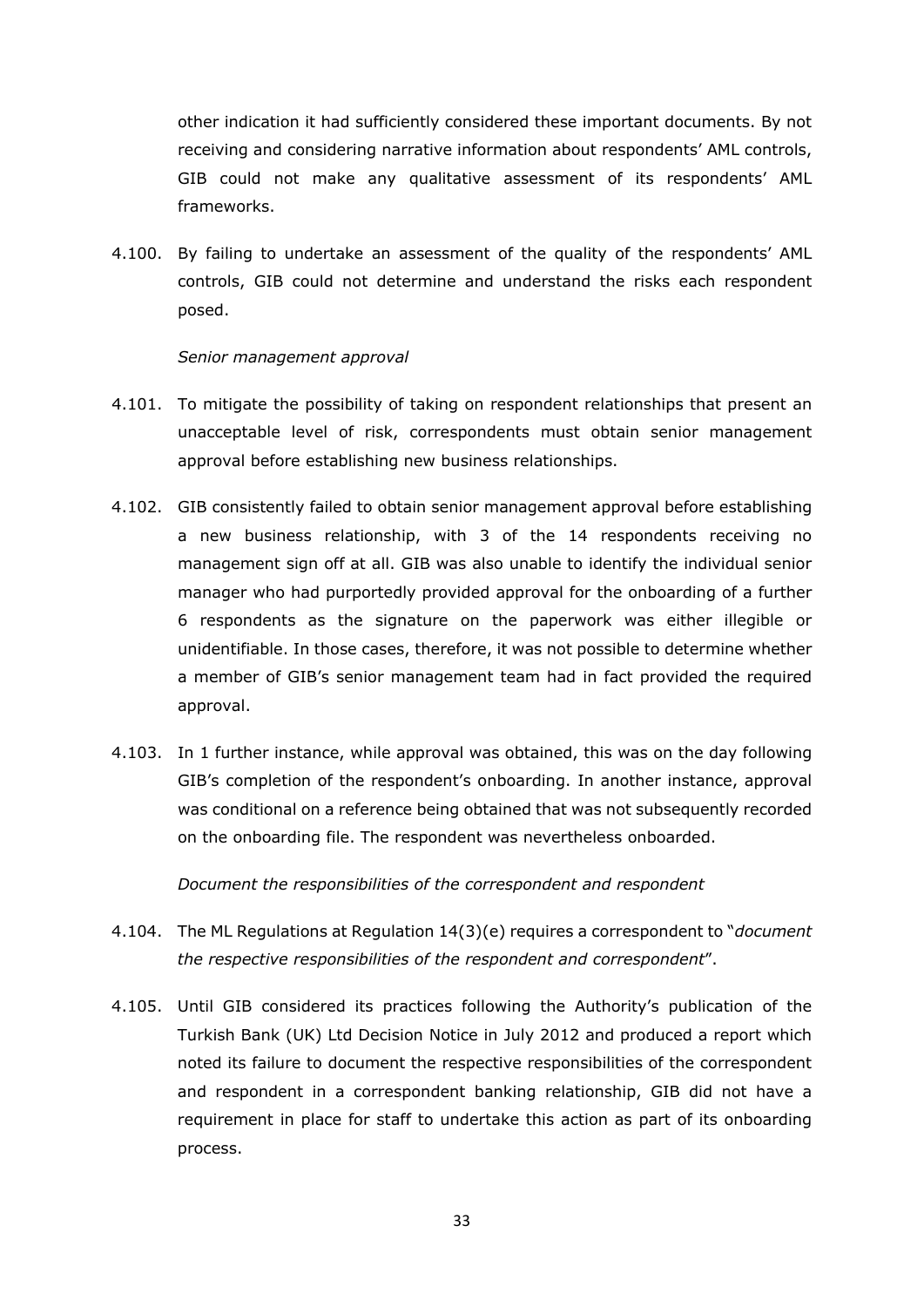- 4.106. Subsequently, from September 2012, GIB's Money Laundering Reporting Manual included the requirement to document such responsibilities, however, this merely reproduced the ML Regulations, as specified above in paragraph 4.34 and did not provide staff with practical, firm-specific guidance.
- 4.107. Even though GIB identified its failure to include the requirement and took steps to amend its policy, albeit, at a high level, it continued not to document the respective responsibilities of the respondent and GIB, as correspondent, until at least 2016. This affected at least 12 of the 14 respondents onboarded during the Relevant Period.

### *Sanctions screening at onboarding*

- 4.108. GIB's Money Laundering Reporting Manuals included a restriction which stated that GIB did not do business with any person or entity on the Consolidated List. Further, following the implementation of sanctions screening software in May 2012, GIB was to screen all new customers and the directors and beneficial owners of corporate customers using this facility. Prior to the sanctions screening software being implemented, onboarding staff were expected to undertake manual searches.
- 4.109. Of the 14 respondents with whom GIB established a business relationship during the Relevant Period, GIB failed to perform sanctions screening in relation to 4 of them at the time they were onboarded. Of the remaining 10 respondents, GIB either performed the sanctions screening weeks before (2 respondents) or after the respondents were onboarded (5 respondents).
- 4.110. The failure to perform sanctions screening prior to onboarding, or at all, meant there was a risk that GIB could breach government sanctions, as well as its own procedures by providing services to these respondents. Further, where undertaking screening prior to onboarding but not in a timely manner, GIB risked relying on out-of-date information.
- 4.111. GIB's failure to establish and communicate an appropriate procedure which explained to staff how to conduct due diligence on proposed respondents led to the EDD failings identified in paragraphs 4.85 to 4.110 above. These failings meant that GIB established business relationships with respondents in circumstances where it did not fully understand the money laundering risks each respondent posed.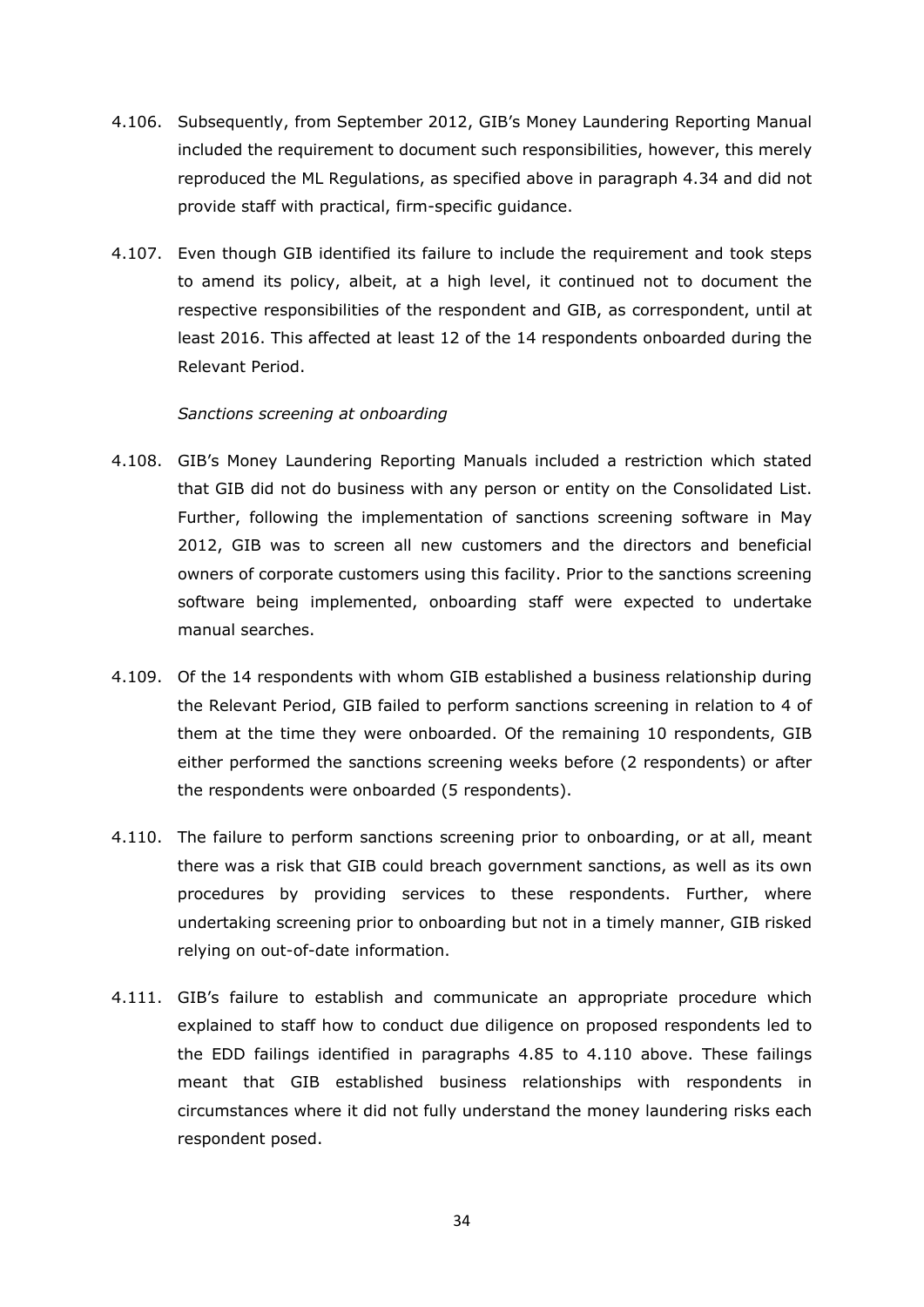## *Deficiencies in ongoing monitoring*

4.112. To help mitigate the money laundering risks arising from correspondent banking activities, GIB was under an obligation to conduct ongoing monitoring over its respondents; those with whom it established business relationships both prior to and during the Relevant Period.

## *Customer documents, data and information*

- 4.113. Firms are under an obligation to keep documents, data or information obtained for the purpose of applying customer due diligence measures up to date. This helps to ensure that accounts continue to be used in line with agreements made and that risk categorisations remain valid. Examples of enhanced monitoring might include, but are not limited to, more senior involvement in resolving transaction alerts and lower transaction monitoring alert thresholds. More generally, firms should proactively follow up gaps in, and update, CDD during the course of a relationship.
- 4.114. On 16 February 2012, FATF issued a Public Statement whereby it added Ghana to its public list of *"jurisdictions with strategic AML/CFT deficiencies that have not made sufficient progress in addressing the deficiencies or have not committed to an action plan developed with the FATF to address the deficiencies*".
- 4.115. Following the FATF's Public Statement, in March 2012, GIB internally agreed the following actions:
	- (1) Advising relevant GIB departments that Ghana had been "blacklisted".
	- (2) Sending letters to Ghanaian respondents "*asking for their updated money laundering policies and manuals […] plus information on the senior management of their firms*".
	- (3) Sending letters "*to corporates and parastatals for an update of their current directors, shareholding structures and authorised signatories*".
	- (4) Monitoring transactions with Ghana more closely.
- 4.116. In accordance with the above, and following publication of the Turkish Bank (UK) Ltd Decision Notice, GIB issued AML questionnaires for respondents to complete and return for GIB to update its due diligence accordingly.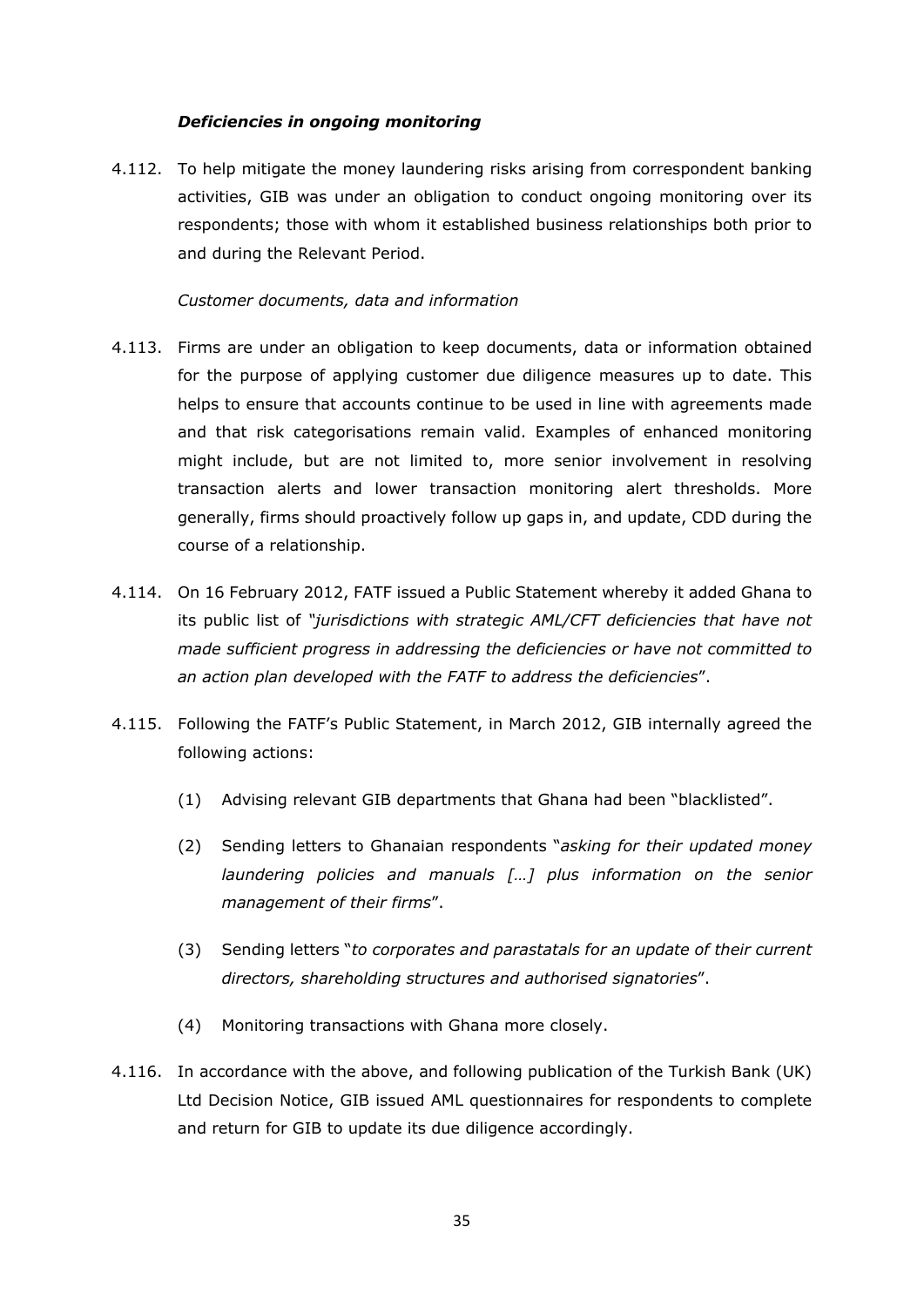- 4.117. GIB compiled a spreadsheet which set out the dates when the AML questionnaires had been sent to and received from respondents. This showed that GIB had been slow to obtain the questionnaires from respondents. For example, in April 2012 GIB sent out questionnaires to 12 respondents. In 1 case, GIB did not obtain the questionnaire from the respondent until October 2012, a delay of almost 6 months, and in another case, the questionnaire was not obtained until almost 10 months later, in February 2013. Questionnaires were also sent out to 20 respondents in September 2012. In 2 cases, GIB did not obtain the questionnaires from respondents until December 2012, a delay of over 3 months, and in another case, the questionnaire was not obtained until 5 months later, in February 2013.
- 4.118. In March 2013, GIB arranged to visit 10 of the respondents to chase and assist them to complete the questionnaires. GIB reported that it obtained a questionnaire from the final respondent by 17 April 2013. In some instances, important items in the questionnaire concerning the respondents' anticipated transaction volumes and values, AML controls and client reputation were not answered. Without this information, GIB's ability to identify and adequately assess the risks posed by each respondent was limited as it would have been unable to establish a basis for monitoring customer activity and transactions.

#### *Failure to terminate relationships*

- 4.119. In circumstances where respondents fail to provide satisfactory answers to reasonable questions regarding their transactions or activities, banks should consider terminating correspondent banking relationships and also consider their obligation to report suspicious activity.
- 4.120. Whilst GIB knew the respondents took extended periods of time to return the AML questionnaires, it did not place any restrictions on the respondents' accounts in the meantime. This was despite that in January 2013, GIB decided that if respondents "*persisted to ignore our requests for AML Policies and other due diligence requirements then we should give notice that we would not be able to do further business with them".* Although GIB agreed it would give notice to respondents who continued to ignore its requests for AML policies and other due diligence, it failed to do so and took no such action. GIB not taking action to cease transactions or terminate relationships with respondents who failed to provide requested information meant that the CDD and EDD GIB held relating to its respondents became increasingly out of date. This further hampered GIB's ability to identify and report unusual or suspicious transactions or activities.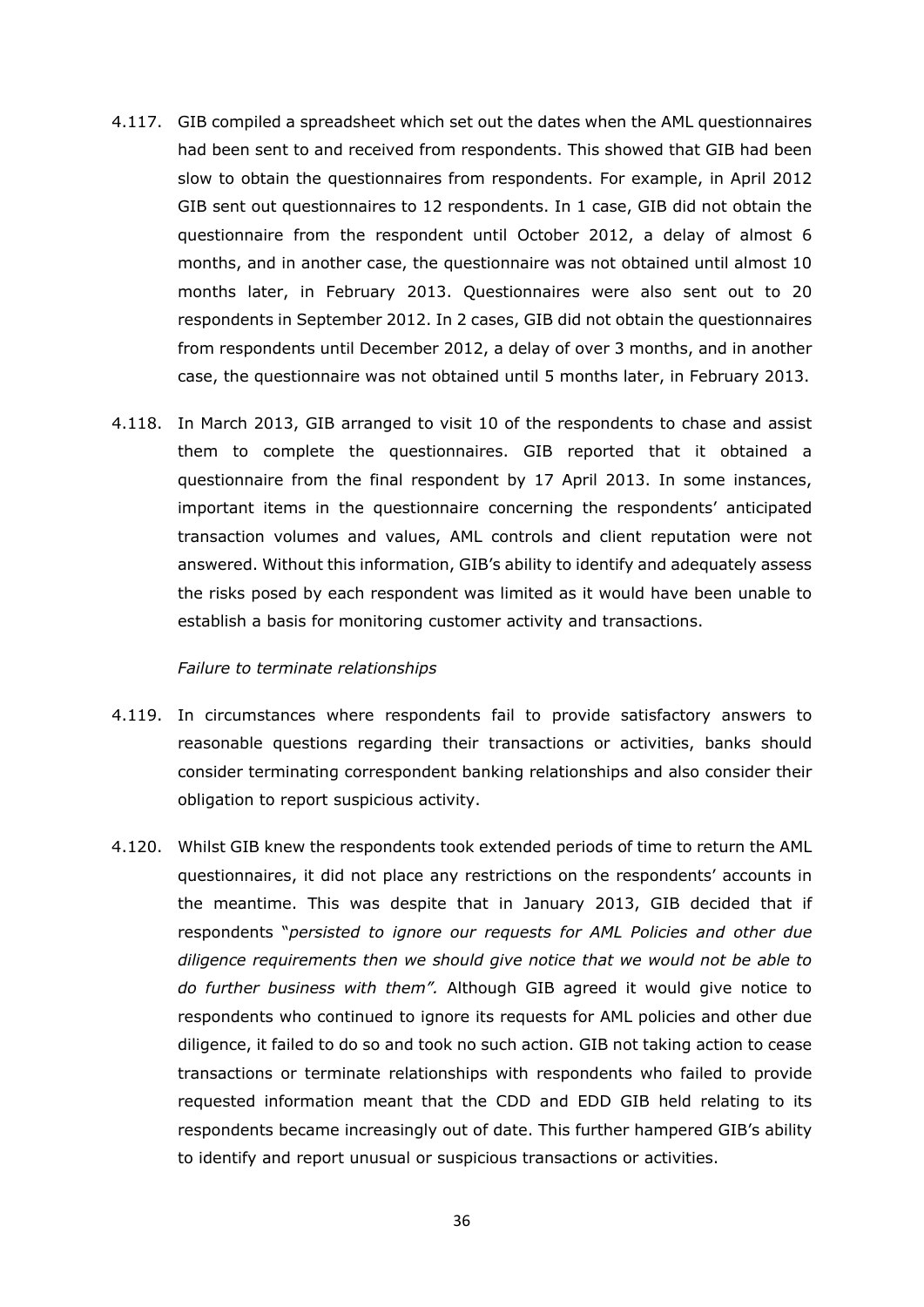#### *GIB's failures in relation to ongoing monitoring*

- 4.121. As stated in paragraph 4.51 above, at the start of the Relevant Period, whilst GIB's Money Laundering Reporting Manual encouraged staff to revisit and update information whenever a customer was formally interviewed, opened a new account or when new information was received, this was specific to particular customer types, such as personal and corporate customers and was not required of its correspondent banking business. Further, it did not state that periodic reviews were to take place in accordance with the risk rating assigned to each customer. This failing was out of alignment with the industry standard at the time, where relationships considered to be high-risk were reviewed at least annually.
- 4.122. In September 2012, following publication of the Turkish Bank (UK) Ltd Decision Notice, GIB updated its Money Laundering Reporting Manual to include a requirement that on an annual basis staff needed to review and update the information GIB had collected from its respondents as high-risk customers during the customer acceptance and due diligence processes.
- 4.123. Despite this, GIB did not undertake full periodic reviews of the information it held in relation to all respondents on an annual basis. When GIB provided evidence of the sort consistent with a periodic review being started, it was irregular and insufficient. GIB routinely failed to obtain the evidence it would have needed to have appropriately scrutinised transactions using a risk-based approach to ensure that they were in keeping with GIB's recorded knowledge of the customer, including their activities and risk profile.
	- (1) In one instance, a respondent with whom GIB had established a business relationship in 2006 ceased to trade in 2011 but did not inform GIB and GIB failed to notice. No further activity took place on the respondent's accounts from that point but contrary to industry guidelines, GIB failed to mark the account as dormant or investigate further. In fact, GIB did not attempt to perform a periodic review in respect of this respondent until March 2015. When the respondent did not reply, GIB performed searches in June 2016 and identified that the respondent had ceased to trade some 5 years earlier.
	- (2) A further 2 respondents, both of whom were onboarded prior to January 2012, were also not contacted by GIB for the purposes of updating due diligence until March 2015.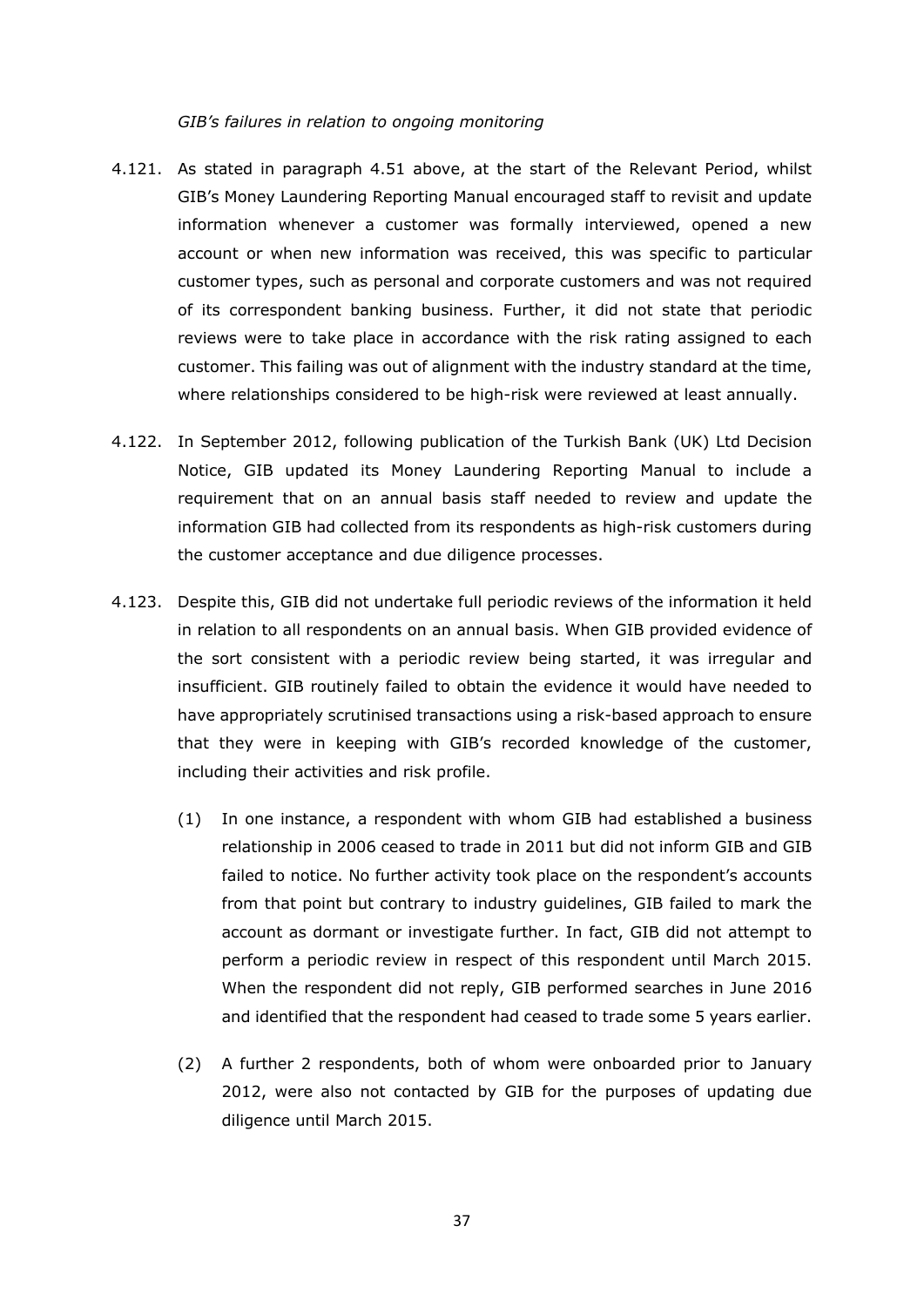4.124. As GIB itself recognised, the principal reason for terminating dormant or nonresponsive relationships was to guard against the risk of fraud, including money laundering, which, if established, could go undetected for extended periods.

### *GIB's remediation project*

- 4.125. Following receipt of the December 2014 audit report prepared by the Internal Auditor, which identified the lack of a process to perform periodic file reviews (see paragraph 4.57 above), GIB implemented a remediation project. As part of this project, in May 2015 GIB reviewed all of its respondent files before then contacting respondents to request updated KYC information. The respondent file review was inadequate as, despite the respondents being high risk and necessitating EDD, aside from considering whether it held its respondents' AML policies on file, GIB failed to take into consideration any of the Regulation 14 EDD requirements, limiting its analysis to CDD which was not commensurate with or sufficient to mitigate the risk posed by correspondent banking. For example, GIB failed to consider if it held information about expected transaction volumes, the reputation of the respondent, the quality of its supervision or if respective responsibilities had been documented.
- 4.126. Of the 46 files assessed, the Authority concludes that GIB had failed to obtain the AML policies of 15 of its respondents and that GIB had either not performed periodic reviews for those respondents adequately or not performed them at all.
- 4.127. On or around 1 October 2015, and over 4 months after GIB had performed the file reviews, it sent letters to respondents to request updated KYC information. Where respondents did not reply, GIB only repeated their request 4 months later. In 1 instance where the respondent still did not reply, GIB did not then repeat its request until June 2016, more than a year after conducting the most recent file review exercise.
- 4.128. The progress of the remediation project remained slow overall. By April 2016, GIB had received incomplete responses from 33 respondents and was awaiting documents from a further 13. By July 2016, GIB had still not received complete responses from 15 respondents. GIB considered all but one respondent file fully remediated by November 2016, some 18 months after the remediation project had started.
- 4.129. The Authority considers that GIB could not have sufficiently remediated the respondents' files in 2015/16. As stated in paragraphs 4.125 to 4.128 above, the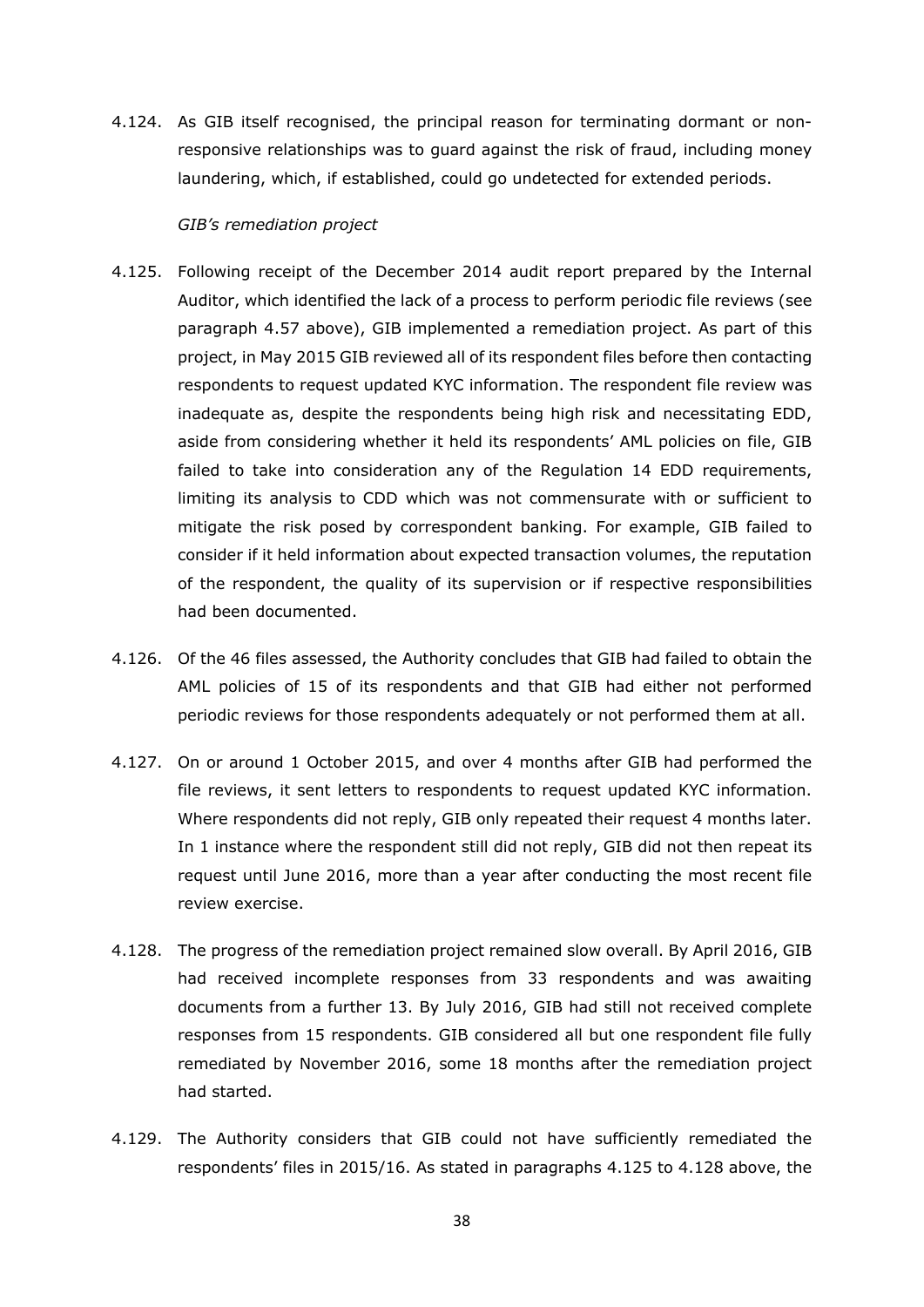file review process did not take into account the Regulation 14 requirements so any missing or out of date EDD would not have been identified. Consequently, GIB's letters to respondents would not have requested all the information and documentation needed to remediate the files fully.

4.130. Following the Authority's visit to GIB in December 2016, a skilled person was appointed under section 166 of the Financial Services and Markets Act 2000. GIB continues to work with the Authority and the skilled person to improve its financial crime controls and remediate its respondent files.

*Failure to determine respondents' reputation and carry out sanctions screening*

- 4.131. GIB also did not routinely perform adverse media checks or sanctions screening on respondents as part of periodic reviews. GIB also did not generally perform such reviews in response to trigger events. Instances where GIB failed to undertake reviews of its respondents included where it had filed internal suspicious activity reports and when it had been advised by business associates that they had opened investigations into customers they had in common with GIB.
- 4.132. Examples where GIB failed to perform sanctions checking as part of periodic reviews include:
	- (1) GIB onboarded respondent A prior to commencement of the Relevant Period at which point it did not perform sanctions checks. During the Relevant Period, GIB failed to conduct sanctions checks as part of its periodic review until 2015.
	- (2) GIB onboarded respondent B in June 2012, failing to perform sanctions checks. GIB then failed to conduct sanctions checks as part of periodic reviews until May 2015.
- 4.133. The Authority considers that the failure to implement a formal KYC annual review procedure directly impacted upon GIB's ability to keep respondents' documents, data and information up to date. Although GIB made some attempts to meet its ongoing monitoring obligations, the failures referred to in paragraphs 4.112 to 4.132(2) above meant that GIB was not kept adequately informed about the money laundering risks each respondent posed. This increased the risk that GIB could be used for the purposes of money laundering, terrorist financing or sanctions evasion.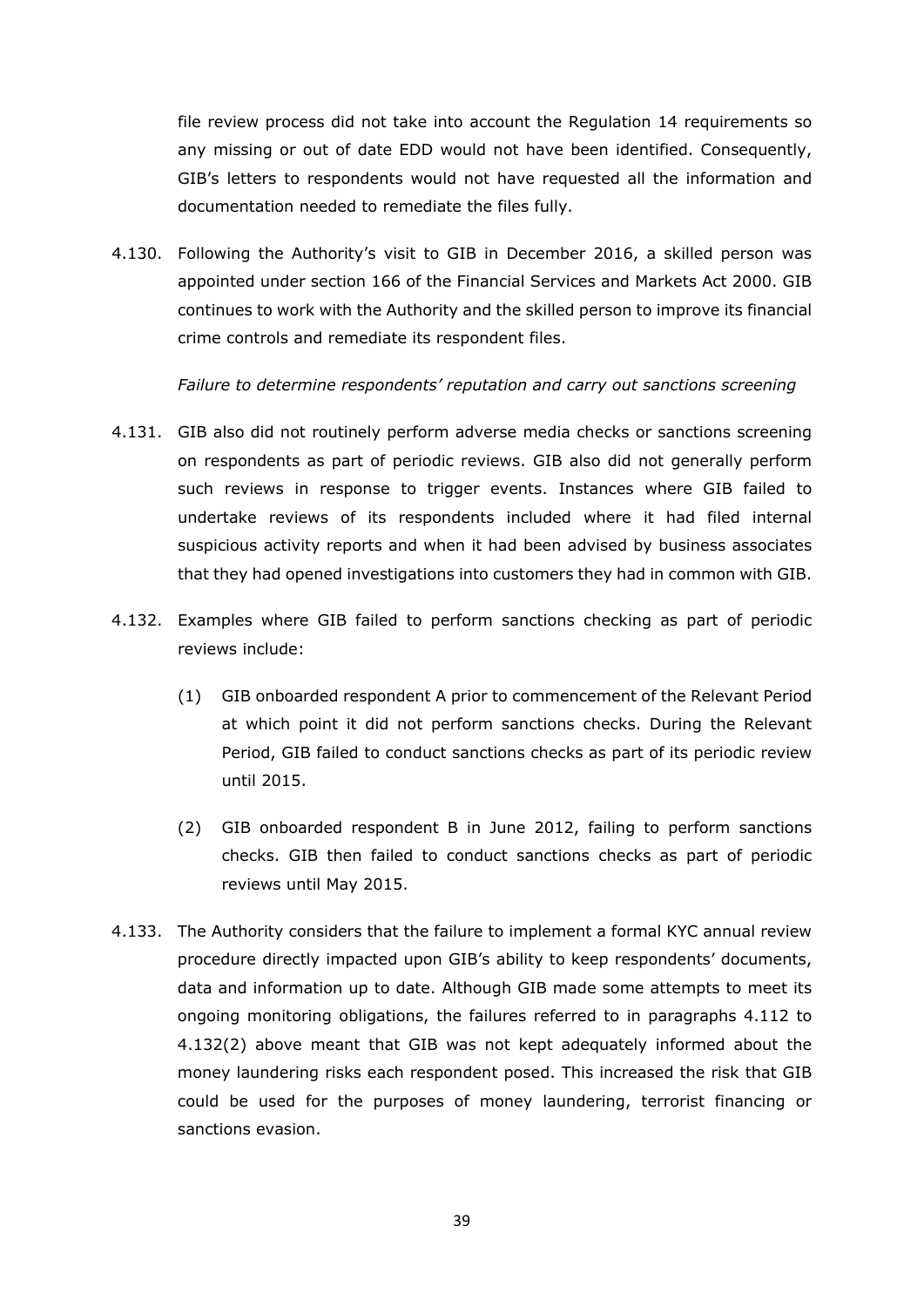#### *Scrutiny of transactions undertaken*

- 4.134. Firms are under an obligation to scrutinise customer transactions to ensure that they are consistent with the firm's knowledge of the customer (including where necessary, the source of funds), its business and risk profile.
- 4.135. GIB produced daily reports which listed all transactions from the previous day which exceeded the sum of £20,000. These reports were generated for all customers, irrespective of their risk classification and thus included respondents. The reports were created by pulling data from GIB's banking system and were manually reviewed by senior management. GIB also produced a daily report of the single highest value transaction of each of its respondents for a manual review.
- 4.136. When using a threshold-based system for transaction monitoring, firms should consider the risk profiles of their customers and set the thresholds accordingly. The £20,000 threshold used by GIB was a "*one size fits all*" set by senior management and did not take into account the risk profiles of its customers.
- 4.137. In June 2013, GIB implemented software which could be used to produce reports which identified transactions by value for its high-risk customers on a daily and monthly basis. The reports were downloaded into spreadsheet format and could be sorted and filtered before being manually reviewed. Although these reports could be analysed so that transactions with a value of less than £20,000 could be reviewed, which would enable GIB to identify high volumes of lower value transactions that were suspicious when aggregated, there was no formal procedure in place which instructed staff when or how to do this. For example, GIB did not communicate to its staff the need for them to prioritise higher risk respondents and transactions for review.
- 4.138. Until September 2015, a single GIB employee also performed quarterly checks over all high-risk customer transactions, irrespective of value, by manually reviewing the customer's monthly statements. Whilst they noted that a quarterly check had been performed across GIB's respondent customers, they made no record of the specific transactions that had been reviewed or their assessment of them. GIB provided no guidance for the individual to follow. The individual was themselves reliant on GIB's transaction processors preventing unusual transactions from taking place. GIB provided no instruction in its various manuals for how staff should undertake such checks when processing respondents' transactions.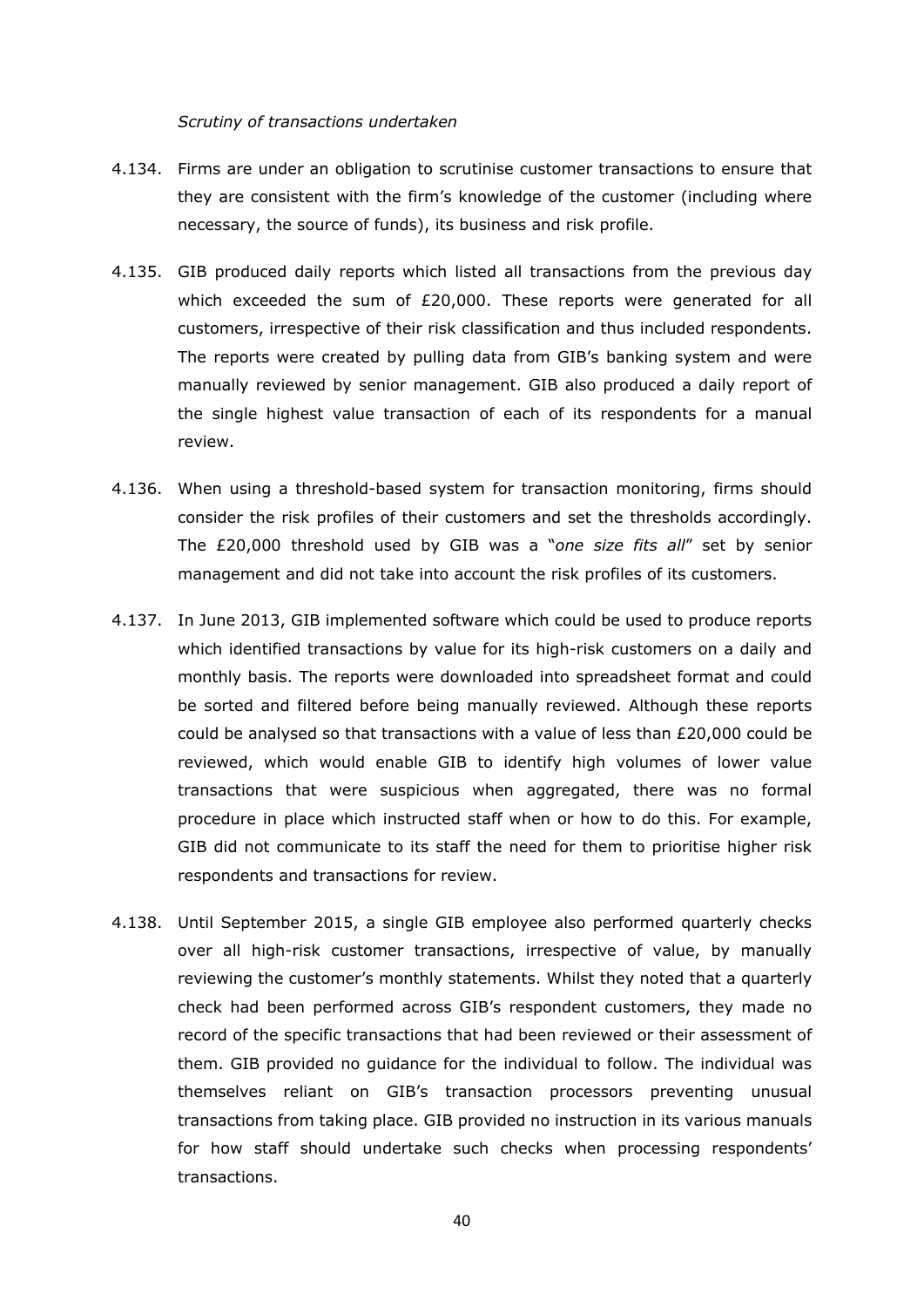- 4.139. To scrutinise the transactions listed in the above reports sufficiently, GIB needed to fully understand the nature of a respondent's business and the volume and value of anticipated transactions for each respondent. This information would have assisted GIB to then identify if any of the transactions listed in the reports looked unusual or out of character. GIB routinely failed to obtain such information from respondents. Of the 48 respondents onboarded prior to 2016, GIB failed to obtain details of the anticipated transactions of 34 of them throughout the Relevant Period. For a further 12 respondents, GIB failed to obtain these details more than once throughout the entirety of the Relevant Period. For example:
	- (1) A respondent, onboarded prior to the start of the Relevant Period, was not contacted by GIB for the purposes of updating due diligence until March 2015. Although updated documentation was requested at that stage, the respondent was not asked to provide, nor did it provide information regarding the nature of its business or the volume and value of anticipated transactions. GIB closed the respondent's accounts in November 2015; and
	- (2) GIB failed to obtain information from a respondent about the volume and value of anticipated transactions at the time the respondent was onboarded in 2012. When GIB submitted requests for updated due diligence later during the Relevant Period, it again failed to ensure that the respondent provided the anticipated transaction information.
- 4.140. GIB's failure to obtain this information meant there was a risk that it would be unable to distinguish suspicious from routine transactions, and therefore unable to identify and report suspicious activity.

## 5. **FAILINGS**

5.1. The regulatory provisions relevant to this Notice are referred to in Annex A.

### *Deficiencies in policies and procedures*

5.2. On the basis of the facts and matters set out in paragraphs 4.17 to 4.78, GIB breached ML Regulation 20(1)(a) and (e) of the ML Regulations, by failing to establish and maintain appropriate and sufficiently risk-sensitive policies and procedures relating to customer due diligence, ongoing monitoring, and risk assessment and management for correspondent banking relationships. It further breached ML Regulation 20(1)(f) by failing to have in place appropriate processes for internal communication of such policies and procedures.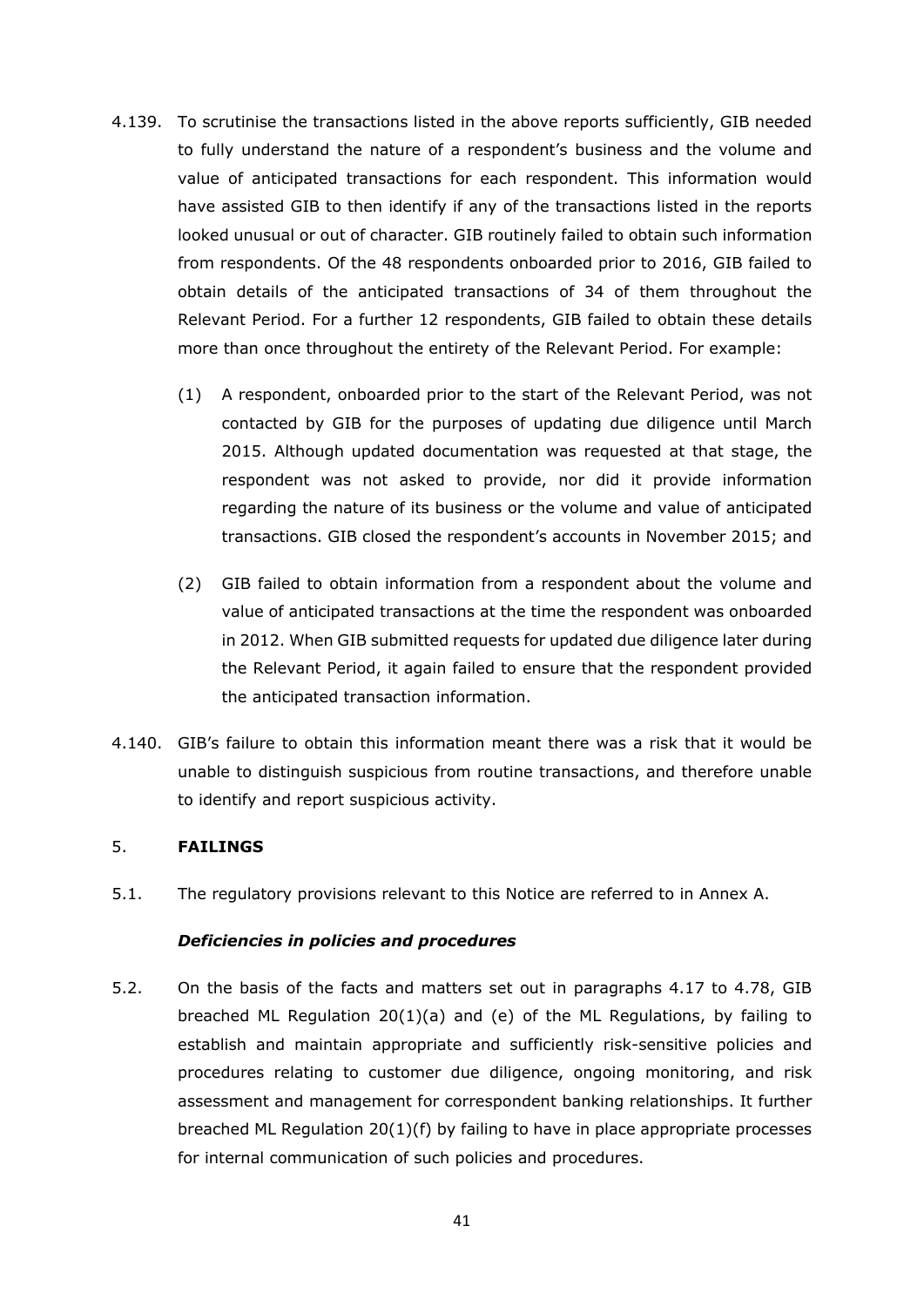- 5.3. GIB failed to establish and maintain appropriate and risk-sensitive policies and procedures relating to customer due diligence, ongoing monitoring and risk management that were sufficient to counter the risk of money laundering. Those policies and procedures which it did have in place were inappropriate because they lacked key information without which it was impossible for GIB staff to conduct appropriate and effective due diligence. For example, its Fraud and Money Laundering Policy did not refer to the different risk classifications in place for customers or the circumstances in which EDD needed to be undertaken until April 2013 and then did not include a requirement to undertake periodic reviews, or set out the frequency of those reviews, until April 2015.
- 5.4. In particular, GIB failed to establish appropriate and risk-sensitive procedures for conducting due diligence on proposed respondents from non-EEA countries. Again, those policies and procedures which existed did not sufficiently set out what needed to be done to counter the risk of money laundering effectively. Examples of this include the following:
	- (1) GIB's Retail Banking Manual failed to set out the specific EDD requirements that needed to be met when onboarding a respondent. These requirements were also not included in the version of the Money Laundering Reporting Manual in use at the start of the Relevant Period.
	- (2) Whilst EDD requirements were listed at a high level in the Money Laundering Reporting Manual from September 2012 onwards, GIB failed to provide staff with any guidance regarding how the EDD should be undertaken in practice. Checklists appended to the Money Laundering Reporting Manual and which the Retail Banking Manual instructed staff to complete were inappropriate as they were not specific to the onboarding of respondents.
	- (3) Whilst GIB introduced respondent specific checklists from 2015 onwards, these failed to list all the information that staff needed to obtain and the checks and searches they needed to perform.
	- (4) GIB also failed to provide guidance regarding how staff should perform reputational checks on respondents' owners, managers and business and how potential sanctions screening matches should be investigated.
- 5.5. GIB failed to establish and maintain appropriate and risk-sensitive policies and procedures relating to risk management. The risk assessment form GIB introduced in September 2012 was not accompanied by guidance on how staff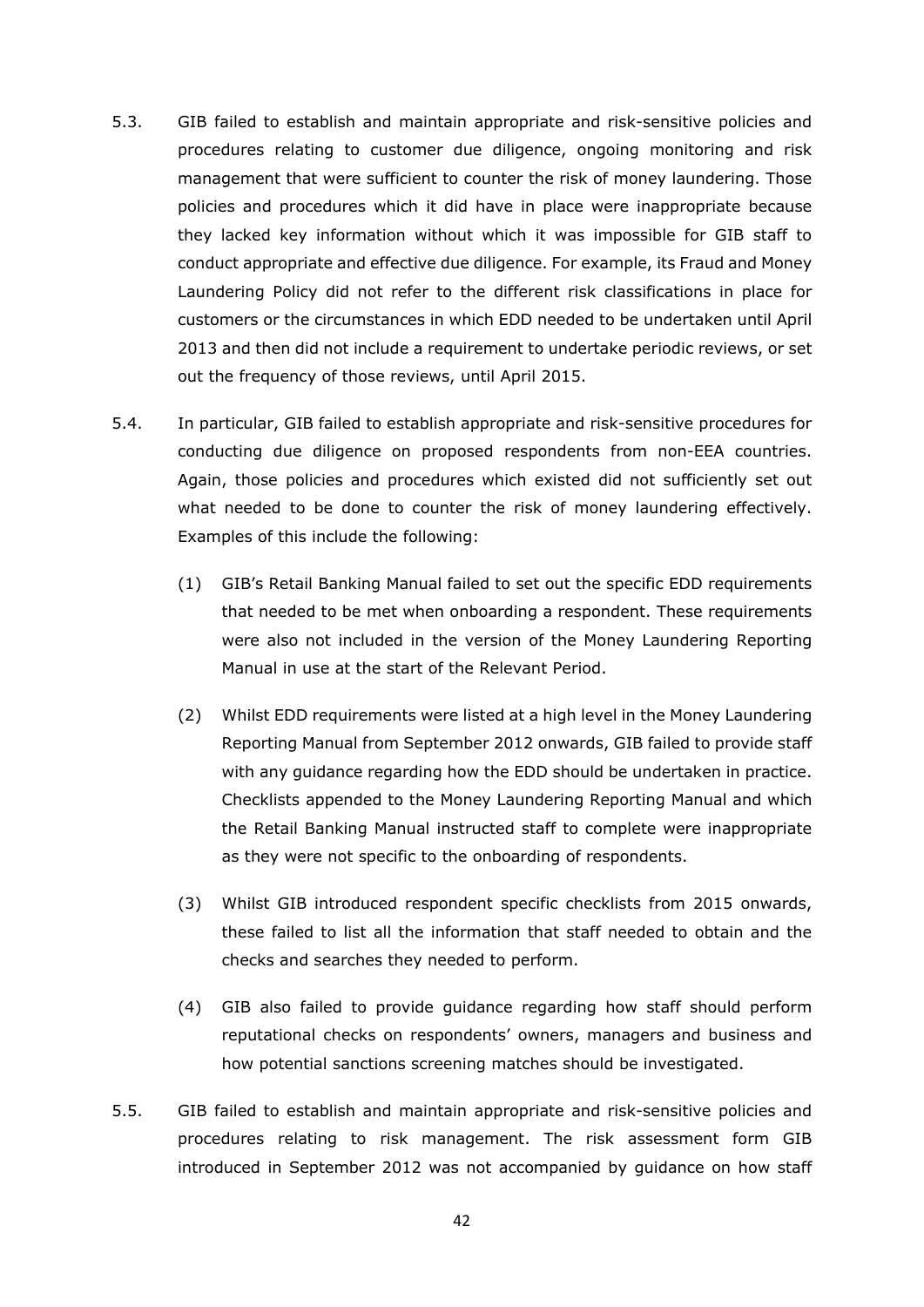should complete it or a methodology for determining the resulting risk classification. It was therefore not clear what level of detail was required when completing the form, how much weight should be placed on the various information provided, when and in which circumstances to escalate to senior management or how much risk GIB was willing to accept. This failure was compounded by GIB failing to articulate clearly what its risk appetite was in relation to correspondent banking, for example by not producing a correspondent banking risk appetite statement. In 2014, GIB started to use Wolfsberg Questionnaires in place of the risk assessment form. The Authority considers that it was inappropriate for GIB to have relied upon the simple "yes" or "no" answers to the basic AML questions contained in the Wolfsberg Questionnaire without also seeking more substantive, narrative information from a respondent about its AML controls.

- 5.6. GIB failed to establish appropriate and risk-sensitive procedures for conducting ongoing monitoring on respondents. Again, those policies and procedures which existed did not sufficiently set out what needed to be done to counter the risk of money laundering effectively. Examples of this include the following:
	- (1) The requirement for staff to update customer information was not included in the correspondent banking section of GIB's Money Laundering Reporting Manual at the start of the Relevant Period. GIB amended this section in September 2012 to state that periodic reviews needed to take place on an annual basis for respondents. GIB failed however, to include any practical information regarding how the periodic reviews should be performed, managed, or tracked. GIB's KYC Policy Manual effective November 2016 failed to include a requirement for staff to update customer due diligence.
	- (2) At the start of the Relevant Period, GIB's Money Laundering Reporting Manual referred to the general need, irrespective of customer type, for staff to report suspicious transactions. In September 2012 GIB amended the correspondent banking section of the Money Laundering Reporting Manual to require staff to scrutinise respondents' transactions and later, GIB's KYC Policy Manual effective November 2016 referred to the need to undertake transaction monitoring. GIB failed to explain either in the Money Laundering Reporting Manual or KYC Policy Manual how the transaction monitoring should be performed consequently it would not have been clear to staff who was responsible for transaction monitoring, what thresholds were in place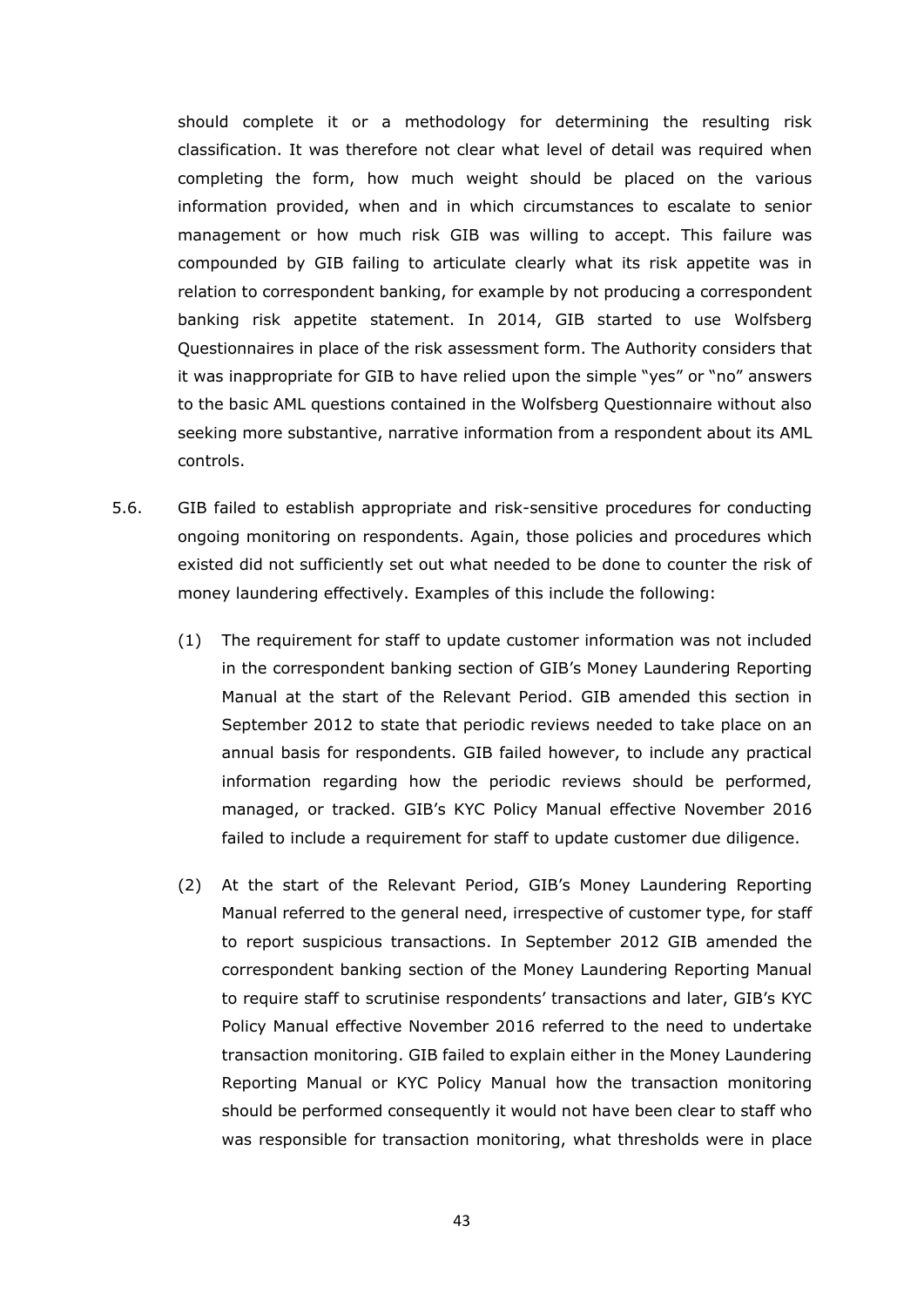and the factors that needed to be taken into consideration such as linked transactions.

- 5.7. GIB failed to establish and maintain appropriate policies and procedures relating to the internal communication of its processes to staff around customer due diligence, ongoing monitoring and risk management in that it failed to explain effectively what was required to be done. In addition to the examples referred to in paragraphs 5.4 to 5.6 above:
	- (1) Towards the end of the Relevant Period, in October 2016, GIB introduced an Anti-Financial Crime Policy which did not reference the Fraud and Money Laundering Policy despite the clear potential for overlap. Whilst the policy included safeguards for GIB's correspondent banking business, these were high level and no guidance was included in the policy to assist staff to interpret them.
	- (2) GIB's KYC Policy Manual in force from November 2016 included indicative guidelines which set out customer identification requirements. The policy manual did not explain how staff should meet these requirements and failed to reference the Retail Banking Manual and Money Laundering Reporting Manual.
	- (3) GIB's training process failed to explain to staff how to navigate its fragmented, confusing and overlapping policies and procedures.
- 5.8. Taken together, these failings demonstrate that GIB did not communicate what was required to conduct effective due diligence, ongoing monitoring or risk assessment to its staff. This was another reason why the policies and procedures GIB had in place were not appropriate or sufficiently risk-sensitive to counter the risk of money laundering activity.

## *Deficiencies in due diligence*

- 5.9. On the basis of the facts and matters set out in paragraphs 4.87 and 4.113, GIB breached ML Regulation 14(1) and 14(3) of the ML Regulations. GIB did not perform adequate EDD for the 14 respondents it onboarded during the Relevant Period. GIB also failed to perform enhanced ongoing monitoring over all its respondents.
- 5.10. With regard to the 14 respondents onboarded during the Relevant Period, GIB failed to: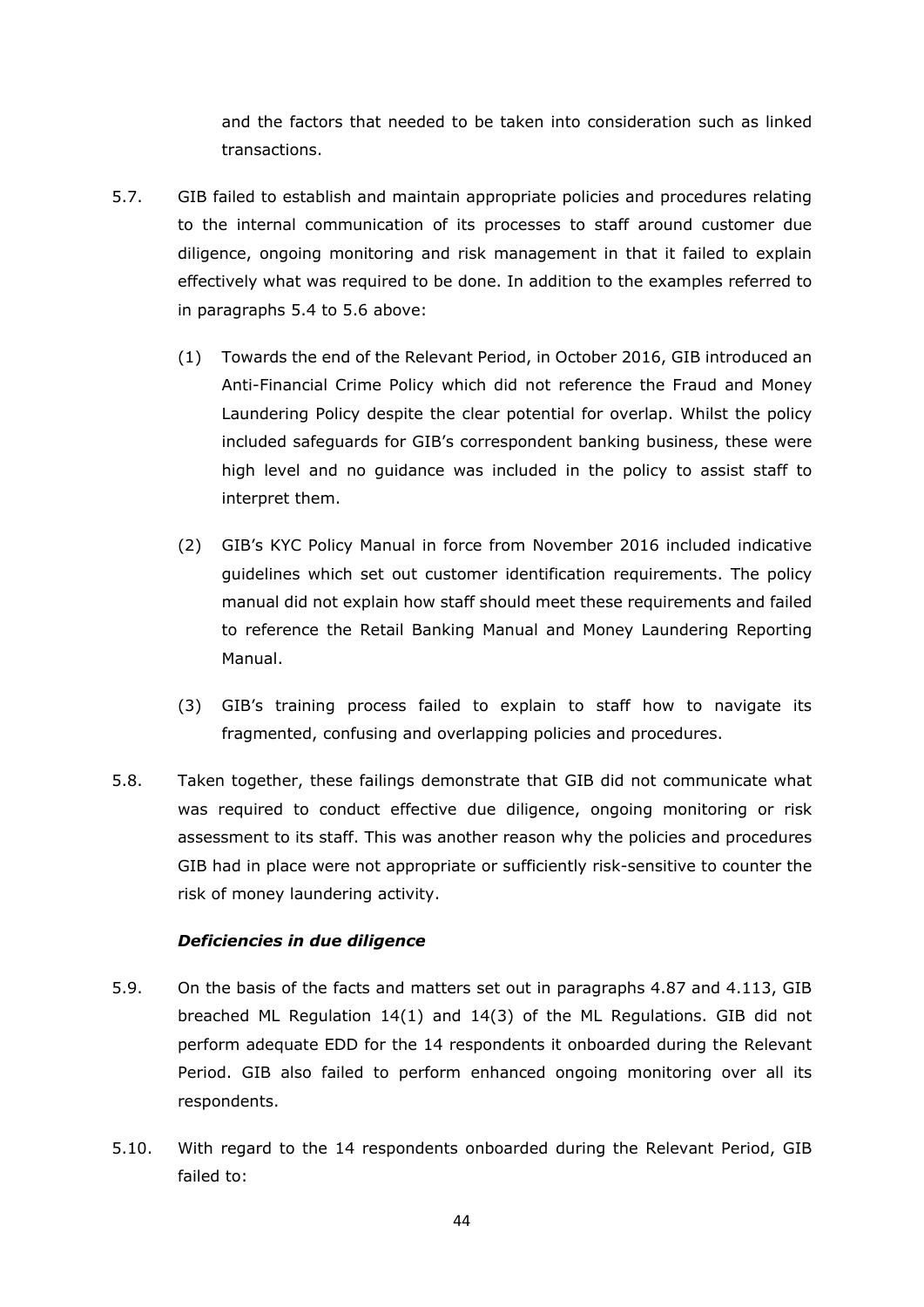- (1) obtain sufficient information about the purpose and intended nature of a respondent's business from all 14 respondents. GIB also failed to obtain anticipated transaction volumes from 6 of the 14 respondents, with the information remaining ambiguous and unchecked in respect of 1 additional respondent;
- (2) determine from publicly available information the reputation of a respondent. GIB failed to perform adverse media checks in relation to 11 of the 14 respondents and performed such checks either several months before or after the onboarding of the remaining 3 respondents;
- (3) determine from publicly available information the quality of a respondent's supervision. GIB failed to determine the quality of supervision in respect of 8 out of the 9 respondents onboarded in 2014;
- (4) adequately assess the respondent's AML controls. GIB failed to evidence that it had received or assessed the AML controls for 12 of the 14 respondents;
- (5) consistently obtain senior management approval before establishing a correspondent banking relationship. GIB failed to obtain senior management approval in the case of 3 of the 14 respondents. Sign off was purportedly provided for a further 6 respondents but in circumstances where the signature on the paperwork was either illegible or unidentifiable. In 1 instance, sign off was obtained the day after the respondent was onboarded and in another instance, approval was conditional upon a reference being obtained which was not subsequently recorded on the respondent's file; and
- (6) document the respective responsibilities of the respondent and GIB, as correspondent. GIB failed to document the responsibilities in the case of at least 12 of the 14 respondents.
- 5.11. GIB failed to perform sanctions checks in relation to 4 of the 14 respondents at the time the business relationships were established. GIB also performed sanctions screening weeks before onboarding in the case of 2 respondents and after the respondents had been onboarded in the case of 5 respondents.
- 5.12. GIB's failure to conduct adequate levels of due diligence meant that correspondent banking relationships were established in circumstances where GIB did not understand and had not fully assessed the money laundering risks each respondent posed.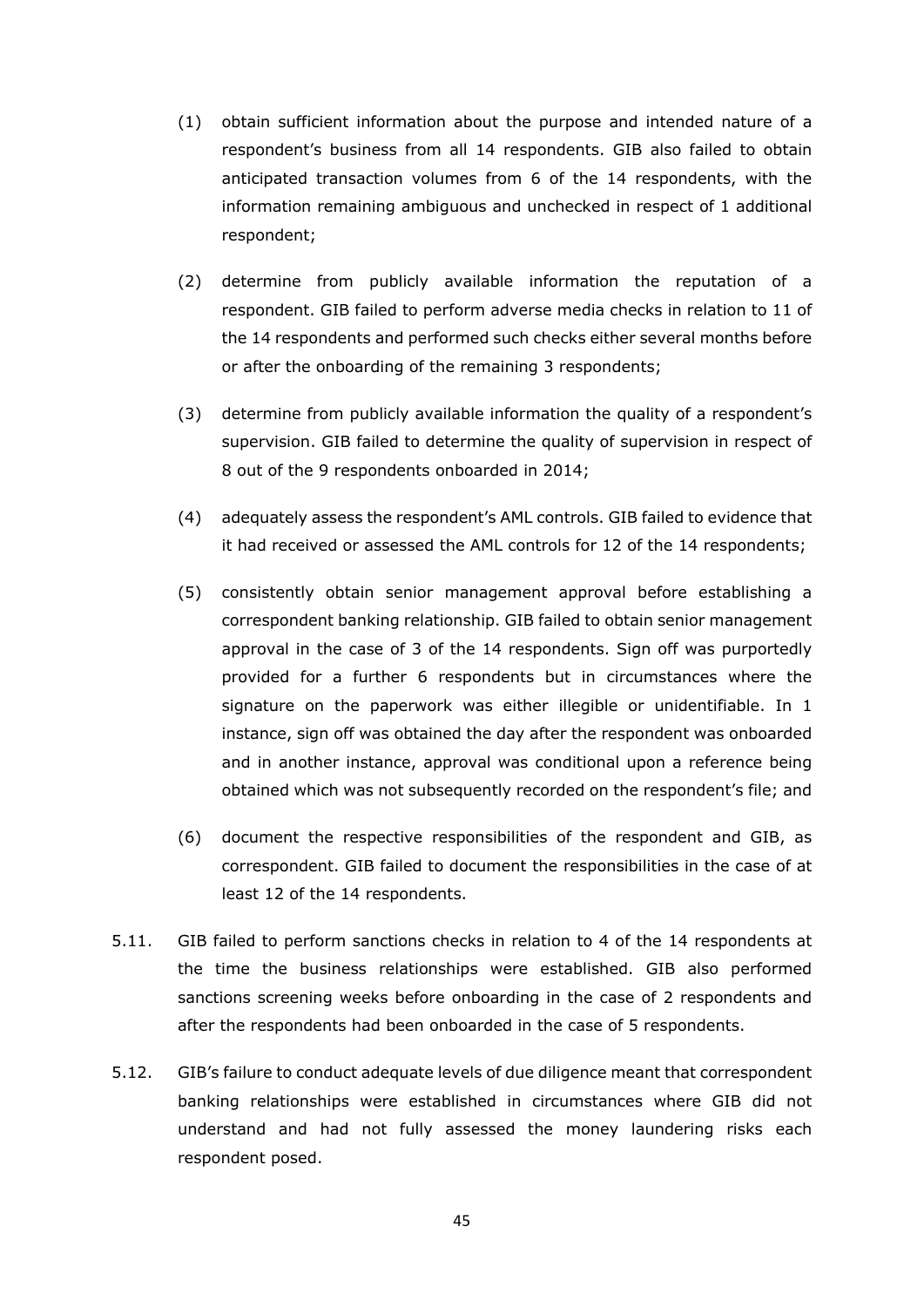#### *Deficiencies in ongoing monitoring*

- 5.13. After GIB sent out AML questionnaires for the purposes of updating due diligence in 2012, it was slow to contact respondents who had failed to reply to its AML questionnaires which resulted in unacceptable delays of up to 10 months occurring in updating the material it held. In the intervening period, GIB did not place restrictions on the respondents' accounts. Further, GIB failed to query unanswered questions relating to important items concerning anticipated transactions, AML controls and client reputation. Without this information GIB's ability to identify and appropriately to assess the risks posed by each respondent was limited as it would have been unable to establish a base for monitoring customer activity and transactions.
- 5.14. GIB failed to undertake full periodic reviews of the information it held in relation to respondents on an annual basis and in accordance with its own requirements as set out in the September 2012 and later versions of the Money Laundering Reporting Manual. GIB routinely failed to obtain the evidence needed to appropriately scrutinise transactions and routinely failed to perform adverse media checks or sanctions screening as part of any periodic review.
- 5.15. GIB set an arbitrary £20,000 threshold for its daily transaction monitoring reports. This failed to take into account the risk profiles of customers and did not include high volumes of lower value transactions. Although subsequent transaction monitoring reports could be manipulated so that transactions with a lower value could be reviewed, and the quarterly checks of all respondent transactions that GIB performed could in theory capture these, GIB failed to put in place a formal procedure which required staff to monitor lower value transactions.
- 5.16. Whilst GIB kept a record that quarterly checks for all respondent transactions had taken place, GIB failed to keep a record of the specific transactions reviewed or its assessment of them. The individual responsible for performing the quarterly checks was reliant on GIB's transaction monitoring processors preventing unusual transactions from taking place however, GIB had not provided those staff with instructions regarding the checks they needed to perform when processing respondents' transactions.
- 5.17. GIB consistently failed to obtain information regarding anticipated transaction activity. Of the 48 respondents onboarded prior to 2016, GIB failed to obtain anticipated transaction details from 34 of them. For a further 12 respondents, GIB failed to obtain these details more than once throughout the Relevant Period. The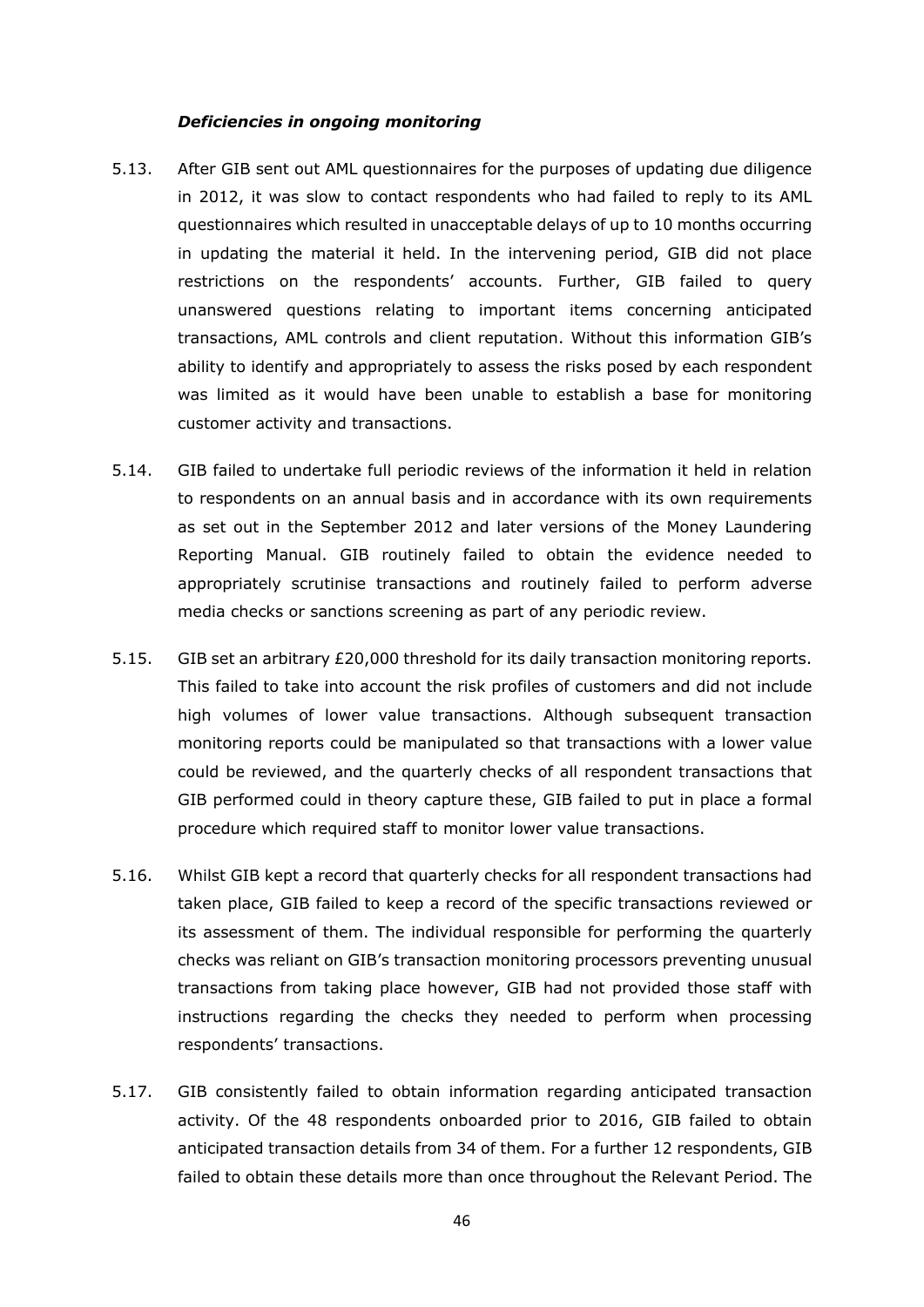Authority considers this failure to be particularly serious as this information would have assisted GIB to identify if any of the transactions listed in the monitoring reports looked unusual or out of character. GIB's failure to obtain information about anticipated account activity meant there was a risk that it would be unable to distinguish suspicious from routine transactions and thereby identify and report suspicious activity.

5.18. These weaknesses in GIB's AML systems and controls, particularly insofar as they related to correspondent banking, resulted in an unacceptable risk that GIB would be used by those seeking to launder money, evade financial sanctions or finance terrorism.

## 6. **SANCTION**

- 6.1. Pursuant to Regulations 2(1), 36(a) and 42(1) of the ML Regulations, the Authority is a designated authority which may impose a penalty on a relevant person for failure to comply with the requirements of the ML Regulations at issue in this Notice.
- 6.2. GIB is a relevant person pursuant to Regulations 3(2) and 3(3) of the ML Regulations.
- 6.3. In deciding whether GIB has failed to comply with the relevant requirements of the ML Regulations, the Authority has considered whether GIB followed the relevant JMLSG Guidance as the JMLSG Guidance meets the requirements set out in Regulation 42(3) of the ML Regulations.
- 6.4. In accordance with Regulation 42(3) of the ML Regulations, the Authority has considered whether it can be satisfied that GIB took all reasonable steps and exercised all due diligence to ensure that the requirements of the ML Regulations would be complied with. The Authority has concluded it cannot for the reasons set out in Section 5 of this Notice.
- 6.5. Regulation 42(1) of the ML Regulations states that the Authority may impose a civil penalty of such amount as it considers appropriate on a relevant person for failure to comply with the ML Regulations at issue in this Notice.
- 6.6. The Authority has concluded that a financial penalty is the appropriate sanction in the circumstances of this particular case.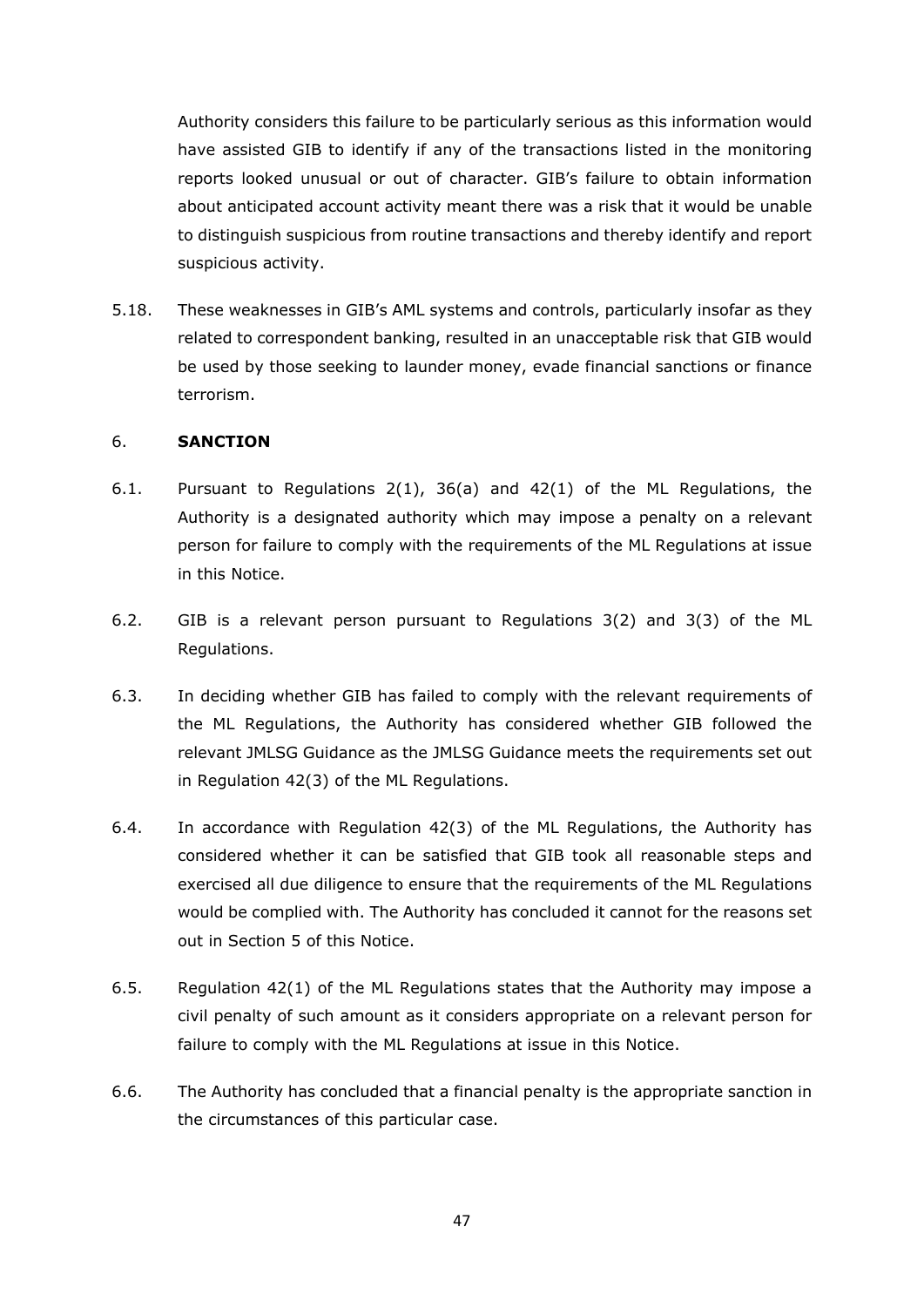- 6.7. Paragraph 19.15.5 of the Enforcement Guide states that, when imposing or determining the level of a financial penalty under the ML Regulations, the Authority's policy includes having regard, where relevant, to relevant factors in DEPP 6.2.1G and DEPP 6.5 to DEPP 6.5D.
- 6.8. The Authority's policy for imposing a financial penalty is set out in Chapter 6 of DEPP. DEPP 6.5A sets out the details of the five-step framework that applies in respect of financial penalties imposed on firms.

## **Step 1: disgorgement**

- 6.9. Pursuant to DEPP 6.5A.1G, at Step 1 the Authority seeks to deprive a firm of the financial benefit derived directly from the breach where it is practicable to quantify this.
- 6.10. The Authority has not identified any financial benefit that GIB derived directly from its breach.
- 6.11. Step 1 is therefore £0.

## **Step 2: the seriousness of the breach**

- 6.12. Pursuant to DEPP 6.5A.2G, at Step 2 the Authority determines a figure that reflects the seriousness of the breach. Where the amount of revenue generated by a firm from a particular product line or business area is indicative of the harm or potential harm that its breach may cause, that figure will be based on a percentage of the firm's revenue from the relevant products or business area.
- 6.13. The Authority considers that the revenue generated by GIB is indicative of the harm or potential harm caused by its breach. The Authority has therefore determined a figure based on a percentage of GIB's relevant revenue. GIB's relevant revenue is the revenue derived by GIB during the period of the breach. The period of GIB's breach was from 1 January 2012 to 31 December 2016. The Authority considers GIB's relevant revenue for this period to be £19,312,469.
- 6.14. In deciding on the percentage of the relevant revenue that forms the basis of the step 2 figure, the Authority considers the seriousness of the breach and chooses a percentage between 0% and 20%. This range is divided into five fixed levels which represent, on a sliding scale, the seriousness of the breach; the more serious the breach, the higher the level. For penalties imposed on firms there are the following five levels: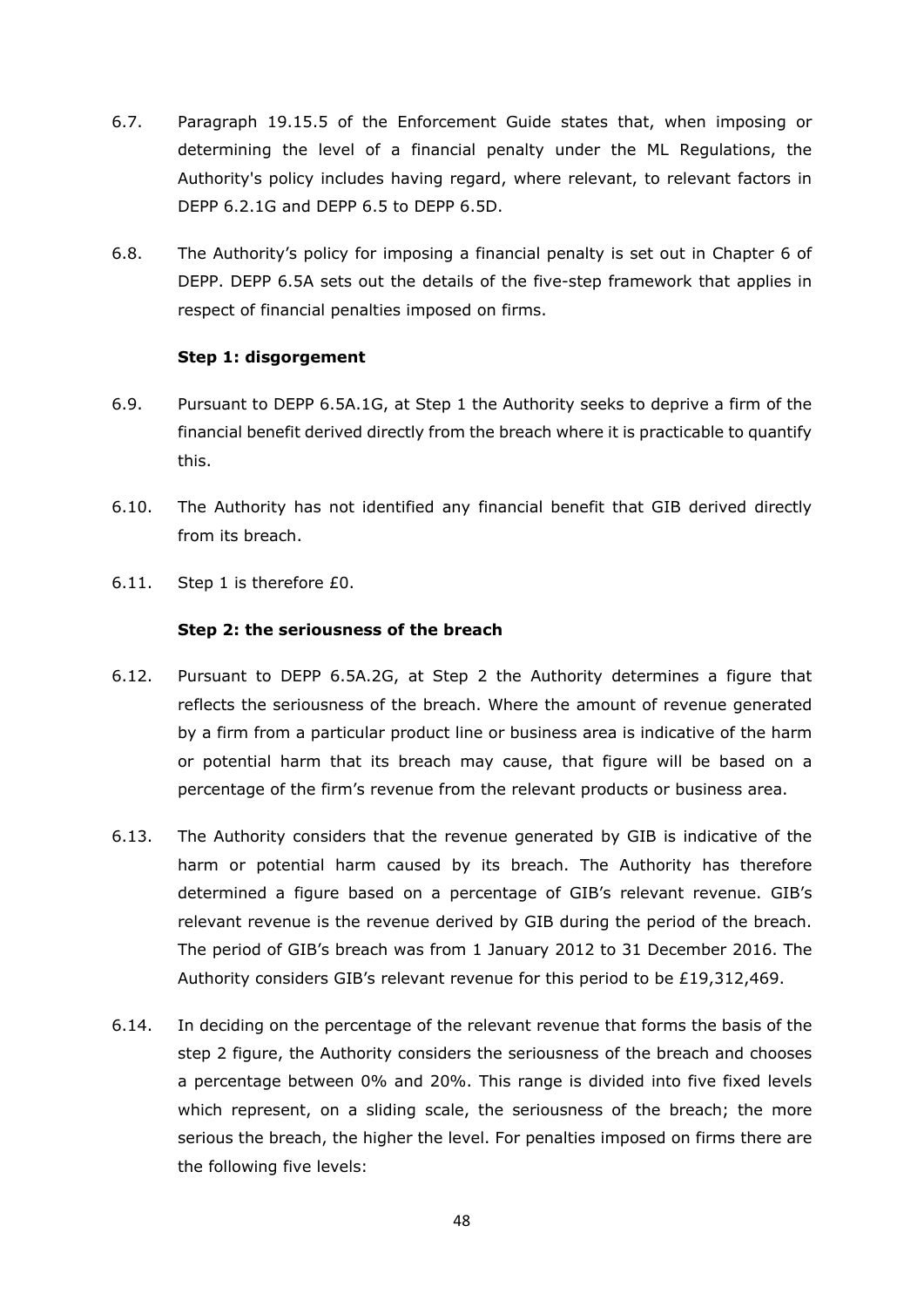Level  $1 - 0\%$ Level 2 – 5% Level 3 – 10% Level 4 – 15% Level 5 – 20%

- 6.15. In assessing the seriousness level, the Authority takes into account various factors which reflect the impact and nature of the breach, and whether it was committed deliberately or recklessly. DEPP 6.5A.2G(11) lists factors likely to be considered "level 4 or 5 factors". Of these, the Authority considers the following factors to be relevant:
	- (1) the breaches revealed serious or systemic weaknesses in the firm's procedures or in the management systems or internal controls relating to all or part of the firm's business; and
	- (2) the breaches created a significant risk that financial crime would be facilitated, occasioned or otherwise occur.
- 6.16. DEPP 6.5A.2G(12) lists factors likely to be considered "level 1, 2 or 3 factors". Of these, the Authority considers the following factors to be relevant:
	- (1) little, or no, profits were made or losses avoided as a result of the breach, either directly or indirectly; and
	- (2) the breach was committed inadvertently.
- 6.17. Taking all of these factors into account, the Authority considers the seriousness of the breach to be level 4 and so the Step 2 figure is 15% of £19,312,469.
- 6.18. Step 2 is therefore £2,896,870.40.

### **Step 3: mitigating and aggravating factors**

- 6.19. Pursuant to DEPP 6.5A.3G, at Step 3 the Authority may increase or decrease the amount of the financial penalty arrived at after Step 2 to take into account factors which aggravate or mitigate the breach.
- 6.20. The Authority considers that the following factors aggravate the breach: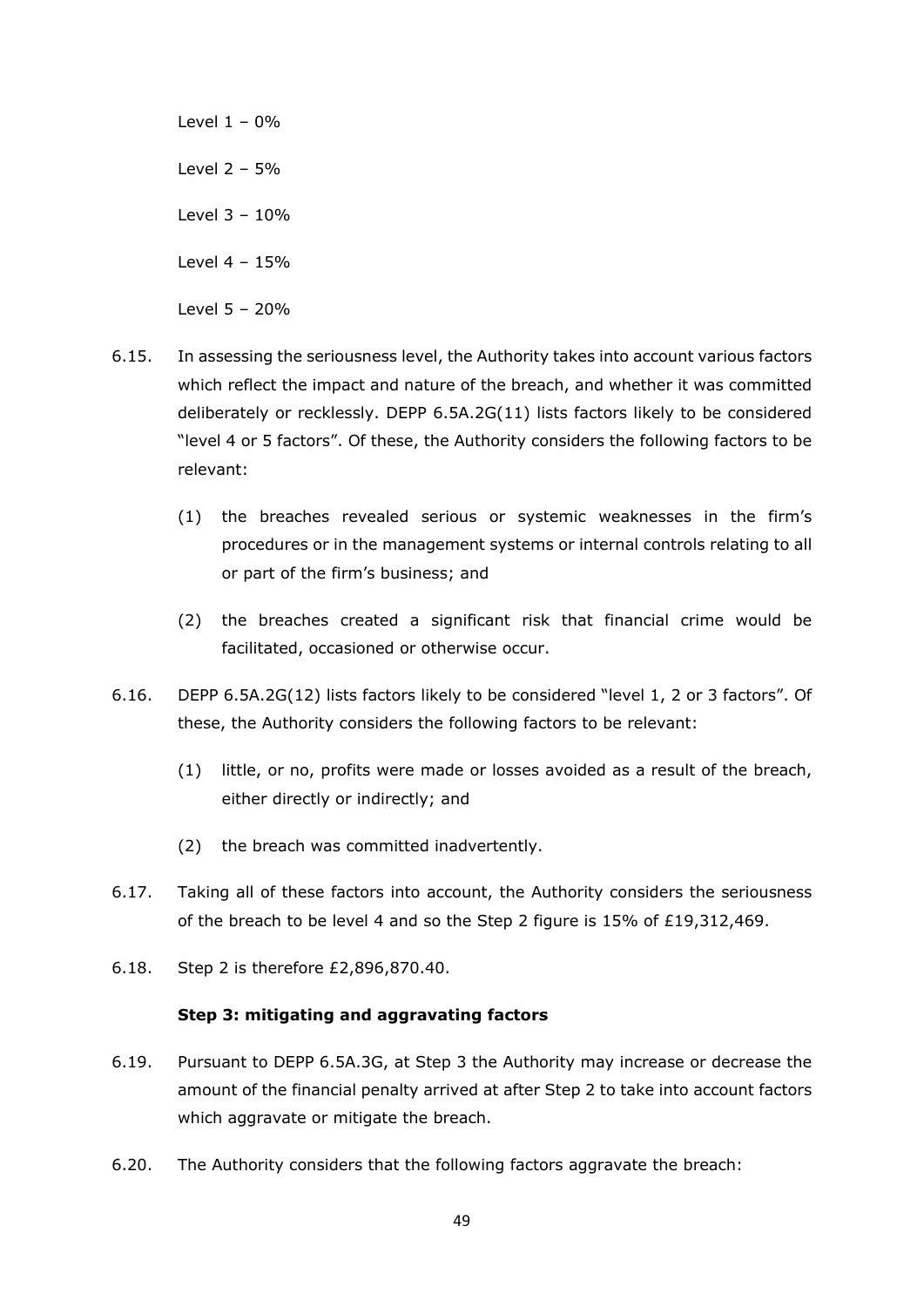### *Authority's publications*

- 6.21. The Authority has published guidance on the steps firms can take to reduce their financial crime risk and provided examples of good and bad practice since 2008. Since 1990, the JMLSG has published detailed written guidance on AML controls. During the Relevant Period, the JMLSG provided guidance on compliance with the legal requirements of the ML Regulations, regulatory requirements in the Handbook and evolving practice within the financial services industry. Before, or during the Relevant Period, the Authority published the following guidance relating to AML controls, which set out good practice examples to assist firms in interpreting the ML Regulations:
	- (1) in March 2008, the Authority published a report titled "Review of firms' implementation of a risk-based approach to anti-money laundering". In respect of correspondent banking relationships, the report notes that there is a need for the correspondent to review the respondent's ownership and management, any PEP involvement and the respondent's AML controls;
	- (2) in June 2011, the Authority published a report titled "Banks' management of high money-laundering risk situations: How banks deal with high-risk customers (including politically exposed persons), correspondent banking relationships and wire transfers" (the Authority's June 2011 Report). The Authority's June 2011 Report notes that if banks fail to implement appropriate controls when accepting correspondent banking relationships, this can give banks with inadequate AML systems and controls access to the international banking system;
	- (3) in December 2011, the Authority published "Financial Crime: A Guide for Firms". The guide highlights the need to conduct adequate customer due diligence checks, perform ongoing monitoring and carry out enhanced due diligence measures and enhanced ongoing monitoring when handling higher risk situations, including PEPs and correspondent banking relationships;
	- (4) in November 2014, the Authority published a report titled "How small banks manage money laundering and sanctions risk: Update". This report was issued as a follow up to the Authority's June 2011 Report and provided examples of good practice around money laundering risk assessments, customer due diligence, enhanced due diligence of correspondent banking relationships and enhanced ongoing monitoring; and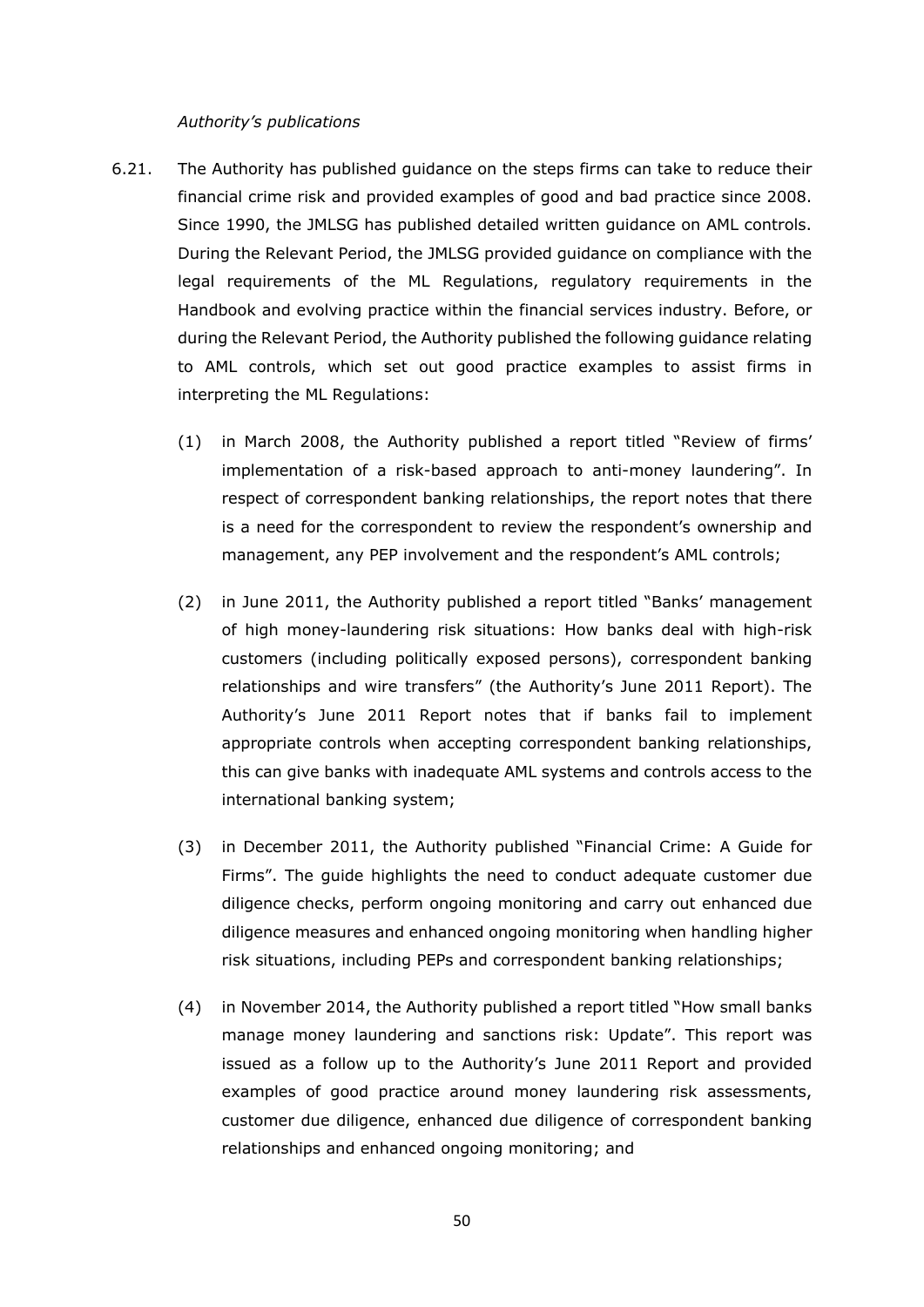- (5) in April 2015, the Authority published a report titled "Financial crime: a guide for firms Part 1: A firm's guide to preventing financial crime". This report consolidated FCA guidance on financial crime and provided guidance to firms on steps they could take to reduce their financial crime risk. It set out a series of non-exhaustive self-assessment questions and good and poor practice.
- 6.22. Accordingly, GIB had access to considerable guidance regarding the regulatory requirements and how to comply with them. GIB should therefore have been aware of the importance of implementing and maintaining robust AML systems and controls.

## *Authority's Final Notices*

6.23. The Authority has published several Notices against firms for AML weaknesses both before and during the Relevant Period, including Habib Bank AG Zurich on 4 May 2012, Turkish Bank (UK) Ltd on 26 July 2012 and Guaranty Trust Bank (UK) Ltd on 8 August 2013. These actions stressed to the industry the Authority's view of firms with AML deficiencies especially in relation to higher risk customers. GIB was therefore aware of the importance of implementing and maintaining robust AML systems and controls.

## *GIB's remediation project*

- 6.24. Although GIB voluntarily implemented a remediation project (as referenced in paragraphs 4.125 to 4.129 above), it did not take sufficient steps to implement a periodic review procedure in a timely way, or at all, or to remediate its respondent customer files, during the Relevant Period.
- 6.25. The Authority considers that the following factors mitigate the breach:
	- (1) The Authority recognises that GIB and its senior management agreed to a voluntary business restriction while seeking to remediate its AML breaches.
- 6.26. Having taken into account these aggravating and mitigating factors, the Authority considers that the Step 2 figure should be increased by 15%.
- 6.27. Step 3 is therefore £3,331,400.96.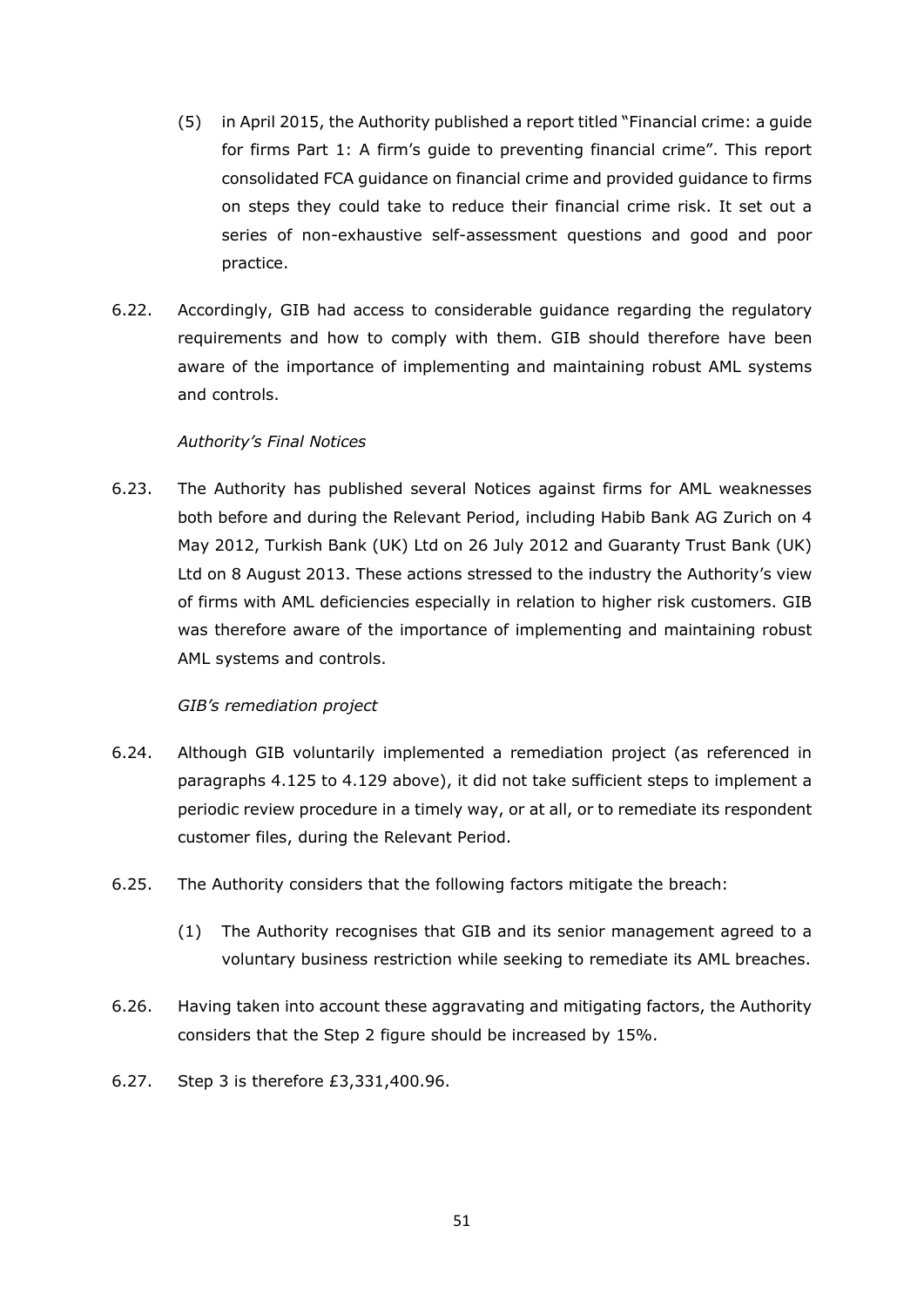### **Step 4: adjustment for deterrence**

- 6.28. Pursuant to DEPP 6.5A.4G, if the Authority considers the figure arrived at after Step 3 is insufficient to deter the firm who committed the breach, or others, from committing further or similar breaches, then the Authority may increase the penalty.
- 6.29. The Authority considers that DEPP 6.5A.4G(1)(a) is relevant in this instance and has therefore determined that this is an appropriate case where an adjustment for deterrence is necessary.
- 6.30. Without an adjustment for deterrence, the financial penalty would be £3,331,400.96 (before settlement discount). The Authority considers that a penalty of this size would not serve as a real credible deterrent to GIB or others. During the Relevant Period GIB considered correspondent banking to be critical to its business and to realising its growth strategy to develop new markets across Africa. On average, during the Relevant Period, income generated from correspondent banking totalled 14% of GIB's total revenue. Given the integral nature of correspondent banking within GIB and the nature of the misconduct, it is necessary for the Authority to increase the penalty to achieve credible deterrence.
- 6.31. Having taken into account the factors outlined at DEPP 6.5A.4G the Authority considers that a multiplier of 2.5 should be applied at Step 4.
- 6.32. Step 4 is therefore £8,328,502.41.

#### **Step 5: settlement discount**

- 6.33. Pursuant to DEPP 6.5A.5G, if the Authority and the firm on whom a penalty is to be imposed agree the amount of the financial penalty and other terms, DEPP 6.7 provides that the amount of the financial penalty which might otherwise have been payable will be reduced to reflect the stage at which the Authority and the firm reached agreement. The settlement discount does not apply to the disgorgement of any benefit calculated at Step 1.
- 6.34. The Authority and GIB reached agreement at stage 1 in relation to all relevant facts and all issues as to whether those facts constitute breaches and so a 30% discount applies to the Step 4 figure.
- 6.35. Step 5 is therefore £5,829,951.69.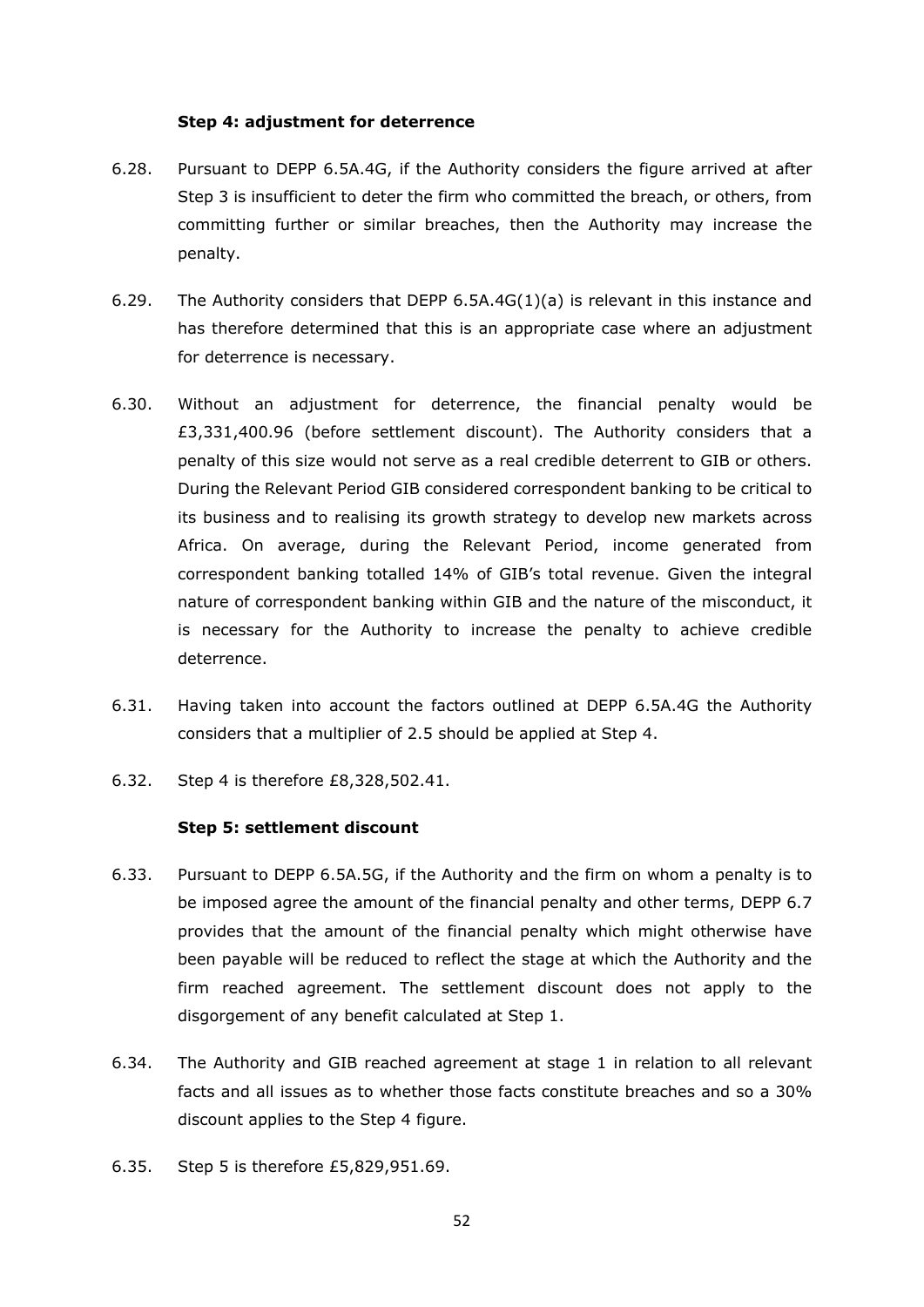## **Penalty**

6.36. The Authority has therefore decided to impose a financial penalty (rounded down to the nearest £100) of £5,829,900 (£8,328,500 before 30% (stage 1) discount) on GIB for breaching Regulations 14(1), 14(3) and 20(1) of the ML Regulations.

## 7. **PROCEDURAL MATTERS**

- 7.1. This Decision Notice is given under Regulation 42(7) of the ML Regulations.
- 7.2. The following information is important.

## **Decision Maker**

7.3. The decision which gave rise to the obligation to give this Notice was made by the Settlement Decision Makers.

## **The Tribunal**

- 7.4. The person to whom this Notice is given has the right to refer the matter to the Tribunal. The Tax and Chancery Chamber is the part of the Upper Tribunal, which, amongst other things, hears references arising from decisions of the Authority. Under paragraph 2(2) of Schedule 3 of the Tribunal Procedure (Upper Tribunal) Rules 2008, the person to whom this Notice is given has 28 days to refer the matter to the Tribunal.
- 7.5. A reference to the Tribunal is made by way of a reference notice (Form FTC3) signed by the person making the reference (or on their behalf) and filed with a copy of this Notice. The Tribunal's correspondence address is 5<sup>th</sup> Floor, The Rolls Building, Fetter Lane, London, EC4A 1NL.
- 7.6. Further details are available from the Tribunal website: http://www.justice.gov.uk/forms/hmcts/tax-and-chancery-upper-tribunal
- 7.7. A copy of Form FTC3 must also be sent to Anthony Williams at the Financial Conduct Authority, 12 Endeavour Square, London, E20 1JN at the same time as filing a reference with the Tribunal.

## **Manner and time for payment**

7.8. The financial penalty must be paid in full by GIB to the Authority by no later than 7 July 2022.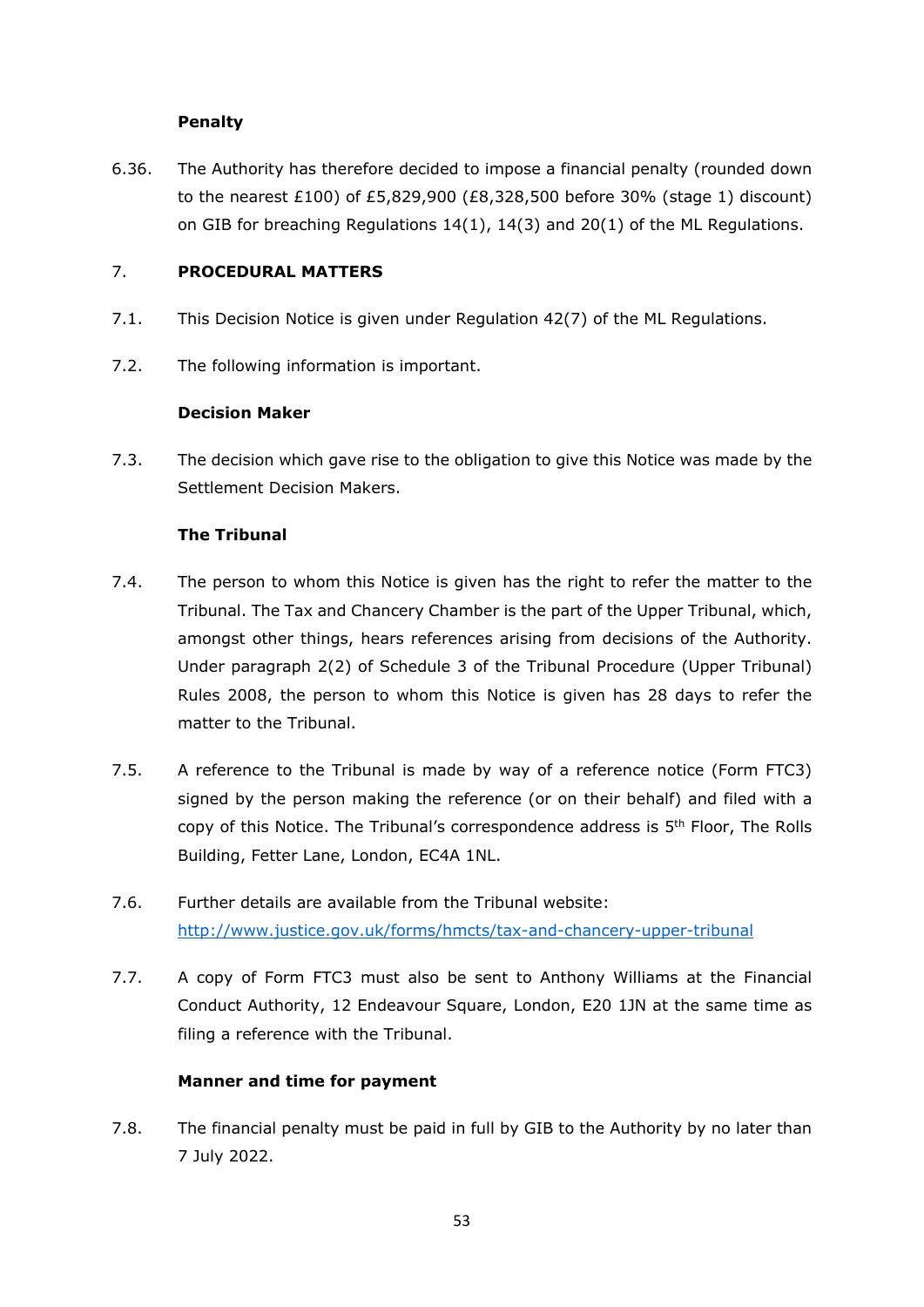## **If the financial penalty is not paid**

7.9. If any or all of the financial penalty is outstanding on 7 July 2022, the Authority may recover the outstanding amount as a debt owed by GIB and due to the Authority.

## **Access to evidence**

- 7.10. The Authority grants the person to whom this Notice is given access to:
	- (1) the material upon which the Authority has relied in deciding to give this Notice; and
	- (2) any secondary material which, in the opinion of the Authority, might undermine that decision.

## **Confidentiality and publicity**

- 7.11. This Notice may contain confidential information and, unless it has been published by the Authority, should not be disclosed to a third party (except for the purpose of obtaining advice on its contents).
- 7.12. The Authority will publish such information about the matter to which a Decision Notice relates as it considers appropriate.

## **Authority contacts**

7.13. For more information concerning this matter generally, contact Anthony Williams at the Authority (direct line: 020 7066 2196).

Mark Steward

Settlement Decision Maker, for and on behalf of the Authority

Edwin Schooling Latter

Settlement Decision Maker, for and on behalf of the Authority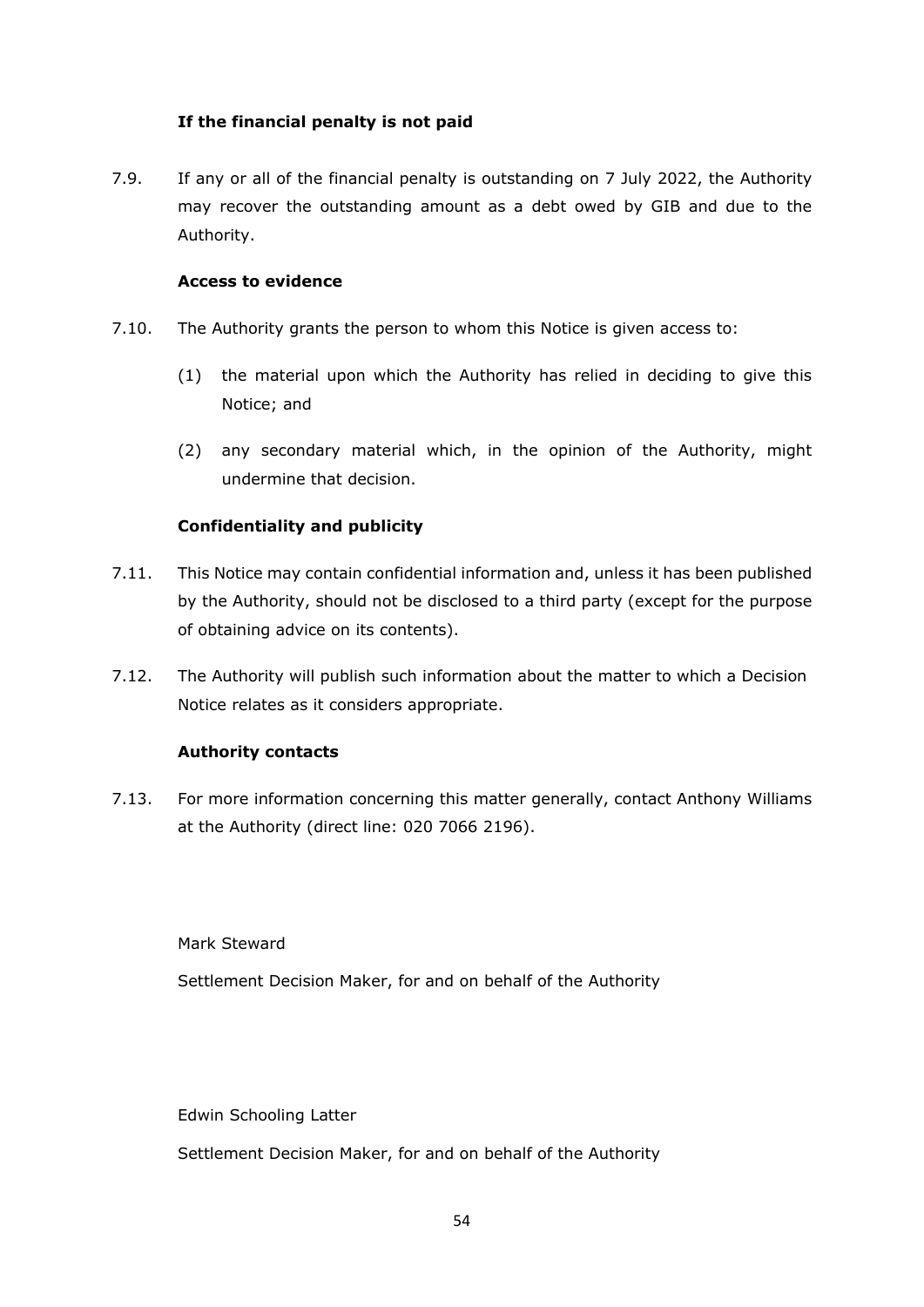# **ANNEX A – RELEVANT STATUTORY AND REGULATORY PROVISIONS AND GUIDANCE**

The Money Laundering Regulations 2007 were in force from 15 December 2007 to 25 June 2017 inclusive and have been repealed and replaced by the Money Laundering Regulations 2017, which came into force on 26 June 2017, for action commencing after that date. In this Notice, the Authority refers to and has taken action under the Money Laundering Regulations 2007 as the Relevant Period ends on 31 December 2016.

## **Relevant extracts from the Money Laundering Regulations 2007**

## **Meaning of customer due diligence measures**

1. Regulation 5 states:

"Customer due diligence measures" means –

- (1) identifying the customer and verifying the customer's identity on the basis of documents, data or information obtained from a reliable and independent source;
- (2) identifying, where there is a beneficial owner who is not the customer, the beneficial owner and taking adequate measures, on a risk-sensitive basis, to verify his identity so that the relevant period is satisfied that he knows who the beneficial owner is, including, in the case of a legal person, trust or similar legal arrangement, measures to understand the ownership and control structure of the person, trust or arrangements; and
- (3) obtaining information on the purpose and intended nature of the business relationship.

## **Meaning of beneficial owner**

- 2. Regulation 6 states:
	- (1) In the case of a body corporate, "beneficial owner" means any individual  $whn -$
	- (2) as respects any body other than a company whose securities are listed on a regulated market, ultimately owns or controls (whether through direct or indirect ownership or control, including through bearer share holdings) more than 25% of the shares or voting rights in the body; or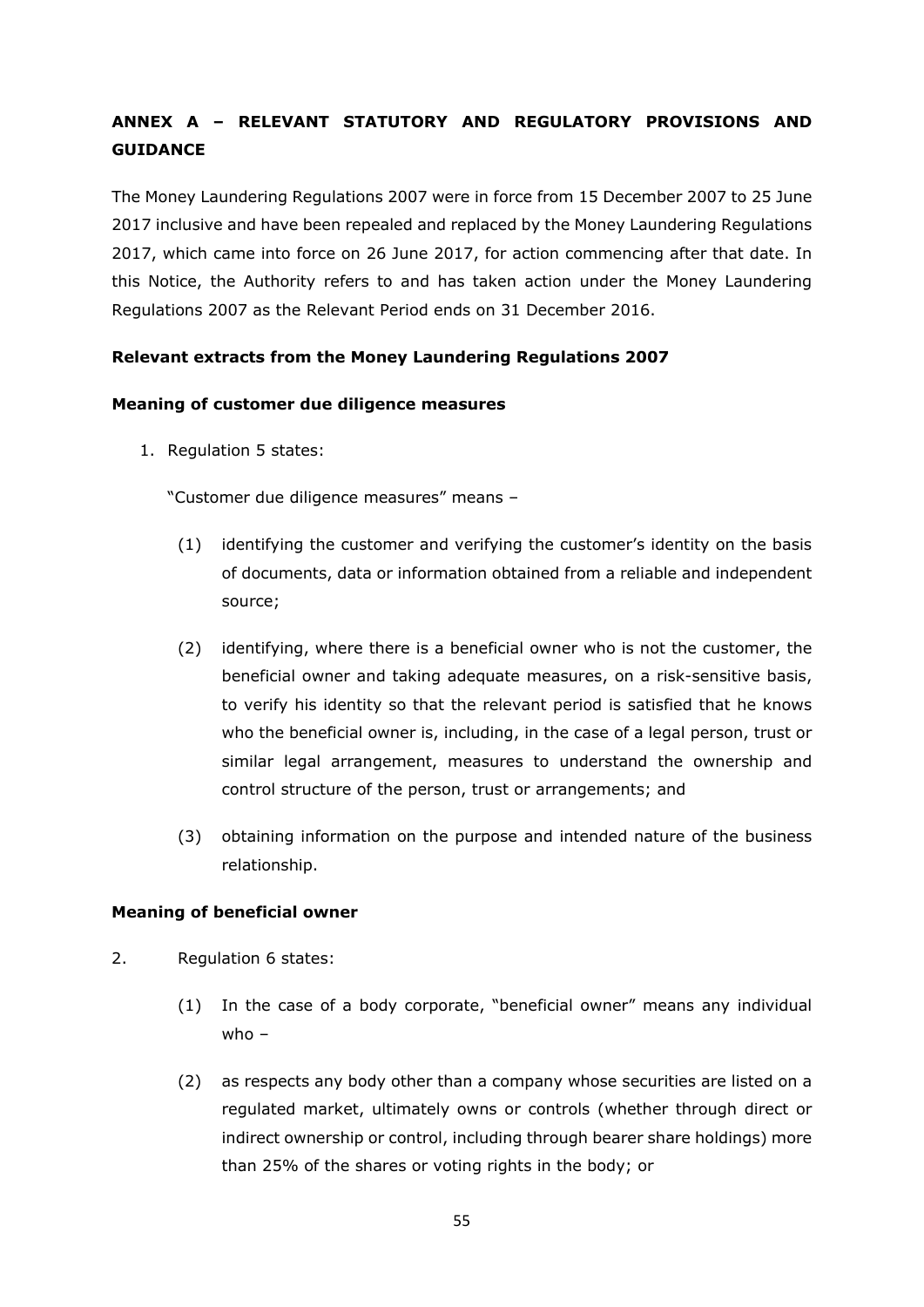- (3) as respects any body corporate, otherwise exercises control over the management of the body.
- 3. In the case of a partnership (other than a limited liability partnership), "beneficial owner" means any individual who –
	- (1) ultimately is entitled to or controls (whether the entitlement or control is direct or indirect) more than a 25% share of the capital or profits of the partnership or more than 25% of the voting rights in the partnership; or
	- (2) otherwise exercises control over the management of the partnership. […]

## *Application of customer due diligence measures*

- 4. Regulation 7 states:
	- (1) Subject to regulations 9, 10, 12, 13, 14, 16(4) and 17, a relevant person must apply customer due diligence measures when he –
		- a) establishes a business relationship;
		- b) carries out an occasional transaction;
		- c) suspects money laundering or terrorist financing;
		- d) doubts the veracity or adequacy of documents, data or information previously obtained for the purposes of identification or verification.
	- (2) Subject to regulation 16(4), a relevant person must also apply customer due diligence measures at other appropriate times to existing customers on a risk-sensitive basis.
	- (3) A relevant person must
		- a) determine the extent of customer due diligence measures on a risksensitive basis depending on the type of customer, business relationship, product or transaction; and
		- b) be able to demonstrate to his supervisory authority that the extent of the measures is appropriate in view of the risks of money laundering and terrorist financing. […]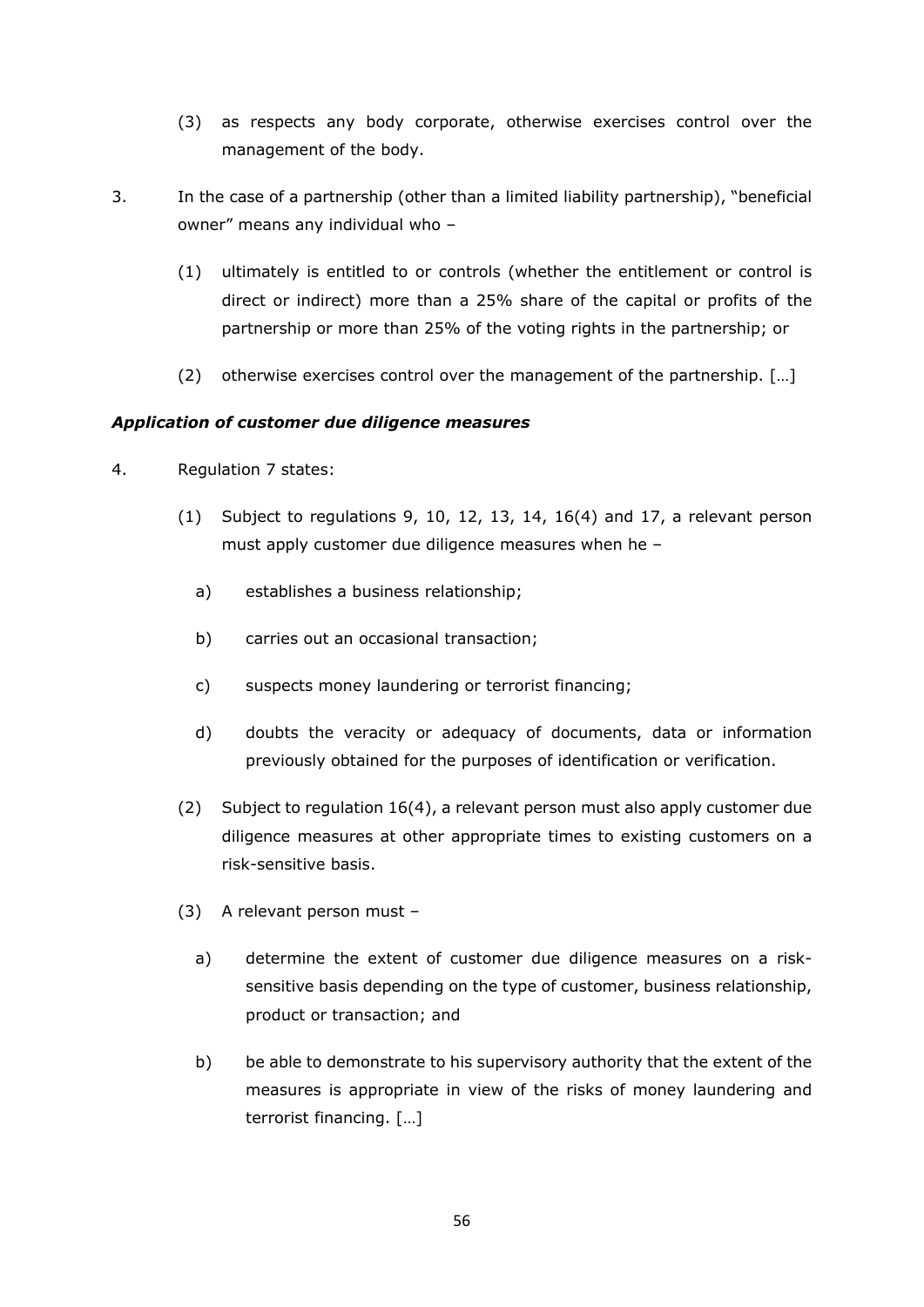## *Ongoing monitoring*

- 5. Regulation 8 states:
	- (1) A relevant person must conduct ongoing monitoring of a business relationship.
	- (2) "Ongoing monitoring" of a business relationship means
		- a) scrutiny of transactions undertaken throughout the course of the relationship (including, where necessary, the source of funds) to ensure that the transactions are consistent with the relevant person's knowledge of the customer, his business and risk profile; and
		- b) keeping the documents, data and information obtained for the purpose of applying customer due diligence measures up-to-date.
	- (3) Regulation 7(3) applies to the duty to conduct ongoing monitoring under paragraph (1) as it applies to customer due diligence measures.

Enhanced customer due diligence and ongoing monitoring

- 6. Regulation 14 states:
	- (1) A relevant person must apply on a risk sensitive basis enhanced customer due diligence measures and enhanced ongoing monitoring –
		- a) In accordance with paragraphs  $(2)$  to  $(4)$ ;
		- b) In any other situation which by its nature can present a higher risk of money laundering and terrorist financing.
	- (2) Where the customer has not been physically present for identification purposes, a relevant person must take specific and adequate measures to compensate for the higher risk, for example, by applying one or more of the following measures –
		- a) ensuring that the customer's identity is established by additional documents, data or information;
		- b) supplementary measures to verify or certify the documents supplied, or requiring confirmatory certification by a credit or financial institution which is subject to the money laundering directive;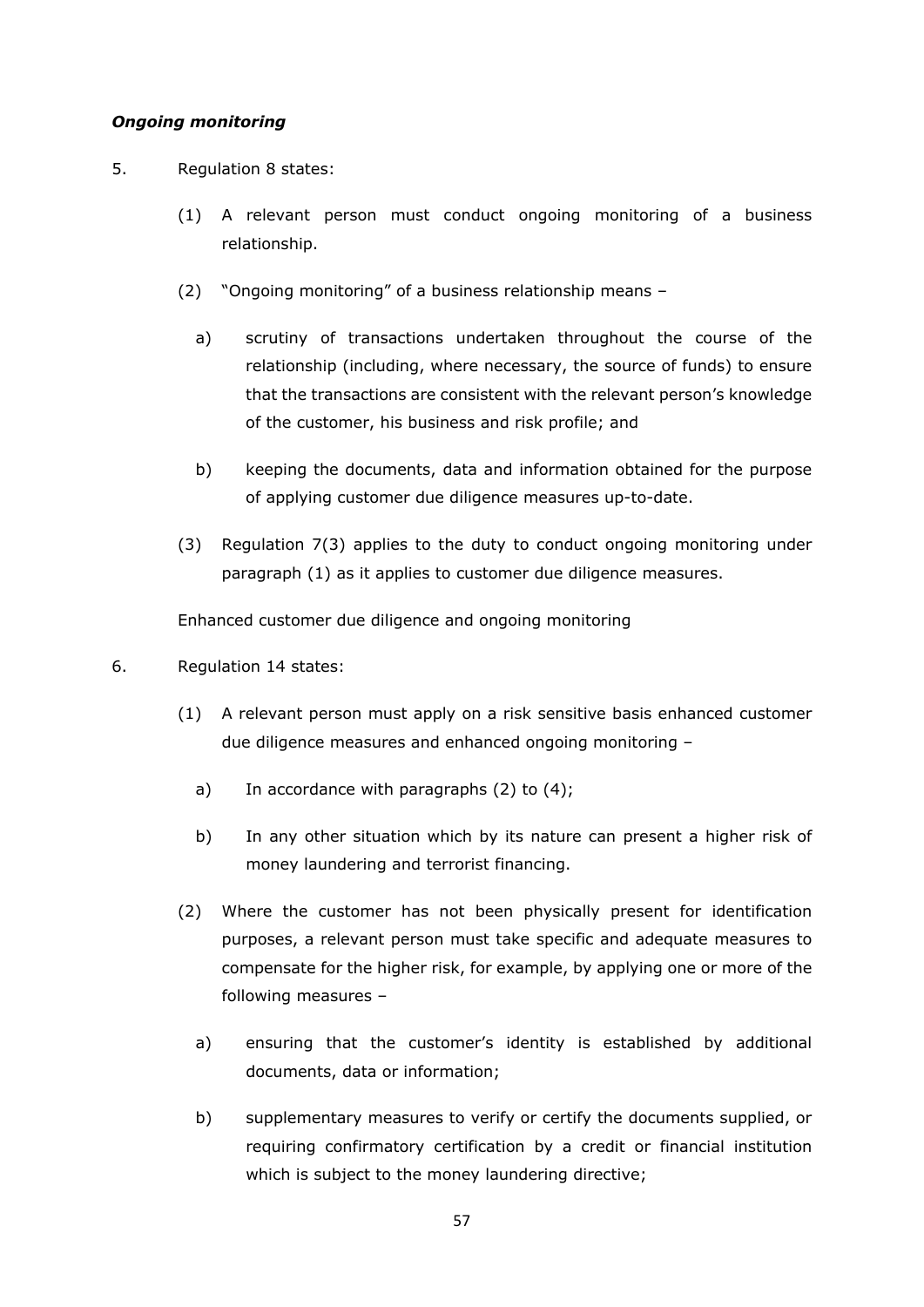- c) ensuring that the first payment is carried out through an account opened in the customer's name with a credit institution.
- (3) A credit institution ("the correspondent") which has or proposes to have a correspondent banking relationship with a respondent institution ("the respondent") from a non-EEA state must –
	- a) gather sufficient information about the respondent to understand fully the nature of its business;
	- b) determine from publicly-available information the reputation of the respondent and the quality of its supervision;
	- c) assess the respondent's anti-money laundering and anti-terrorist financing controls;
	- d) obtain approval from senior management before establishing a new correspondent banking relationship;
	- e) document the respective responsibilities of the respondent and the correspondent; and
	- f) be satisfied that, in respect of those of the respondent's customers who have direct access to accounts of the correspondent, the respondent -

has verified the identity, of, and conducts ongoing monitoring in respect of, such customers; and

is able to provide the correspondent, upon request, the documents, data or information obtained when applying customer due diligence measures and ongoing monitoring.

- (4) A relevant person who proposes to have a business relationship or carry out an occasional transaction with a politically exposed person must –
	- a) have approval from senior management for establishing the business relationship with that person;
	- b) take adequate measures to establish the source of wealth and source of funds which are involved in the proposed business relationship or occasional transaction; and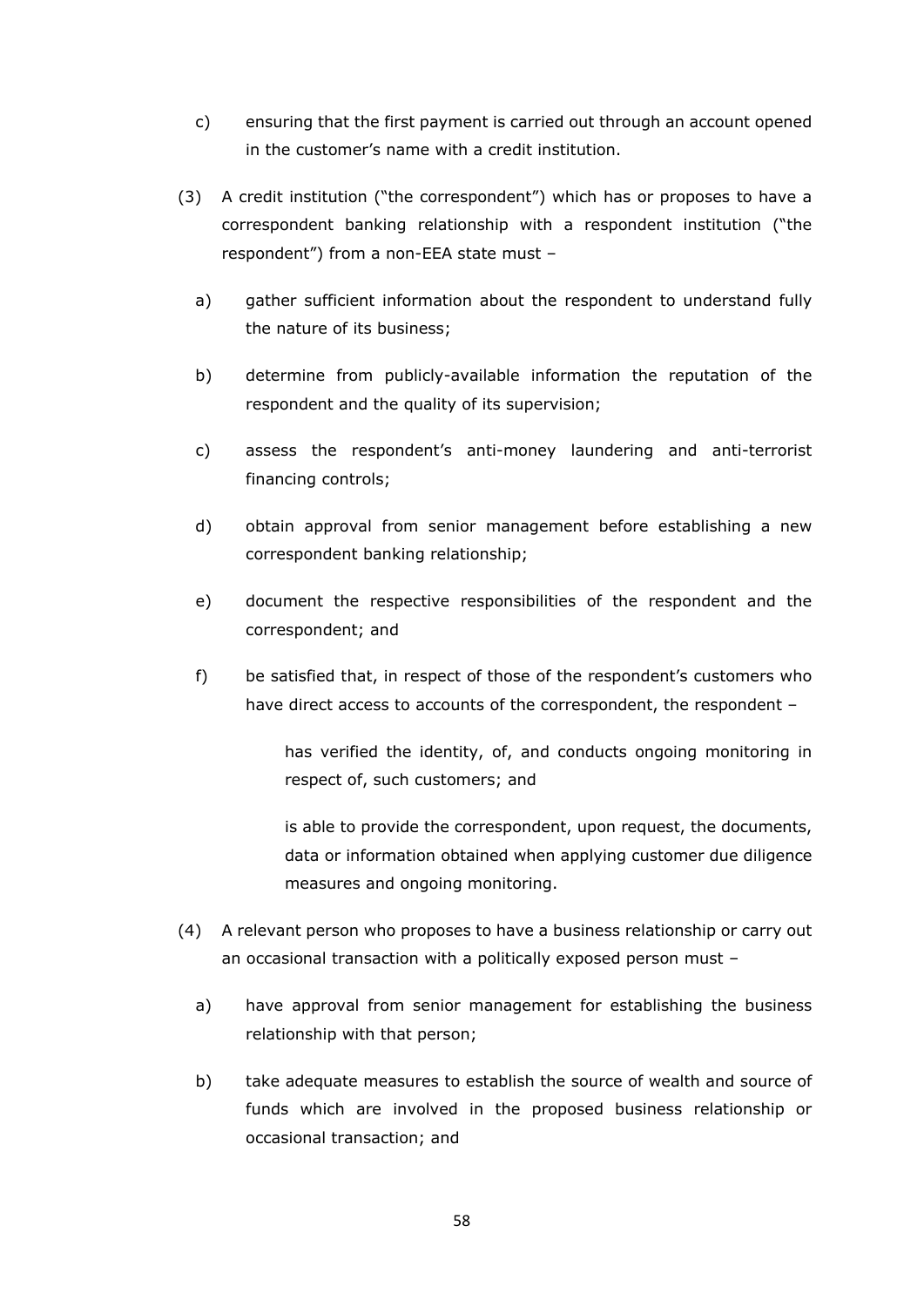- c) where the business relationship is entered into, conduct enhanced ongoing monitoring of the relationship.
- (5) In paragraph (4), a "politically exposed person" means a person who is
	- a) an individual who is or has, at any time in the preceding year, been entrusted with a prominent public function by –

a state other than the United Kingdom;

a Community institution; or

an international body,

including a person who falls in any of the categories listed in paragraph 4(1)(a) of Schedule 2;

- b) an immediate family member of a person referred to in sub-paragraph (a), including a person who falls in any of the categories listed in paragraph 4(1)(c) of Schedule 2; or
- c) a known close associate of a person referred to in sub-paragraph (a), including a person who falls in either of the categories listed in paragraph 4(1)(d) of Schedule 2.
- (6) For the purpose of deciding whether a person is a known close associate of a person referred to in paragraph 5(a), a relevant person need only have regard to information which is in his possession or is publicly known.

## *Policies and procedures*

- 7. Regulation 20 states:
	- (1) A relevant person must establish and maintain appropriate and risksensitive policies and procedures relating to –
		- a) customer due diligence measures and ongoing monitoring;
		- b) reporting;
		- c) recording-keeping;
		- d) internal control;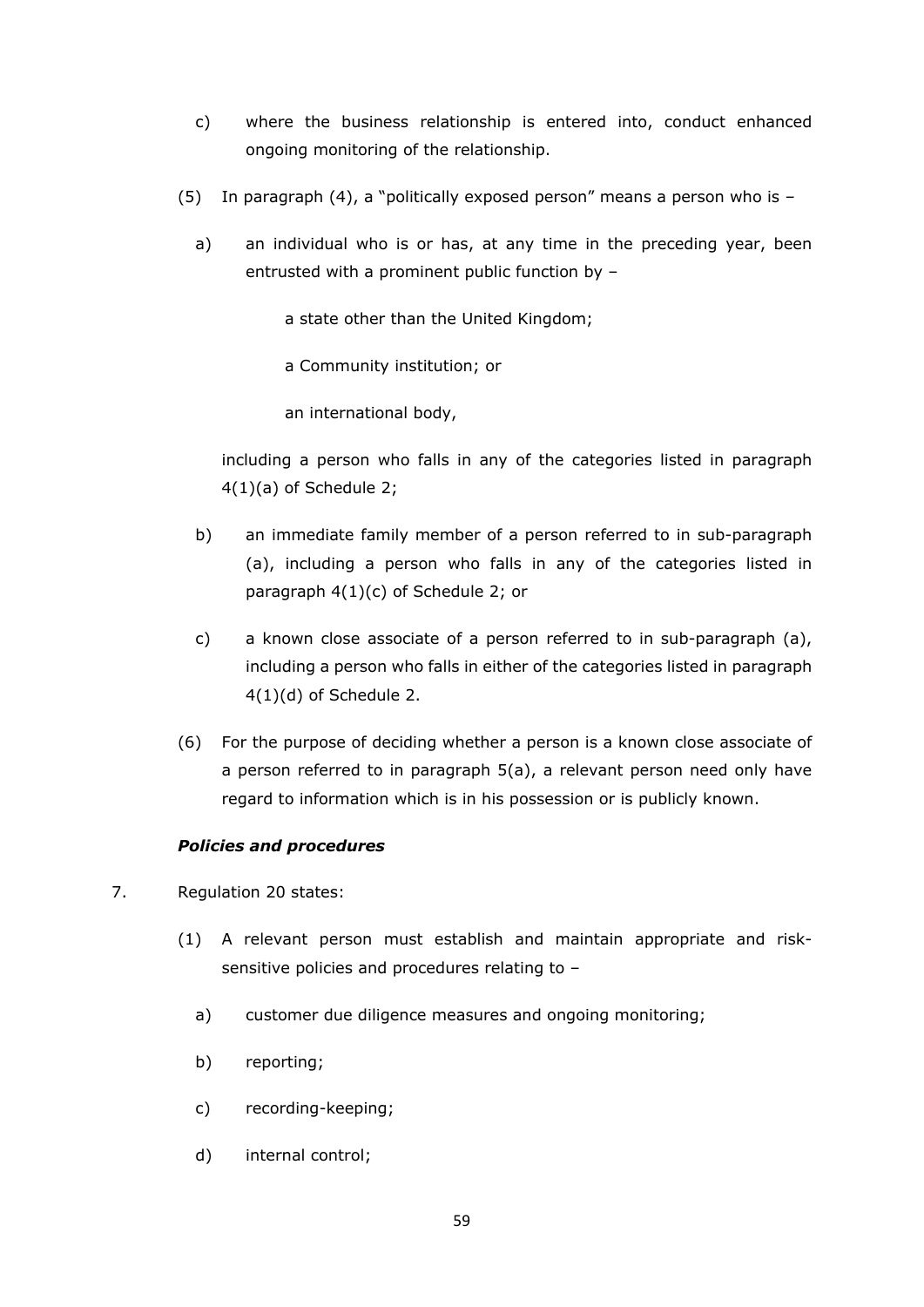- e) risk assessment and management;
- f) the monitoring and management of compliance with, and the internal communication of, such policies and procedures,

in order to prevent activities related to money laundering and terrorist financing.

- (2) The policies and procedures referred to in paragraph (1) include policies and procedures –
	- a) which provide for the identification and scrutiny of  $-$  [...]

any other activity which the relevant person regards as particularly likely by its nature to be related to money laundering or terrorist financing;

- b) which specify the taking of additional measures, where appropriate, to prevent the use of money laundering and terrorist financing of products and transactions which might favour anonymity;
- c) to determine whether a customer is a politically exposed person; […]
- (5) A credit of financial institution must communicate where relevant the policies and procedures which it establishes and maintains in accordance with this regulation to its branches and subsidiary undertakings which are located outside the United Kingdom.

## **Relevant extracts from the JMLSG Guidance**

8. The JMLSG Guidance provisions set out below are taken from the 2011 version of the guidance. The JMLSG Guidance is periodically updated, however, there were no material changes to the provisions set out below during the relevant period.

## **Part I, Chapter 2 Internal Controls**

## *General legal and regulatory obligations*

9. Paragraph 2.1 states:

There is a requirement for firms to establish and maintain appropriate and riskbased policies and procedures in order to prevent operations related to money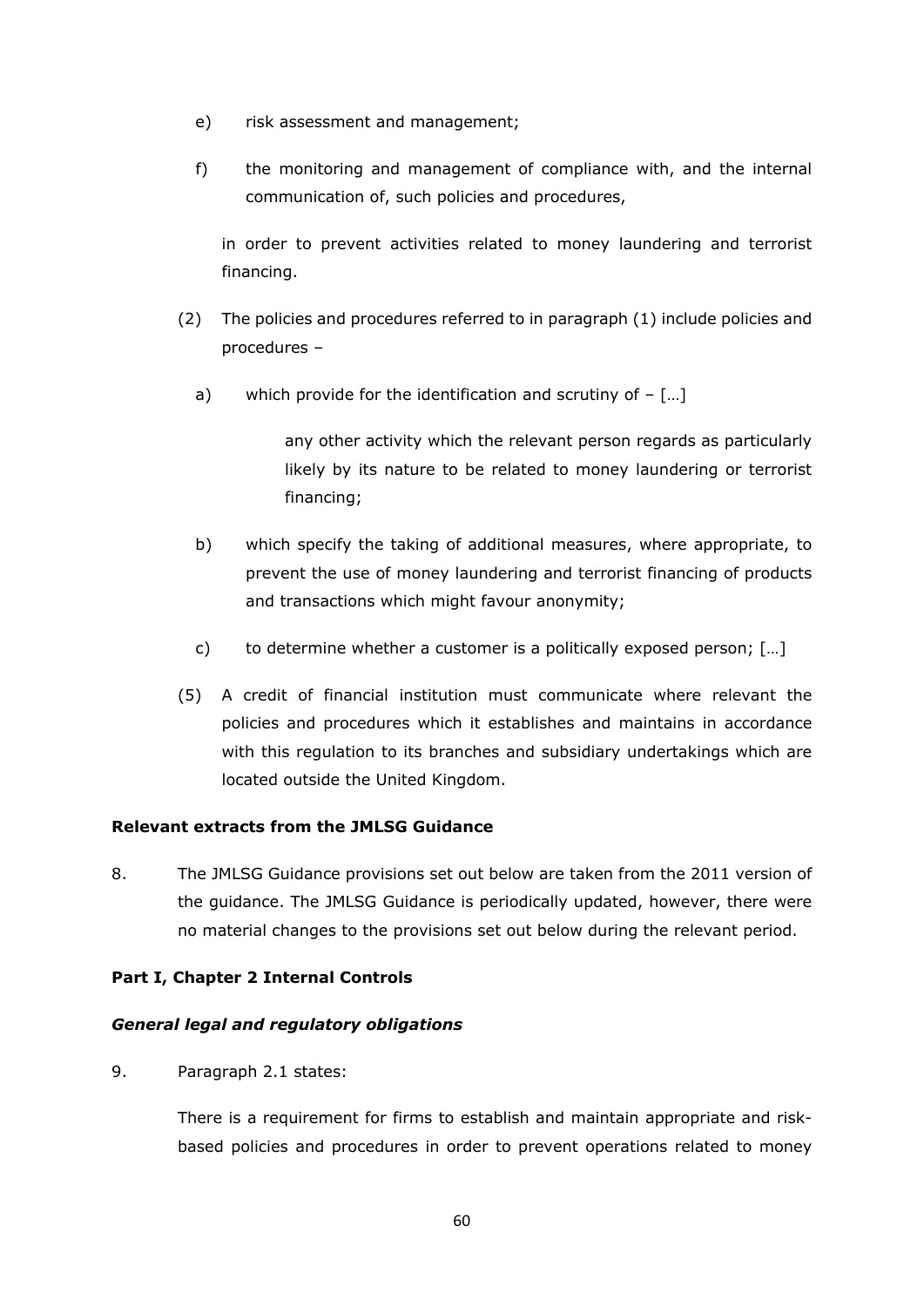laundering or terrorist financing. FSA-regulated firms have similar, regulatory obligations under SYSC.

## **Part I, Chapter 3 Nominated Officer/Money Laundering Reporting Officer (MLRO)**

## *Monitoring effectiveness of money laundering controls*

10. Paragraph 3.27 states:

A firm is required to carry out regular assessments of the adequacy of its systems and controls to ensure that they manage the money laundering risk effectively. Oversight of the implementation of the firm's AML/CTF policies and procedures, including the operation of the risk-based approach, is the responsibility of the MLRO, under delegation from senior management. He must therefore ensure that appropriate monitoring processes and procedures across the firm are established and maintained.

## **Part I, Chapter 5 customer due diligence**

## *Meaning of customer due diligence measures and ongoing monitoring*

11. Paragraph 5.1.4 states:

Firms must determine the extent of their CDD measures and ongoing monitoring on a risk-sensitive basis, depending on the type of customer, business relationship, product or transaction. They must be able to demonstrate to their supervisory authority that the extent of their CDD measures and monitoring is appropriate in view of the risks of money laundering and terrorist financing.

12. Paragraph 5.1.6 states:

Where the customer is a legal person (such as a company) or a legal arrangement (such as a trust), part of the obligation on firms to identify any beneficial owner of the customer means firms taking measures to understand the ownership and control structure of the customer.

13. Paragraph 5.1.10 states:

The CDD and monitoring obligations on firms under legislation and regulation are designed to make it more difficult for the financial services industry to be used for money laundering or terrorist financing.

14. Paragraph 5.1.11 states: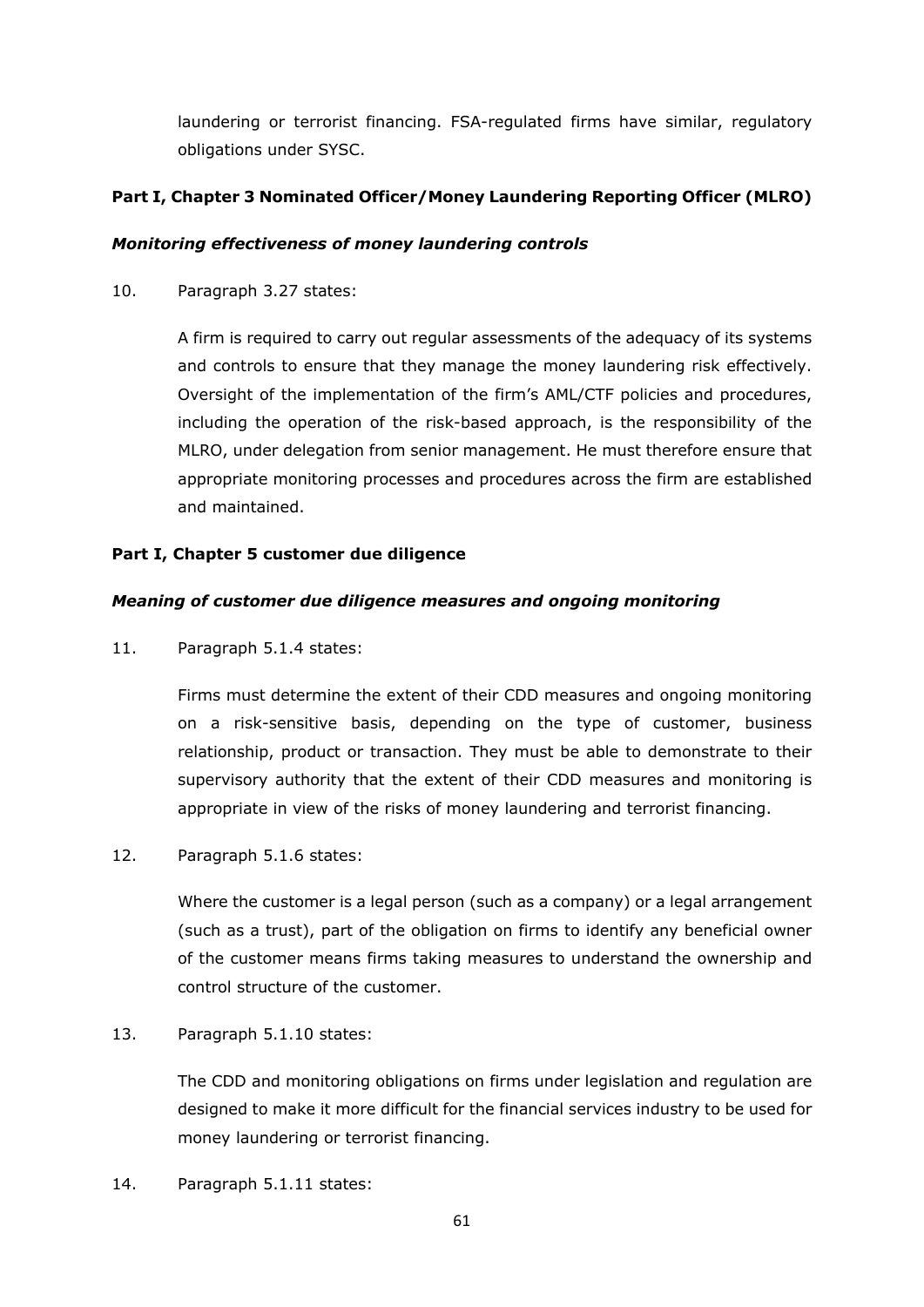Firms also need to know who their customers are to guard against fraud, including impersonation fraud, and the risk of committing offences under POCA and the Terrorism Act, relating to money laundering and terrorist financing.

15. Paragraph 5.1.12 states:

Firms therefore need to carry out customer due diligence, and monitoring, for two broad reasons:

to help the firm, at the time due diligence is carried out, to be reasonably satisfied that customers are who they say they are, to know whether they are acting on behalf of another, and that there is no legal barrier (e.g. government sanctions) to providing them with the product or service requested; and

to enable the firm to assist law enforcement, by providing available information on customers or activities being investigated.

16. Paragraph 5.1.13 states:

It may often be appropriate for the firm to know rather more about the customer than his identity: it will, for example, often need to be aware of the nature of the customer's business in order to assess the extent to which his transactions and activity undertaken with or through the firm is consistent with that business.

## *Application of CDD measures*

17. Paragraph 5.3.1 states:

Applying CDD measures involves several steps. The firm is required to verify the identity of customers and, where appropriate, beneficial owners. Information on the purpose and intended nature of the business relationship must also be obtained.

### *Enhanced due diligence*

18. Paragraph 5.5.1 states:

A firm must apply EDD measures on a risk-sensitive basis in any situation which by its nature can present a higher risk of money laundering or terrorist financing. As part of this, a firm may conclude, under its risk-based approach, that the information it has collected as part of the customer due diligence process (see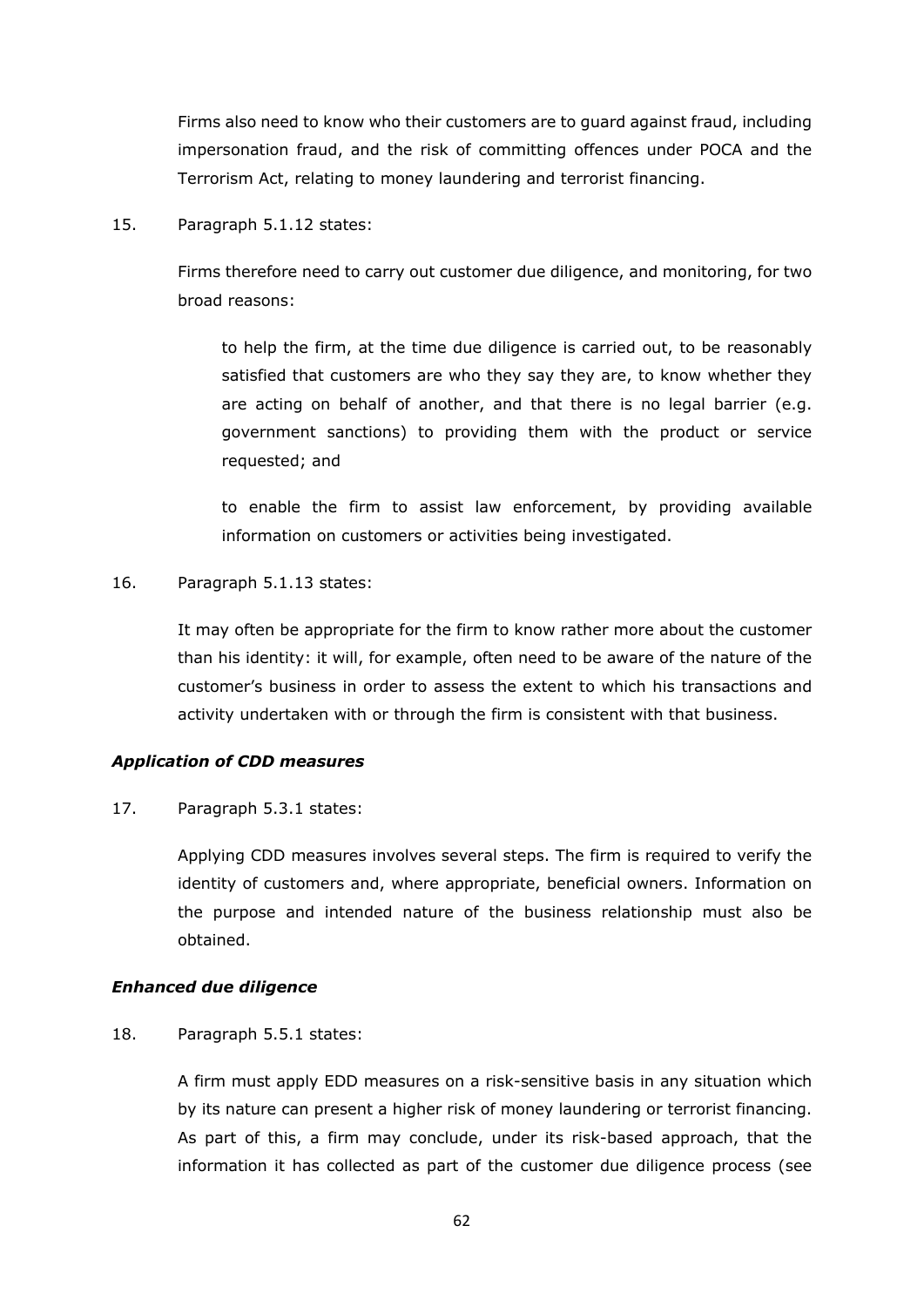section 5.3) is insufficient in relation to the money laundering or terrorist financing risk, and that it must obtain additional information about a particular customer, the customer's beneficial owner, where applicable, and the purpose and intended nature of the business relationship.

19. Paragraph 5.5.2 states:

As part of a risk-based approach, therefore, firms should hold sufficient information about the circumstances and business of their customers and, where applicable, their customers' beneficial owners, for two principal reasons:

to inform its risk assessment process, and thus manage its money laundering/terrorist financing risks effectively; and

to provide a basis for monitoring customer activity and transactions, thus increasing the likelihood that they will detect the use of their products and services for money laundering and terrorist financing.

## 20. Paragraph 5.5.5 states:

A firm should hold a fuller set of information in respect of those business relationships it assessed as carrying a higher money laundering or terrorist financing risk, or where the customer is seeking a product or service that carries a higher risk of being used for money laundering or terrorist financing purposes.

## 21. Paragraph 5.5.18 states:

Individuals who have, or have had, a high political profile, or hold, or have held, public office, can pose a higher money laundering risk to firms as their position may make them vulnerable to corruption. This risk also extends to members of their immediate families and to known close associates. PEP status itself does not, of course, incriminate individuals or entities. It does, however, put the customer, of the beneficial owner, into a higher risk category.

### 22. Paragraph 5.5.25 states:

Firms are required, on a risk-sensitive basis, to:

have appropriate risk-based procedures to determine whether a customer is a PEP;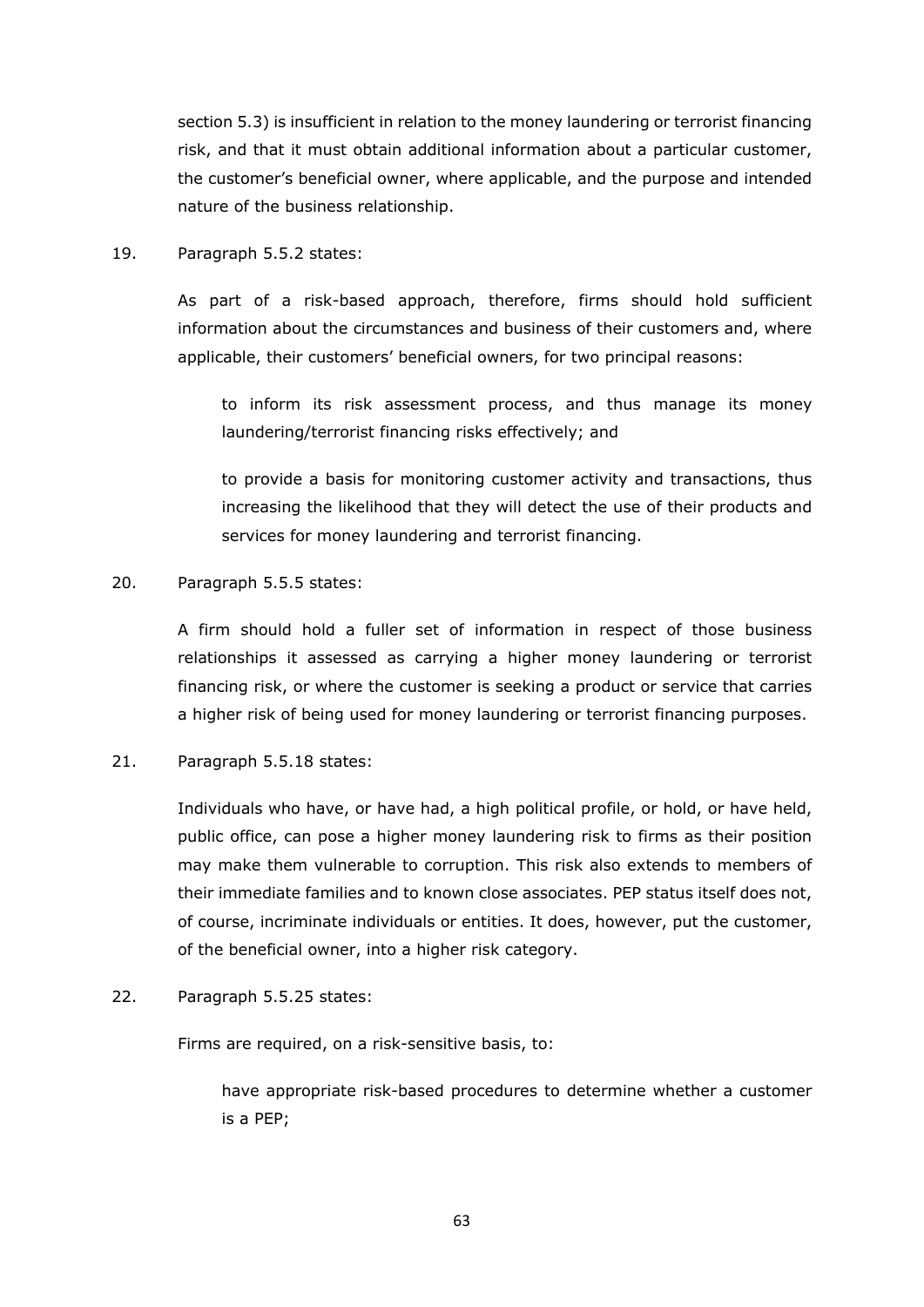obtain appropriate senior management approval for establishing a business relationship with such a customer;

take adequate measures to establish the source of wealth and source of funds which are involved in the business relationship or occasional transaction; and

conduct enhanced ongoing monitoring of the business relationship.

## *Monitoring customer activity*

23. Paragraph 5.7.1 states:

Firms must conduct ongoing monitoring of the business relationship with their customers. Ongoing monitoring of a business relationship includes:

scrutiny of transactions undertaken throughout the course of the relationship (including, where necessary, the source of funds) to ensure that the transactions are consistent with the firm's knowledge of the customer, his business and risk profile;

ensuring that the documents, data or information held by the firm are kept up to date.

## 24. Paragraph 5.7.2 states:

Monitoring customer activity helps identify unusual activity. If unusual activities cannot be rationally explained, they may involve money laundering or terrorist financing. Monitoring customer activity and transactions that take place throughout a relationship helps firms know their customers, assist them to assess risk and provides greater assurance that the firm is not being used for the purposes of financial crime.

25. Paragraph 5.7.12 states:

Higher risk accounts and customer relationships require enhanced ongoing monitoring. This will generally mean more frequent or intensive monitoring.

### **Part II, Chapter 16 correspondent banking**

### *Overview of the sector*

26. Paragraph 16.1 states: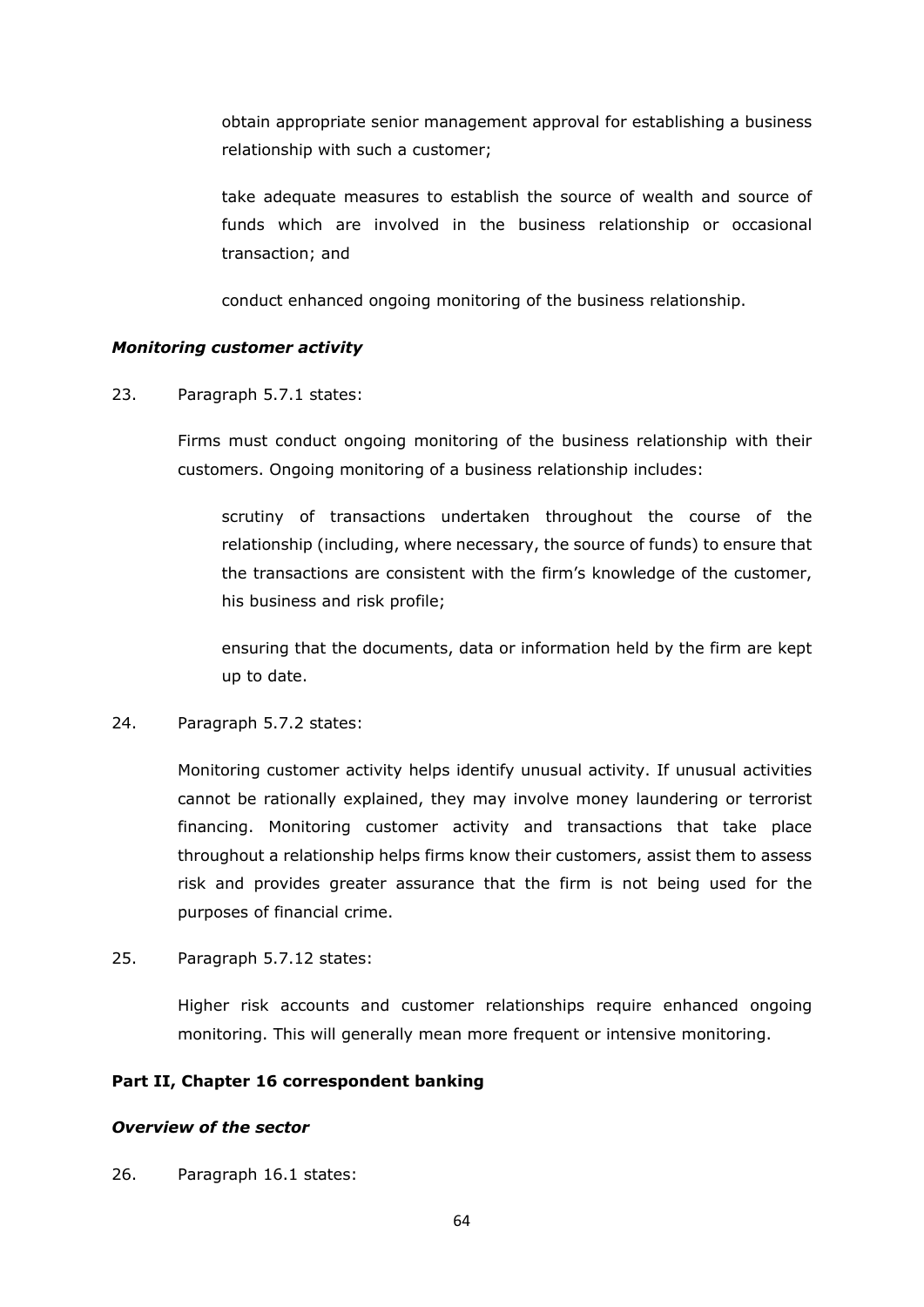For the purposes of this guidance, correspondent banking is defined as the provision of banking-related services by one bank (correspondent) to an overseas bank (respondent) to enable the respondent to provide its own customers with cross-border products and services that it cannot provide them with itself, typically due to a lack of an international network.

### 27. Paragraph 16.9 states:

Enhanced customer due diligence (see Part I, section 5.5) must be undertaken on respondents (and/or third parties authorised exceptionally to provide instructions to the correspondent e.g. other entities within a respondent group) using a riskbased approach. The following risk indicators should be considered both when initiating a relationship, and on a continuing basis thereafter, to determine the levels of risk-based due diligence that should be undertaken:

**The respondent's domicile.** The jurisdiction where the respondent is based and/or where its ultimate parent is headquartered may present greater risk (or may mitigate the risk, depending on the circumstances). Certain jurisdictions are recognised internationally as having inadequate anti-money laundering standards, insufficient regulatory supervision, or presenting greater risk for crime, corruption or terrorist financing. Other jurisdictions, however, such as many members of the Financial Action Task Force (FATF), have more robust regulatory environments, representing lower risks. correspondents should review pronouncements from regulatory agencies and international bodies such as the FATF, to evaluate the degree of risk presented by the jurisdiction in which the respondent and/or its parent are based.

**The respondent's ownership and management structures.** The location of owners, their corporate legal form and/or a lack of transparency of the ultimate beneficial ownership are indicative of the risk the respondent presents. Account should be taken of whether the respondent is publicly or privately owned; if publicly held, whether its shares are traded on a recognised market or exchange in a jurisdiction with a satisfactory regulatory regime, or, if privately owned, the identity of any beneficial owners and controllers. Similarly, the location and experience of management may indicate additional concerns, as would unduly frequent management turnover. The involvement of PEPs in the management or ownership of certain respondents may also increase the risk.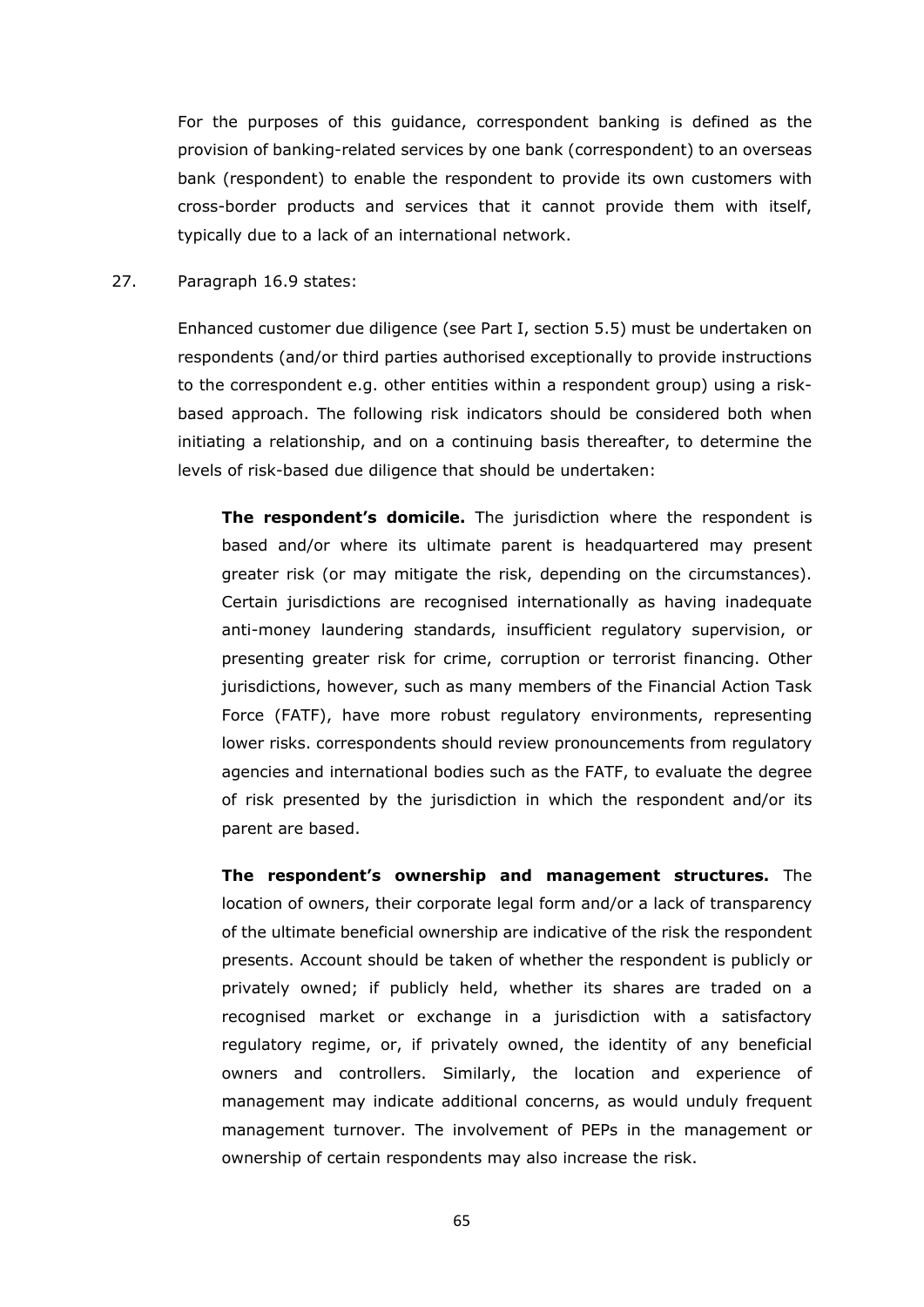**The respondent's business and customer base.** The type of business the respondent engages in, as well as the type of markets is serves, is indicative of the risk the respondent presents. Involvement in certain business segments that are recognised internationally as particularly vulnerable to money laundering, corruption or terrorist financing, may present additional concern. Consequently, a respondent that derives a substantial part of its business income from higher risk customers may present greater risk. Higher risk customers are those customers that may be involved in activities, or are connected to jurisdictions, that are identified by credible sources as activities or countries being especially susceptible of money laundering/terrorist financing or corruption.

#### *Customer due diligence*

#### 28. Paragraph 16.15 states:

The correspondent in assessing the level of due diligence to be carried out in respect of a particular respondent (in addition to the issues raised in paragraph 16.9) must consider:

**Regulatory status and history.** The primary regulatory body responsible for overseeing or supervising the respondent and the quality of that supervision. If circumstances warrant, a correspondent should also consider publicly available materials to ascertain whether the respondent has been the subject of any criminal case or adverse regulatory action in the recent past.

**AML/CTF controls.** A correspondent should establish whether the respondent is itself regulated for money laundering/terrorist financing prevention and, if so, whether the respondent is required to verify the identity of its customers and apply other AML/CTF controls to FATF standards/equivalent to those laid down in the money laundering directive. Where this is not the case, additional due diligence should be undertaken to ascertain and assess the effectiveness of the respondent's internal policy on money laundering/terrorist financing prevention and its know your customer and activity monitoring controls and procedures. Where undertaking the due diligence on a branch, subsidiary or affiliate, consideration may be given to the parent having robust group-wide controls, and whether the parent is regulated for money laundering/terrorist financing to FATF standards/equivalent to those laid down in the money laundering directive.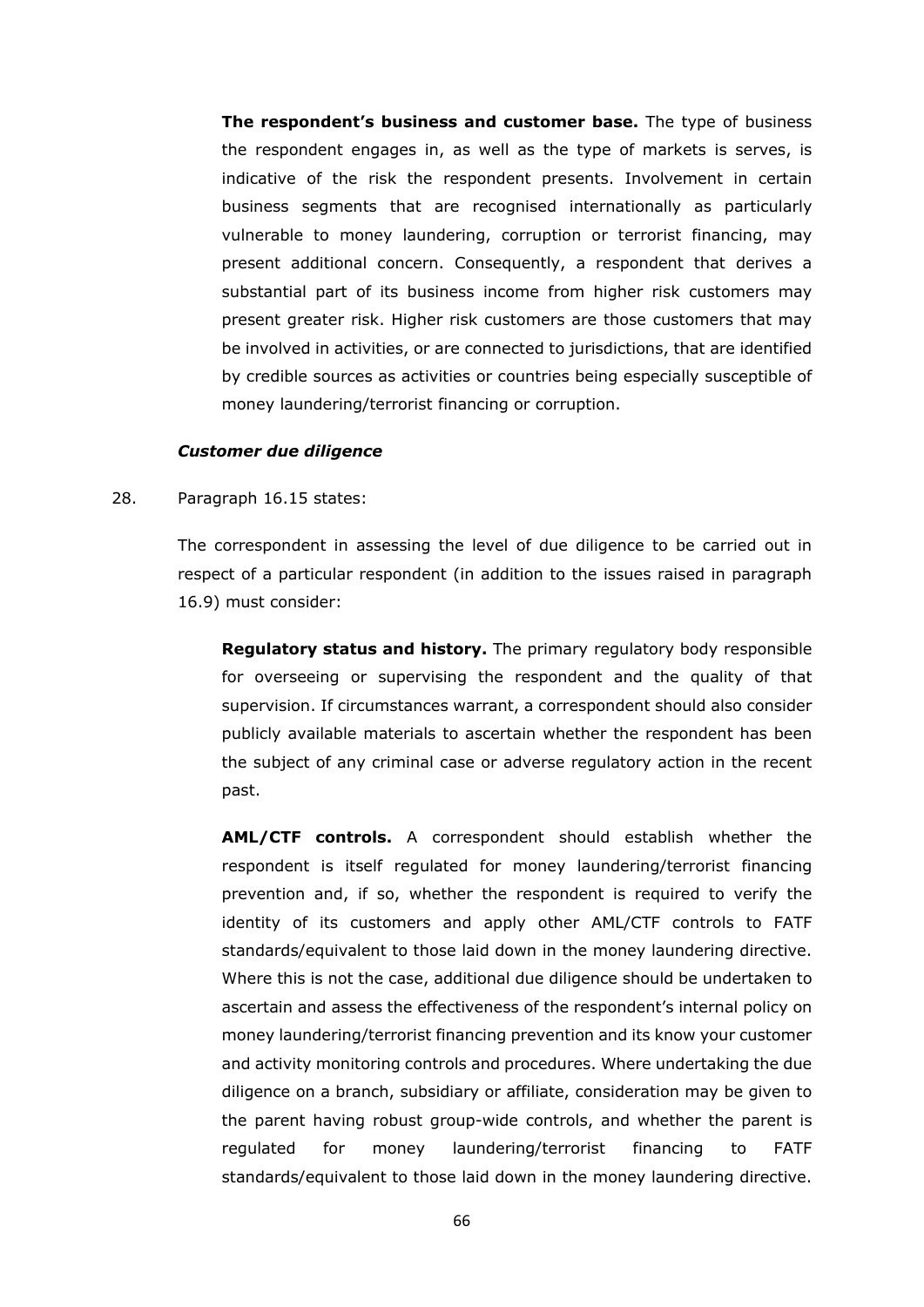If not, the extent to which the parent's controls meet FATF standards/equivalent to those laid down in the money laundering directive and whether these are communicated and enforced "effectively" throughout its network of international offices, should be ascertained.

### *Enhanced due diligence*

### 29. Paragraph 16.7 states:

Correspondents are required by Regulation 14(3) of the ML Regulations to subject respondents from non-EEA States to enhanced customer due diligence, but should consider doing so whenever the respondent has been considered to present a greater money laundering/terrorist financing risk. The enhanced due diligence process should involve further consideration of the following elements designed to ensure that the correspondent has secured a greater level of understanding:

**Respondent's ownership and management.** For all beneficial owners and controllers, the source of wealth and background, including their reputation in the market place, as well as recent material ownership changes (e.g. in the last three years). Similarly, a more detailed understanding of the experience of each member of executive management as well as recent material changes in the executive management structure (e.g. within the last three years).

**Respondent's business.** Gather sufficient information about the respondent to understand fully the nature of its business. In addition, determine from publicly-available information the reputation of the respondent and the quality of its supervision.

**PEP involvement.** If a PEP (see Part I, paragraph 5.5.18-5.5.30) appears to have a material interest or management role in a respondent then the correspondent should ensure it has an understanding of that person's role in the respondent.

**Respondent's anti-money laundering/terrorist financing controls.** An assessment of the quality of the respondent's AML CTF and customer identification controls, including whether these controls meet internationally recognised standards. The extent to which a correspondent should enquire will depend upon the perceived risks. Additionally, the correspondent may wish to speak with representatives of the respondent to obtain comfort that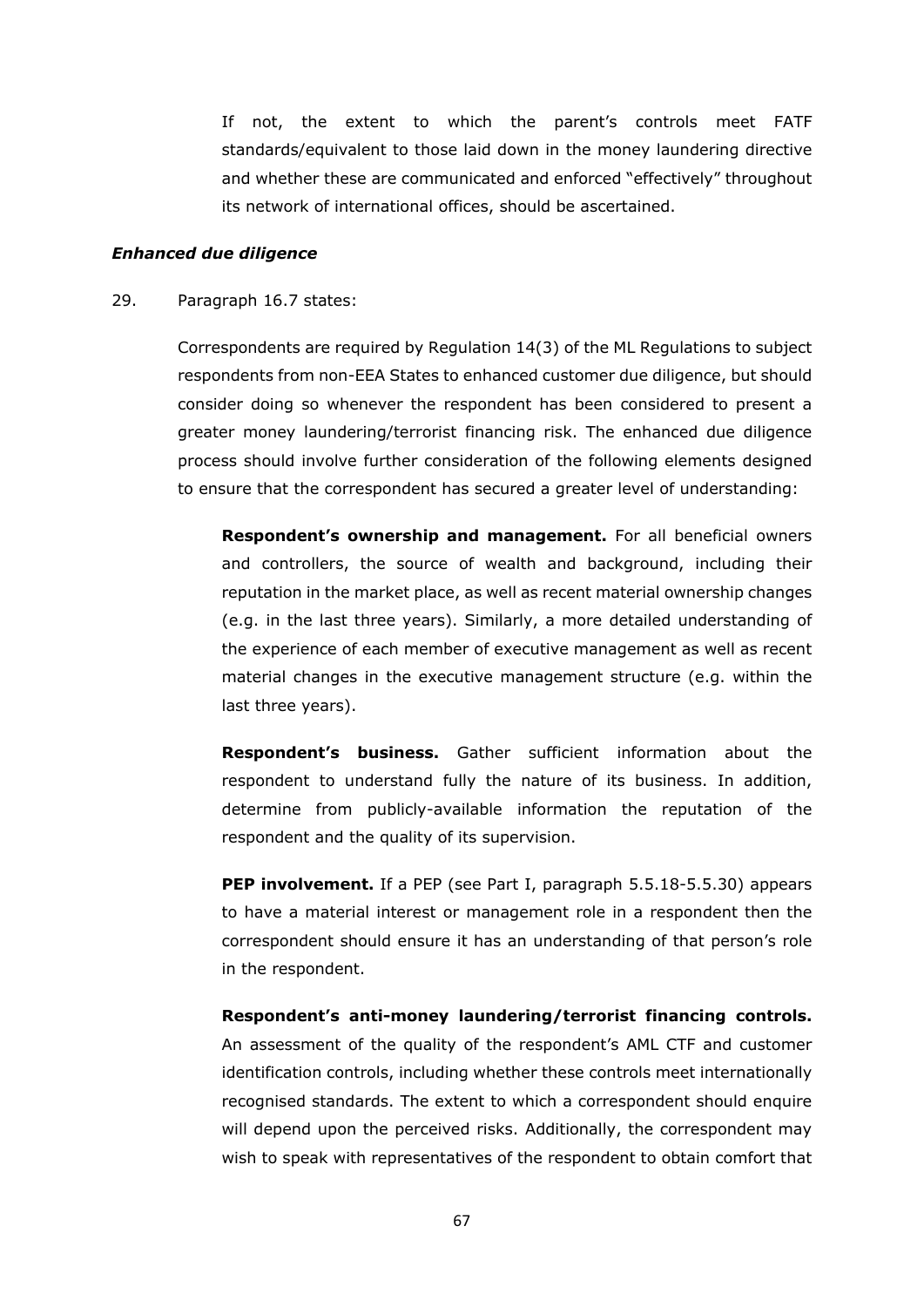the respondent's senior management recognise the importance of antimoney laundering/terrorist financing controls.

**Document the relationship.** Document the respective responsibilities of the respondent and correspondent.

### *Other monitoring activity*

### 30. Paragraph 16.21 states:

In addition to monitoring account/transaction activity, a correspondent should monitor a respondent for changes in nature and status. As such, information about the respondent collected during the customer acceptance and due diligence processes must be:

Reviewed and updated on a periodic basis. (Periodic review of customers will occur on a risk-assessed basis); or

Reviewed on an ad hoc basis as a result of changes to the customers information identified during normal business practices; or

Reviewed when external factors result in a material change to the risk profile of the customer.

## 31. Paragraph 16.22 states:

Where such changes are identified, the respondent should be subject to a revised risk assessment, and a revision of their risk categorisation, as appropriate. Where, as a result of the review, the risk categorisation is altered (either up or down) a firm should ensure that the due diligence standards for the respondent's new risk categorisation are complied with, by updating the due diligence already held. In addition, the level of monitoring undertaken should be adjusted to that appropriate for the new risk category.

### 32. Paragraph 16.24 states:

The firm will need to have a means of assessing that its risk mitigation procedures and controls are working effectively. In particular the firm will need to consider:

Reviewing ways in which different services may be used for ML/TF purposes, and how these ways may change, supported by typologies/law enforcement feedback etc.;